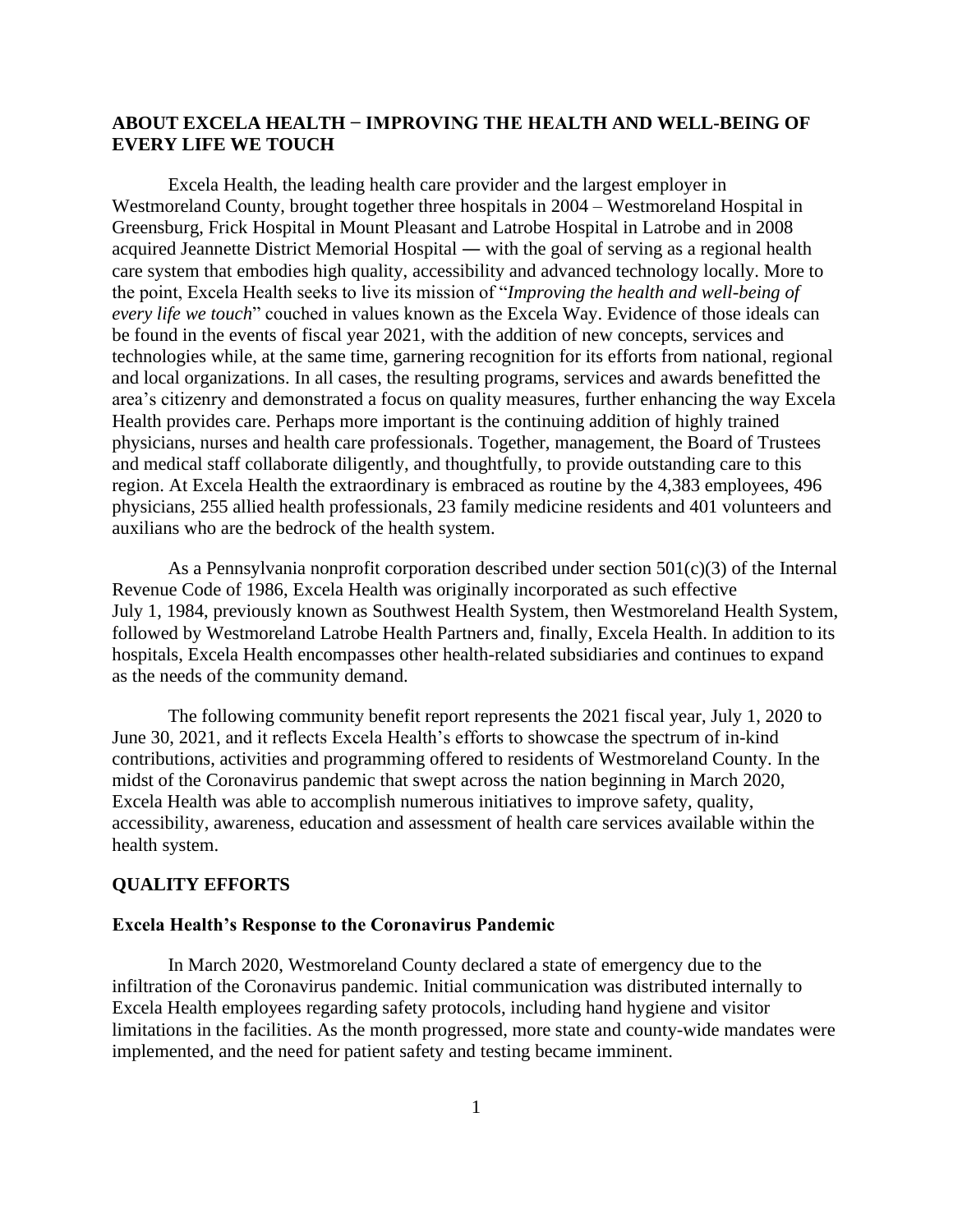Masks were issued to all employees and temperature checks and the stringent use of personal protective equipment were integrated into daily work routines. These measures continue to be tools used today. To aid in monitoring and caring for patients who had COVID-19 symptoms or were suspected of having COVID-19, Excela Health launched a testing and evaluation center in Greensburg in March 2020. Individuals would be able to utilize a drive-through window for COVID-19 testing and also have an opportunity to see a provider for evaluation if needed. Approximately, 26,000 drive-through and 7,000 face-to-face COVID-19 tests have been provided to community residents. The turnaround time for testing results has improved dramatically since the initiation of testing. Excela Health laboratories have validated in-house testing which means all lab tests are 100% completed at Excela Health facilities, allowing for less than 24 hour-turnaround times for results. Additional testing and procedures were added to the center, including tests for influenza and streptococcal pharyngitis (strep throat), x-rays and venipuncture. Another service Excela Health has been able to offer is monoclonal antibody infusion treatments for patients diagnosed with COVID-19. This treatment is delivered via intravenous infusion and bolsters the patient's immune system, reducing risk of hospitalization and death. As of June 2021, 395 infusions have been given to patients with COVID-19.

Excela Health also collaborated with UPMC and Allegheny Health Network to establish the Regional Response Health Care Collaboration Program (RRHCC-P), a program to provide support to 58 skilled nursing facilities and personal care homes in the region.

When the COVID-19 vaccine became available for public use, Excela Health utilized two of their outpatient centers, Excela Square at Latrobe and Excela Square at Norwin, to administer vaccines to eligible patients requesting appointments. In May 2021, Excela Health opened a COVID-19 vaccination clinic to accommodate larger groups of patients to receive both scheduled and walk-in vaccinations. To date, approximately 54,000 vaccinations have been delivered to Westmoreland County residents via the clinic, Excela outpatient centers and visits to homebound patients through partnerships with local EMS personnel. Excela Health continues vaccination efforts by hosting pop-up vaccination clinics cosponsored with local school districts, churches and other community organizations.

While the pandemic continues to ebb and flow from a county, state and national perspective, Excela Health is more than prepared to effectively and efficiently address and mitigate imposed threats and risks from the COVID-19 pandemic.

## **The Magnet Journey and Nurse-Led Initiatives**

Excela Health continues to believe its success is rooted in safe and efficient patientcentered care driven by value-based behaviors. The embodiment of this belief is all the more amplified through national Magnet recognition for excellence in nursing, collaboration across multidisciplinary teams and exceptional patient care.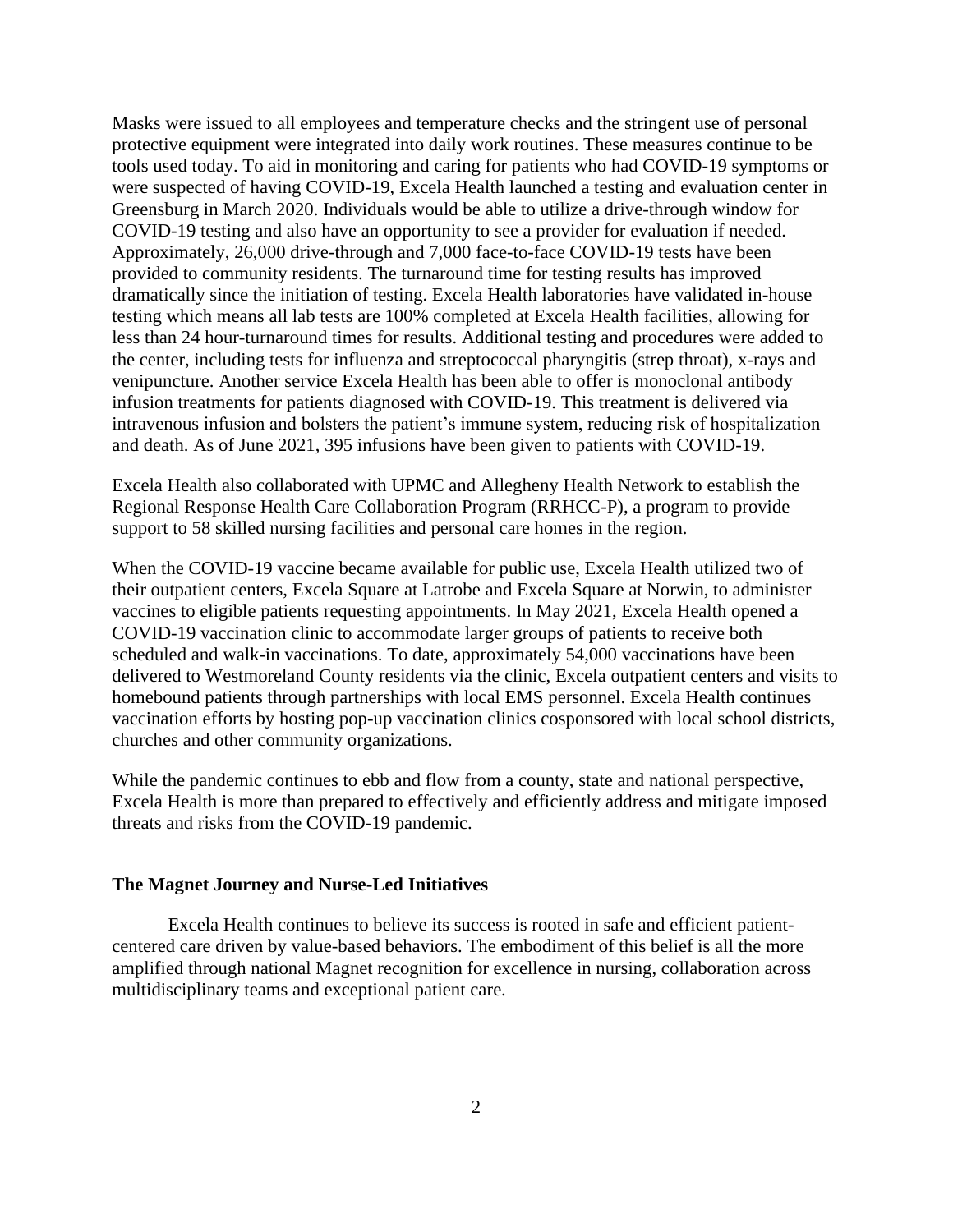Excela Health was officially accredited and recognized as a Magnet-designated health care organization with designation awarded to Frick Hospital, Latrobe Hospital and Westmoreland Hospital by the American Nurses Credentialing Center (ANCC) in December 2019. Following the initial designation, Excela Health nurses continued on the path toward continuous improvements and excellence through focused efforts in evidence-based practice and improvements in clinical outcomes and measures to enhance patient satisfaction. With the ongoing Coronavirus pandemic still in full swing during fiscal year 2021, Excela nursing teams showcased what it meant to "go the extra mile" and developed and implemented protocols and communication tools to enhance patient care, especially for those individuals with a COVID-19 diagnosis. Many of these examples and more are featured in the 2020 Excela Health Nursing Annual Report.

- 1. *Regional Response Health Collaborative Program* Excela Health collaborated with several larger health care entities and health and human services organizations to establish the Regional Response Health Care Collaboration Program (RRHCC-P), a program providing support to 58 skilled nursing facilities and personal care homes in the region. Out of the 58, there were 53 sites that allowed Excela Health into their facilities to assist them in determining pandemic readiness. Excela teams provided an array of crucial services including a 24/7 call center for providers to access clinical consultation and technical assistance and in some cases rapid response teams were deployed in conjunction with the Department of Health, Department of Human Services and Pennsylvania Emergency Management Agency. In addition to the call center and rapid response teams, as part of the RRHCC-P, Excela Health teams provided assistance with testing, contact tracing, PPE coordination and expertise in infection control and prevention. As of June 2021, 141 initial evaluations and a total of 270 subsequent visits for testing, personal protective equipment and staff assistance were provided, and the program continues to be in effect today.
- 2. *Specialized Education for Nursing and Clinical Teams Regarding COVID-19* Members of the Excela Health Education team realized the need for modified instruction and education for nursing and clinical support teams regarding policies and procedures for patients with presumed or confirmed COVID-19. Notifications, alerts and codes were revised to incorporate responses related to COVID-19, and staff participated in simulated scenarios for quality and training purposes. According to the 2020 nursing annual report, education was provided on mechanical ventilation, PPE use; new medications, many of which held only Emergency Use Authorization (EUA) and required vigilant monitoring and frequent titrations; advanced oral hygiene regimens for patients receiving noninvasive ventilation; new treatments such as awake proning to mobilize lung secretions, which although was not a newly identified treatment, was new to many staff nurses; heightened measures to prevent pneumonia, infections, pressure ulcers and much more.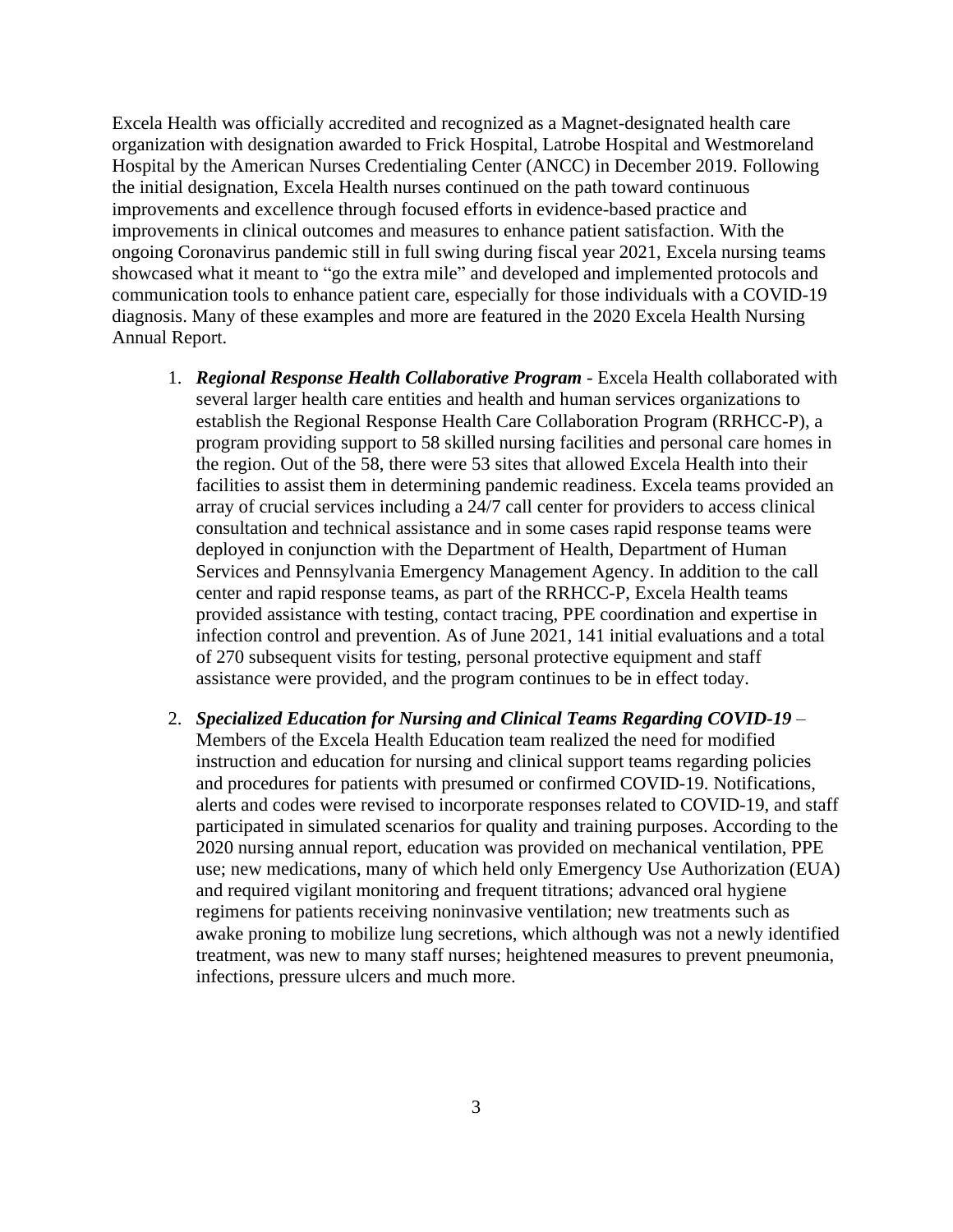- 3. *End-of-Life Compassionate Care Visits –* The number of patient deaths due to COVID-19 in fiscal year 2021 was daunting. Excela clinical teams throughout the system provided overwhelming support for families of loved ones with COVID-19, arranging for clergy visits and virtual communication with family members for endof-life patients who were unable to be present due to restricted visitation policies. While spirituality is a vital component to the Excela Health continuum of care, it became even more critical during the pandemic.
- 4. *Restructuring of Resources and Staffing Needs* As the number of COVID-19 cases mounted, the emerging need for inpatient beds and increased staff coverage followed. Elective surgical procedures, specifically those requiring an overnight hospital stay, were reviewed by leaders and physicians, and cases were reduced to allocate inpatient beds needed for critically ill patients. A centralized Care Support Staffing Command Center was established to address staffing needs in acute-care areas throughout the system. Clinical team members were willing to be cross-trained and redeployed in unaccustomed settings outside of their primary job functions to fulfill staffing roles on a case-by-case basis.
- 5. *Long Line IV Tubing –* Many critically ill COVID patients are given treatments that require frequent medications which leads to IV pump adjustments. Nursing staff are repeatedly entering and exiting patient rooms when adjustments are needed, wasting valuable resources such as time and overuse of PPE. A nurse from Latrobe Hospital wrote a published journal article documenting the "Flow Accuracy of IV Smart Pumps Outside of Patient Rooms During COVID-19," advocating for use of long line IV tubing which would allow IV pumps to be used outside of patient rooms. This proposal would allow nurses to continuously observe patients while monitoring medication administration and not have to frequently don/doff PPE. Excela nursing staff collaborated with Supply Chain to preserve stock of long line IV tubing, and the process is now currently utilized in the Intensive Care Unit. The solution is being shared with clinical units across the system.
- 6. *Caring 4 You Program*  The pandemic not only brought about physical, emotional and mental struggles for patients but also the Excela caregivers who sought to meet patients' needs. Staff were experiencing extreme levels of stress and anxiety due to high patient volume, low staff census and limited resources involving the COVID-19 crisis. In December 2020, Excela Nursing leadership and staff introduced an evidence-based peer support program called Caring 4 You, dedicated to helping employees cope and respond to daily stressors in a healthy and healing manner. The ultimate goal of the program is for trained peer mentors and supporters to offer staff "emotional first aid" and the opportunity to express their feelings in a safe environment and also to "bridge the gap" and connect staff to the resources needed during the pandemic and beyond.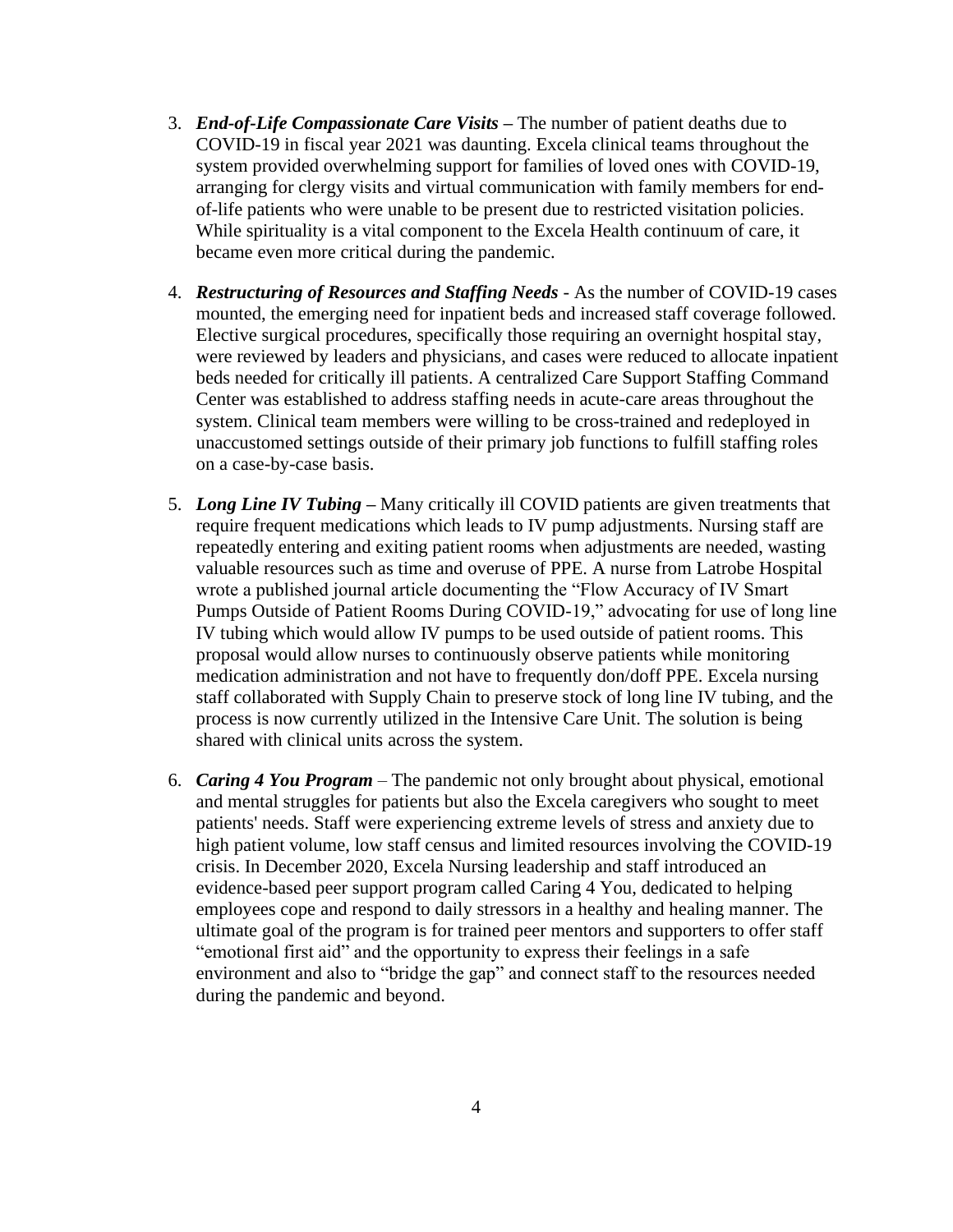Additional initiatives implemented from Excela Health Nursing can be located in the 2020 Excela Health Nursing Annual Report.

Nursing outreach efforts were not in short supply even at the height of the pandemic.

- 1. *Random Acts of Kindness Day* Staff from Excela Health Family Additions Maternity participated in Big Brothers Big Sisters of Laurel Region's "Willie's Random Acts of Kindness Day" in honor of a young baby born at Westmoreland Hospital who passed due to unforeseen medical complications. The staff collected more than \$800 in support of the cause which helps local children in Willie's name.
- 2. *Wedding* In April 2021, nursing staff at Latrobe Hospital received a special request from a local pastor who was planning to officiate a small marriage ceremony for a patient inside the hospital. The team facilitated a wedding environment complete with flowers, decorations, a cake, balloons and a wheelchair "Just Married" sign. Members from the Excela Health clinical team, including physicians and unit directors, joined efforts to make the ceremony unforgettable for the patient, who even asked a technical partner to serve as his ringbearer. The couple plans to recreate the ceremony sometime in 2021 but shared how grateful they were to everyone involved in their special day.
- 3. *Help Others. Help Yourself.* In light of the pandemic stress, Latrobe Hospital OR and SSU team members focused their attention and efforts on helping furry friends by donating pet food and other pet-related supplies to Action for Animals Humane Society. Earlier in the year, they also raised money to fund pet oxygen mask kits and donated them to local fire departments for rescuing animals from burning buildings. On a similar note, a nurse from Latrobe Hospital Emergency Department began sewing masks and providing them to family members, friends and local fire and police departments when masks were required in public settings and in short supply. Her handmade masks became a popular sensation among health care staff, not just locally but nationally and even internationally. She was able to take the proceeds she received from the masks and purchased cleaning and office supplies, kennel cots, pet toys and treats for the local chapter of Four-Footed Friends animal shelter.

Nursing teams continued to lead research initiatives to advance not only the standards of nursing care at Excela Health but also to advance the profession of nursing.

1. *Nurse Residency Program* – In fiscal year 2021, 90 nurses entered the Nurse Residency Program. Three Cohorts: 1 (28 residents), 2 (49 residents), 3 (eight residents) and Year 2: (five residents). The 24-month, comprehensive program is composed of two phases ― Phase One, Year One and Phase II, Year One and Year Two ― designed to support the development of the new nurse's role as a professional, clinician and leader.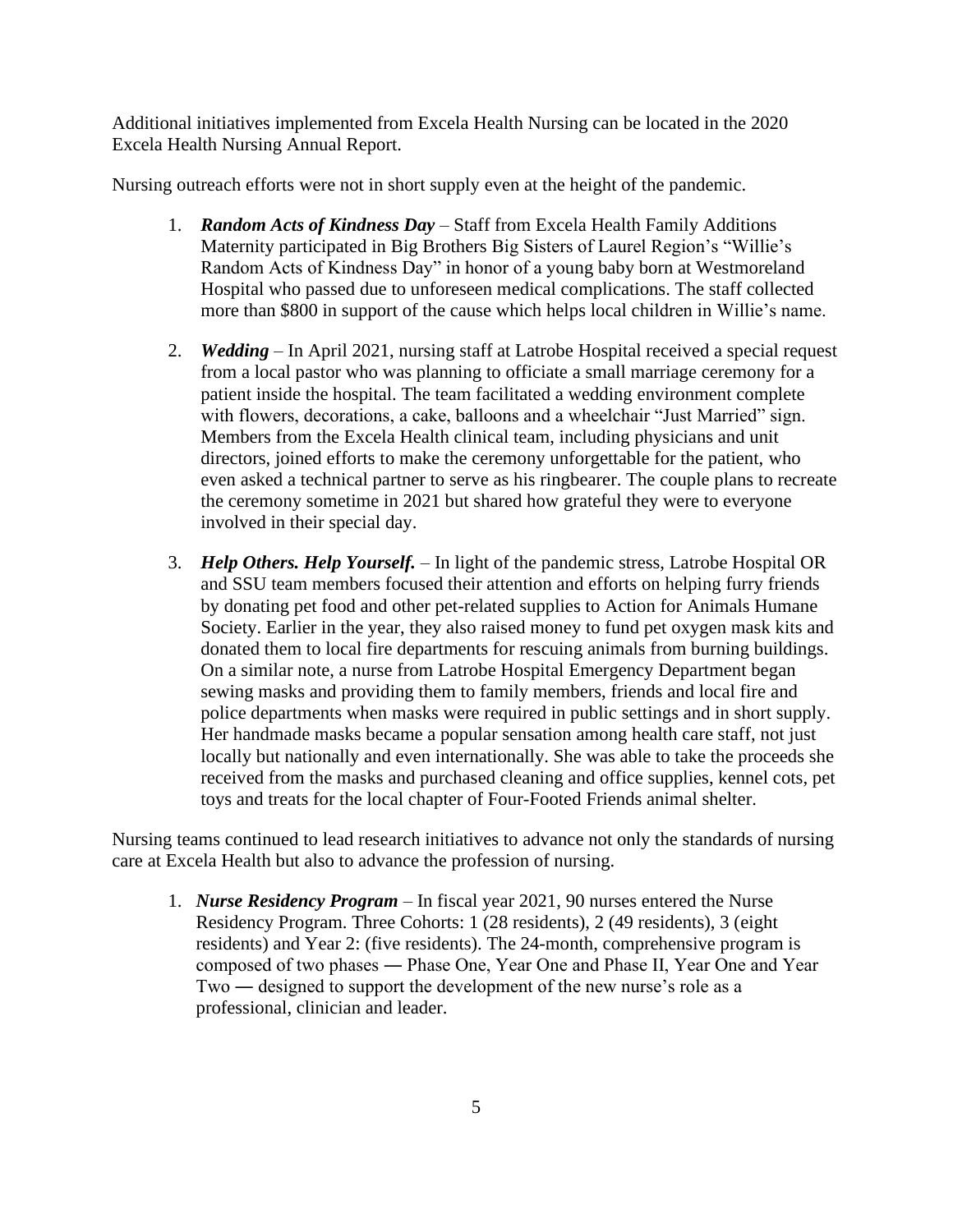2. There were 58 in attendance at the *6th Annual Evidence-Based Practice and Research Forum: Relationship-Based Care* in 2020. Lisa Bernardo, PhD, MPH, RN, Nursing Research Consultant, was this year's keynote speaker and described the crucial importance for health care staff to purposely nurture resilience both personally and professionally. Dr. Bernardo stressed that the COVID-19 pandemic has placed burdens on staff not only in the workplace but at home as well.

**Caring 4 You Program** - Maureen Cutrell, BSN, RN, Clinical Nurse, Laurel Surgical Center and Paula Aiello, BSN, Magnet Program Specialist

#### *Nurse Resident Spotlight*

**4 Eye Skin Assessment -** Juliene Goehring, RN (WH PCU 1D/E) and Austin Morton, BSN, RN (WH PCU 1D/E)

*Academic Capstone Projects Master of Science in Nursing (MSN)*  **Stress Testing Educational Improvement Project -** Christen Stercho, MSN, RN (Clinical Nurse, Nuclear Cardiology)

**Implementation of a Focused Fall Risk Assessment to Improve Fall Rate for Emergency Department Patients** - Lydia Marsh, MSN, RN (Clinical Nurse Coordinator, FH ED)

### *Doctor of Nursing Practice (DNP)*

**Implementation of EMS Feedback to Improve Stroke Identification** - Nicole Komenda, DNP, RN (Clinical Nurse Coordinator, FH ED)

**Trauma Informed Care in the Emergency Department -** Amy Dennis, DNP, RN (Clinical Nurse, FH ED)

**EMS Identification of Sepsis and Initiation of a Sepsis Handoff to Decrease Time to Appropriate Treatment -** Jordan Culler, DNP, FNP-C, RN (Clinical Nurse, LH ED)

**Optimizing Patient Flow Using a Multifaceted Approach -** Mike Widmann, MSN, RN-BC, CCRN (Clinical Informatics Coordinator, Excela Health)

**Empathy Training in the Emergency Department -** Kelly Neubauer, DNP, RN (Nurse Navigator, Heart Failure, Excela Health Cardiology)

**Using Purposeful Professional Development to Improve Bedside Nurse Retention: A Quality Improvement Project -** Donna Steele, DNP, RN (Assistant Professor, Nursing, Westmoreland County Community College)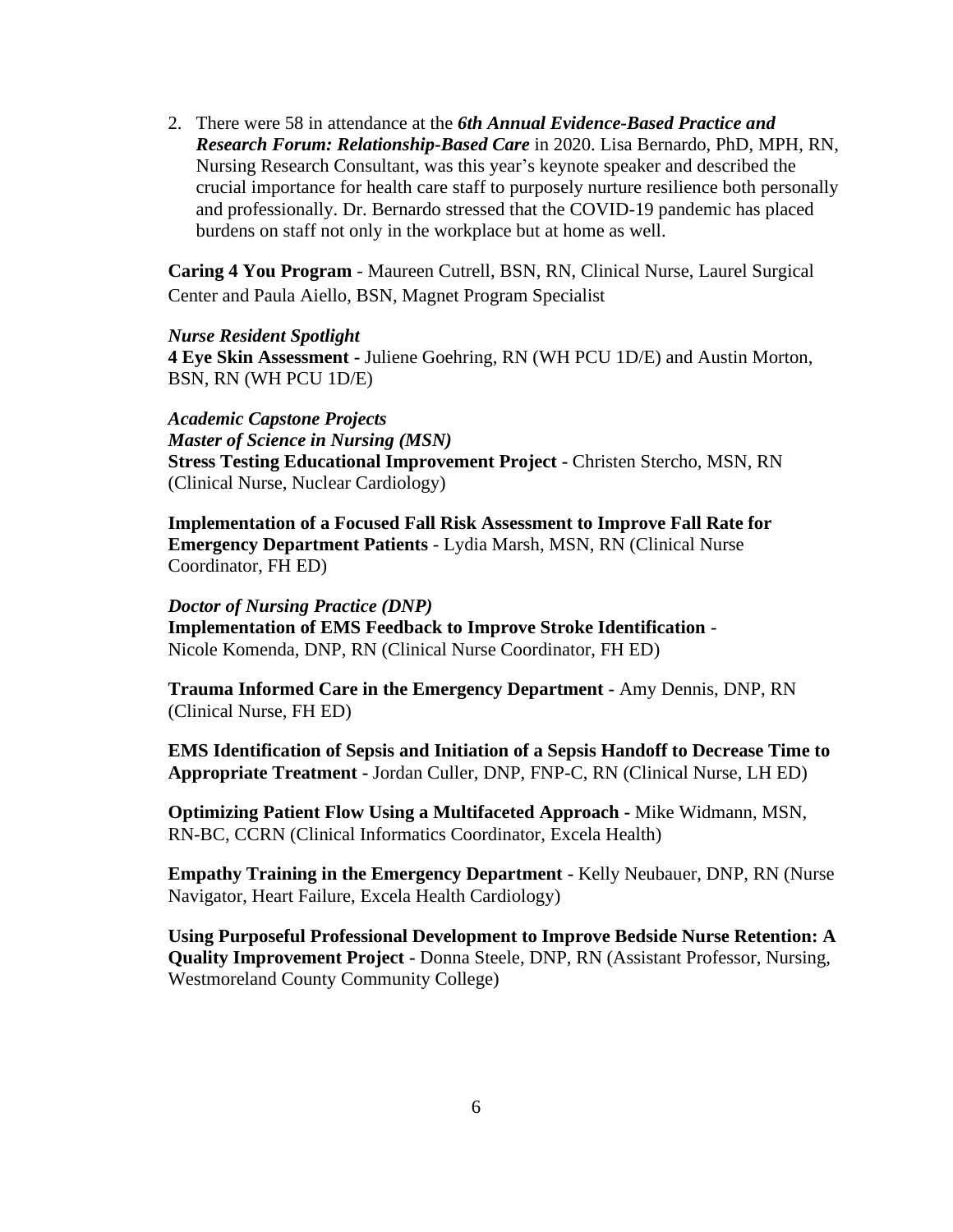3. *Professional Governance* **–** Professional Governance offers clinical, professional nurses a voice in decision making to create a positive impact on the quality of patient and family care through a structure of councils, committees and work groups. This model also embraces shared responsibility as nurses facilitate recommendations and make decisions about clinical care, quality improvement and professional nursing practice. Ideas are shared through the Unit-Based Council Spring Showcase and Professional Governance Fall Fair. The councils and committees are:

**-** *Leadership Council:* provides a means for communication, integration and coordination of the functions of Professional Governance. Associated committees include:

- Shared Governance Committee
- Nursing Professional Practice Evaluation Committee
- Staffing Committee

**-** *Unit-Based Practice Council:* provides a "voice" for clinical nursing in decision making at the unit level.

**-** *Unit-Based Primary Care Practice Council:* provides a "voice" for direct care providers in decision making across the primary care offices within the Excela Health Medical Group.

**-** *Professional Development Council:* oversees development, implementation and evaluation of professional, career development programs. Associated committees include:

- Professional Advancement Committee
- Professional Image & Community Partnership Committee

**-** *Management Council:* oversees the human, fiscal, material and support resources/services within and affecting the continuing operations of the nursing department. Associated committees:

- Recruitment Committee
- Retention & Recognition Committee

**-** *Practice Excellence Council:* defines, implements and maintains the highest standards of evidence-based nursing practice with additional committees reviewing subsets of this council. Associated committees include:

- Innovation, Technology & Informatics Committee
- Evidence-Based Practice Committee

**-** *Advanced Practice Provider Council:* implements those standards of practice defined by the American Nurses Association.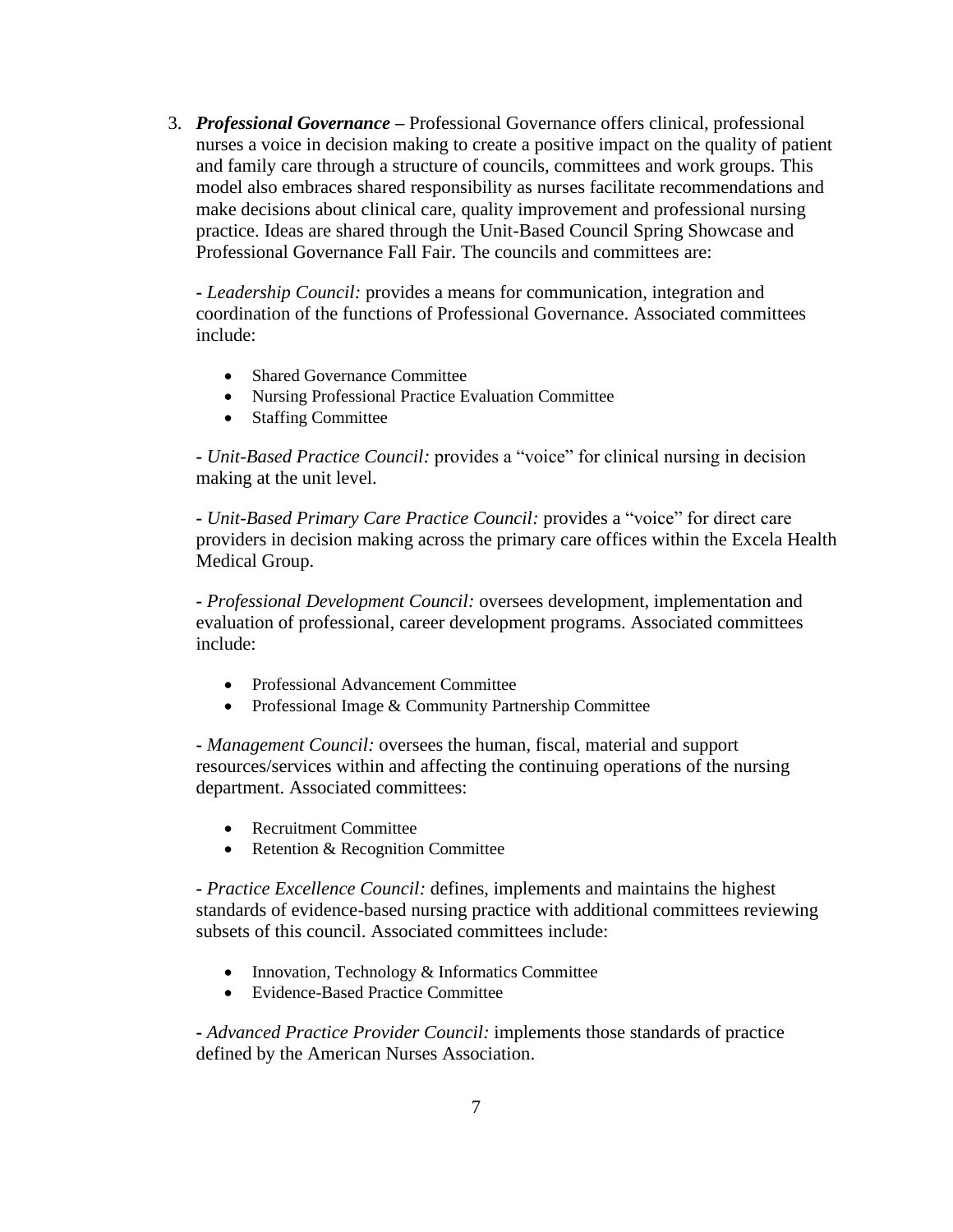Oftentimes in the health care world, caring for patients is typically viewed as diagnosis, treatment and prevention of illnesses and ailments present in the physical body. However, patient care encompasses more than the physical; it also includes the psychosocial/emotional aspects of an individual's good health and well-being.

The Excela Health Behavioral Health team, with services offered at the Latrobe and Westmoreland Hospital campuses, reaches into the community to aid those in crisis. During fiscal year 2021, Excela Health Behavioral Health provided the following community services:

- 1. **The School-Based Mental Health Program** (out of the Latrobe Hospital campus) operates fully functional outpatient clinics in seven Westmoreland County school districts: Derry, Latrobe, Ligonier Valley, Hempfield, Southmoreland, Jeannette and Mount Pleasant. Eleven licensed mental health professionals, a part-time psychiatrist and a nurse practitioner provide services in the school setting. Each school site is licensed by the Pennsylvania Department of Public Welfare Office of Mental Health and Substance Abuse Services (OMHSAS) as satellite clinics of the Latrobe Hospital Child Outpatient Clinic. Currently, there are 558 children in treatment in the schoolbased program. The program has had to be flexible and innovative during the Coronavirus pandemic. As schools have suspended face-to-face classes or have adopted new learning schedules, the program has begun to offer virtual appointments either via videoconferencing or telephonically.
- 2. **Nursing Home Support – Mobile Medication Education (MME) and Monitoring program,** based at the Westmoreland Hospital campus, is a community psychiatric nursing program providing in-home/community psychiatric nursing services. The program targets priority populations (an OMHSAS designation) who would otherwise be at risk for state hospital admission as well as serving as the first point of follow up for individuals discharged from state hospitals. Since the number of individuals being discharged from state hospitals has slowed, we are now working with acute care mental health inpatient units to identify individuals who have had multiple psychiatric admissions to provide additional support to assist them in the community. There are nine registered nurses and one aide attached to this program, which is licensed by the Pennsylvania Department of Public Welfare Office of Mental Health and Substance Abuse Services (OMHSAS) as a satellite of the Westmoreland Hospital Outpatient Clinic. In fiscal years 2020 -2021, 127 individuals were served in the MME program. The MME program is offering virtual appointments as well as face-to-face appointments. The Excela Health Behavioral Health team has been engaged in educating consumers in safety and wellness strategies to protect themselves and others during the pandemic.
- 3. The **Crisis Response Center (CRC),** located on the Westmoreland Hospital campus, was developed to provide an alternative to emergency room treatment for individuals in psychiatric crisis.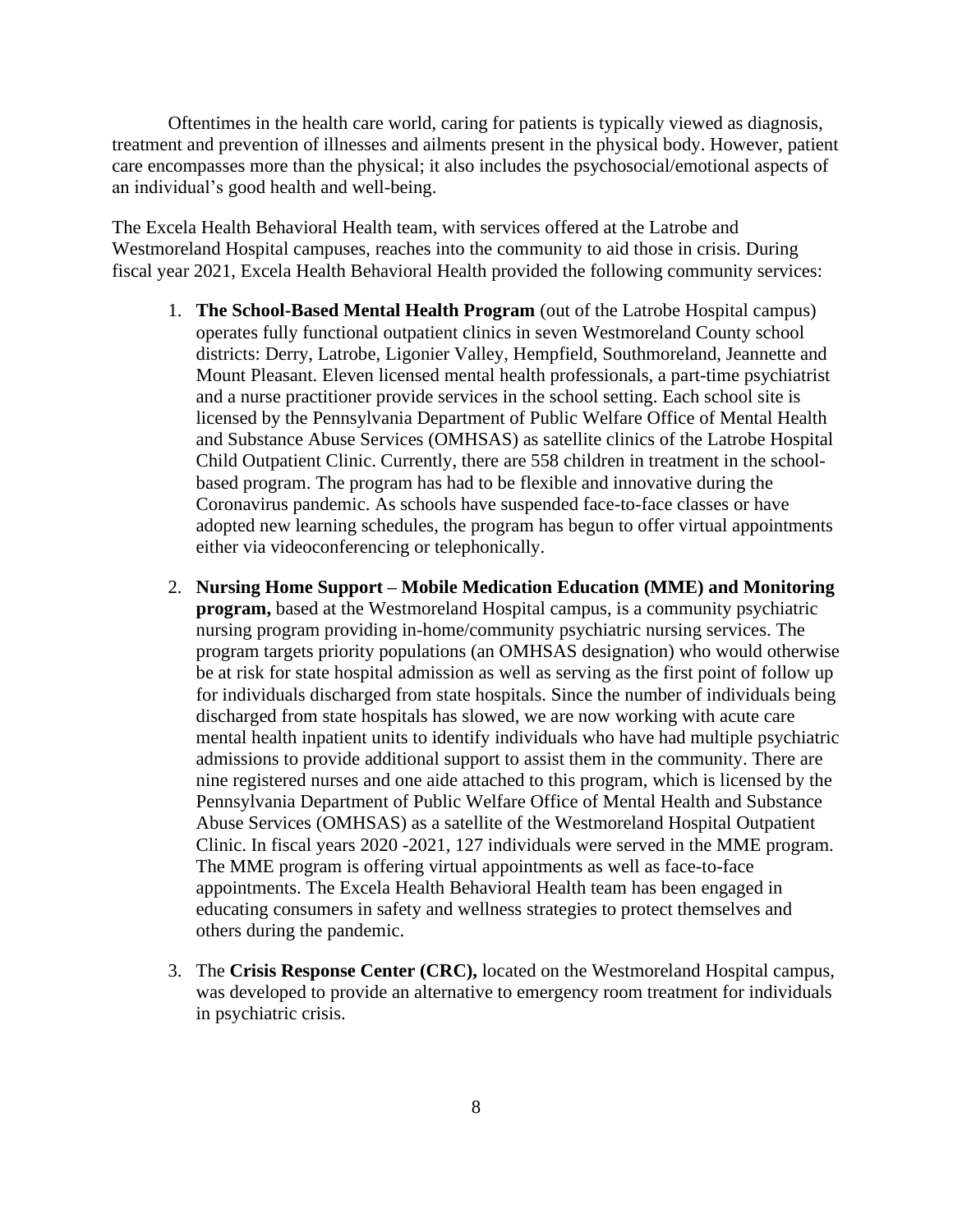Combined with the Excela Health Emergency departments, the Excela Health Behavioral Health team sees approximately 2,600 individuals in some form of psychiatric crisis each year; at least 60 percent do not meet the criteria for inpatient admission and are discharged from the Emergency department into the community. As the Behavioral Health team has seen a significant increase in individuals suffering from substance use disorders (SUD), they have developed a "Warm Hand Off" process which enables drug and alcohol case managers from our Single County Authority SPHS to come and meet with individuals with SUD who present in crisis. This program facilitates a rapid level of care assessment and linkage to the appropriate level of treatment, while the individual is engaged and motivated to receive help. The program has been successful in helping individuals receive treatment more quickly and sometimes "door-to-door" linkage is achieved.

The Crisis Response Center is independently licensed by the Pennsylvania Department of Public Welfare Office of Mental Health and Substance Abuse Services (OMHSAS) and is attached to the Behavioral Health psychiatric outpatient clinic. The Crisis Response Center provided services to 1,030 individuals this year. Additionally, consultation services were provided to 1,527 individuals who were experiencing psychiatric emergencies in the emergency rooms throughout the health system.

4. Behavioral Health operates a seven-week summer camp, called **Camp Focus**, which serves children from the Latrobe, Derry, Mount Pleasant, Hempfield and Ligonier Valley school districts. The camp offers an alternative for school-age children, so mental health treatment, growth and learning can continue during the summer season to apply and refine skills developed throughout the year. During fiscal year 2021, it was necessary to cancel the camp on account of social distancing guidelines and the unavailability of the school buildings due to the Coronavirus pandemic.

The Behavioral Health staff members also provide various trainings, in-services and consultations including quarterly presentations to the Bariatric Surgery support group and an annual Children's Wellness Symposium.

# **EXCELA CAREGIVERS OF SOUTHWESTERN PA**

 CareGivers is a separate, nonprofit 501(c) (3) organization, operated as a subsidiary of Excela Health and under the direction/supervision of the director of Behavioral Health. As members of the United States Psychiatric Rehabilitation Association (USPRA), the CareGivers recovery programs are nationally renowned as models of best practice and evidence-based implementation in the operation of peer driven, patient-centered programming. CareGivers is the largest community-based recovery program in southwestern Pennsylvania.

 CareGivers is located at 1037 Compass Circle, Suite 102, Greensburg, Pa., and all programs are independently licensed by the Pennsylvania Department of Public Welfare Office of Mental Health and Substance Abuse Services (OMHSAS) and accredited by USPRA. Additionally, the Clubhouse is accredited by the International Coalition for Clubhouse Design (ICCD), a Swedishbased organization that oversees fidelity to the evidence base of the Clubhouse model in the United States. The individual programs are: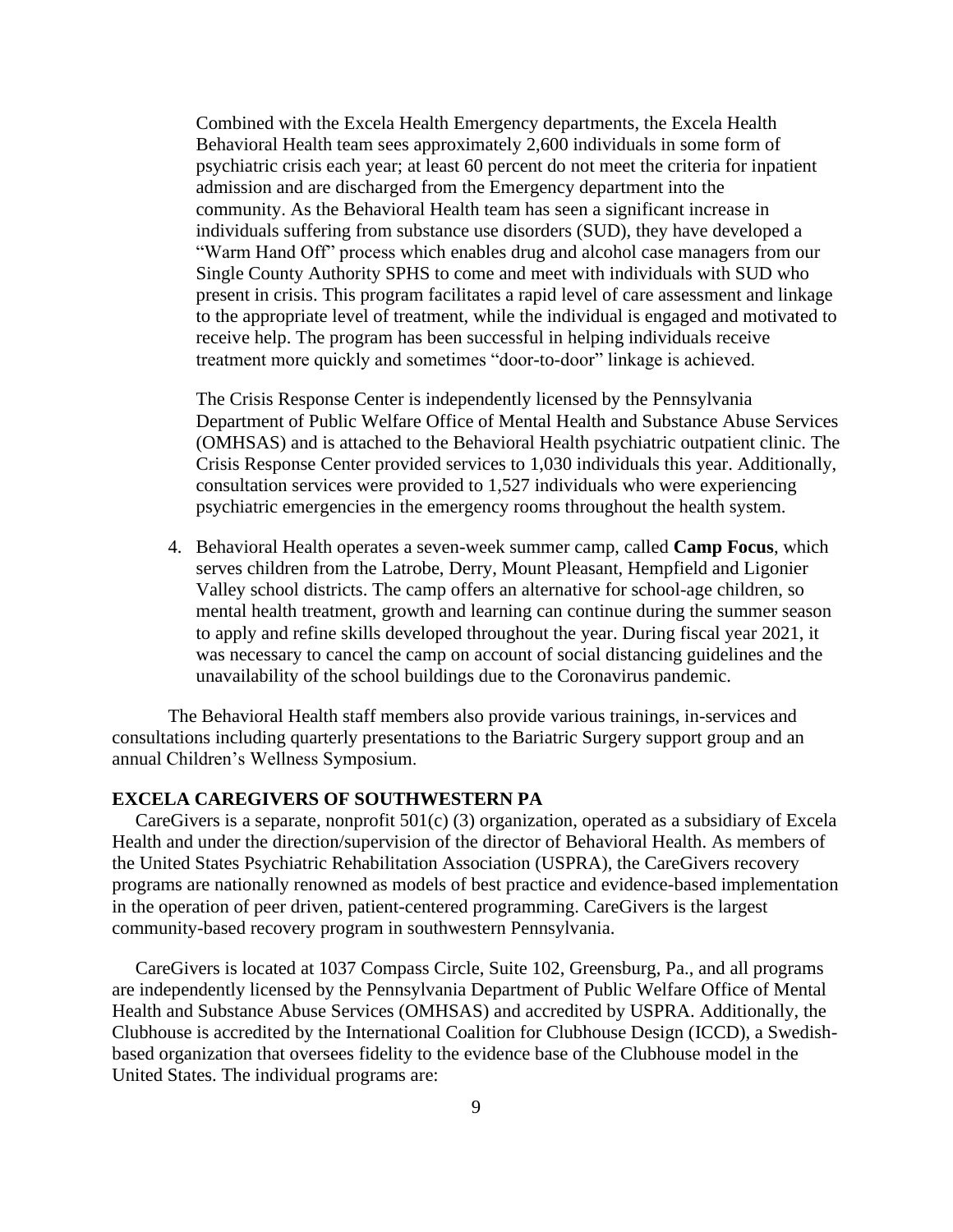## **Clubhouse**

The Clubhouse is a member-driven body where members and staff work side by side in a number of social, educational and vocational rehabilitation programs. It serves individuals who have reached a point in their recovery where they are ready to resume the path they were on prior to the acute stage of their illness. It provides education, counseling and supportive services for individuals seeking to return to high school or college. For those individuals who are ready to resume employment the Clubhouse offers both Transitional Employment and a Supportive Employment Program. The Clubhouse is currently serving 36 active clients. Each of these individuals has developed their own person-centered plan which charts their personal course to wellness. Due to the Coronavirus pandemic, it was necessary to close the program the face-toface visits and transition to the Cisco WebEx videoconferencing platform for approximately three months. Later on, the team was able to develop a hybrid model where some people attend in person and others participate via the WebEx platform.

### **Psychiatric Rehabilitation**

The mission of Westmoreland Psychiatric Rehabilitation is to promote a system of integrated and holistic services to support mental health recovery so that individuals with mental illness are able to achieve success and satisfaction in the living, working, learning and social environments of their choice. This is accomplished through psychoeducation, skill acquisition and social networking. Psychiatric Rehabilitation is a group therapy-based day program facilitated by mental health professionals who specialize in Mental Health Recovery. The Psychiatric Rehabilitation program provides 10 psychoeducational and skill development groups each week. The group setting facilitates a sharing of experiences and wellness strategies and provides support for the individuals on their journey to recovery. The program currently serves approximately 40 consumers. The team is currently offering a hybrid model of virtual and faceto-face person groups while adhering to all CDC and PA Department of Health guidelines.

### **Mobile Psychiatric Rehabilitation**

Mobile Psychiatric Rehabilitation is the smallest of the CareGivers programs with one practitioner assigned to it. This program provides more individualized support and rehabilitative opportunities and serves as a transitional service to consumers not yet ready for the open issue identification that occurs in the group-based Psychiatric Rehabilitation programs. There are currently nine individuals participating in this program.

### **West Place Drop-In Center**

West Place is a member-governed, social gathering place which provides a safe, inviting environment for members to enjoy social opportunities with other individuals who struggle with mental illness. Individuals experiencing mental illness do not often feel welcome in many areas of society. Having a place where others who also identify with their unique challenges gather for fellowship and support is extremely beneficial to maintaining wellness and achieving recovery. Membership in the program provides opportunities for networking, fosters acceptance and mitigates the isolation felt by so many individuals with mental illness engaged in the recovery journey.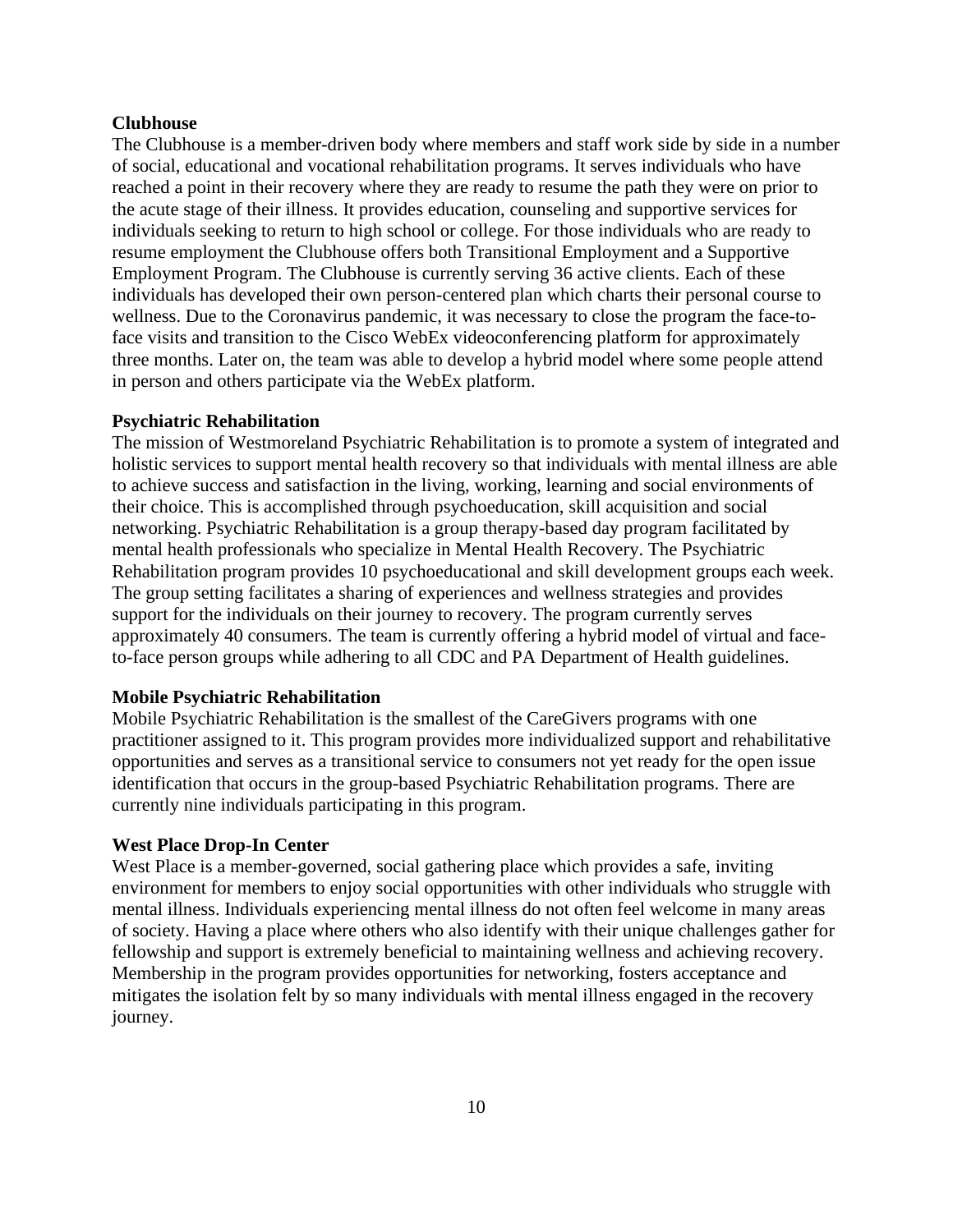In addition to fellowship and emotional support, West Place serves 300 meals each month to its members. By partnering with the local food bank, the program offers a nutritious, well-balanced meal at a nominal cost. In 2020, this program was significantly impacted by the Coronavirus pandemic, closing for a brief period of time and reopening virtually. Due to the social nature of the program, this was a tremendous challenge. The center has now reopened for face-to-face attendance paying strict attention to CDC guidelines. Currently, there are 67 members taking part in the program.

# **SAFETY EFFORTS**

Excela Health is always keenly aware of employee and patient safety as evidenced by the following programs undertaken in fiscal year 2021:

> The Excela Health Safety and Occupational Health department presents **annual safety fairs** that are open to all Excela Health employees. These events present the different safety measures and programs in place to ensure the safety of Excela Health staff, patients and visitors. The safety fairs cover a range of topics, including Needle Safety (Blood and Body Fluid Exposures), Personal Protection Equipment, Slips, Trips and Falls, Fire Safety, Infection Control, Employee Wellness, Patient Safety and more.

In 2021, the annual safety fairs were held virtually again due to the Coronavirus pandemic. All employees were given the chance to enter a weekly drawing by completing a weekly "puzzle" challenge. Topics included general safety tips, stress reduction and financial wellness. The average weekly entries amounted to 350.

Throughout the year, the Safety and Occupational Health department distributes communication and resources related to workplace safety initiatives and how employees can practice mindful safety habits in their daily work routines. Department safety officers are invited to participate in **quarterly safety breakfasts** to learn and share about the climate of safety at Excela Health and upcoming safety programs planned to be implemented across the health system. In fiscal year 2021, **seven safety breakfasts were held** at Westmoreland, Latrobe and Frick Hospital with **a total of 156 employee safety officers in attendance.**

Safety newsletters and memos are also a means of communication to safety officers, providing opportunities to relay teachable moments to staff during departmental and unit daily meetings. In fiscal year 2021, topics such as winter safety and blood/body fluid exposures were highlighted as part of employee safety messaging.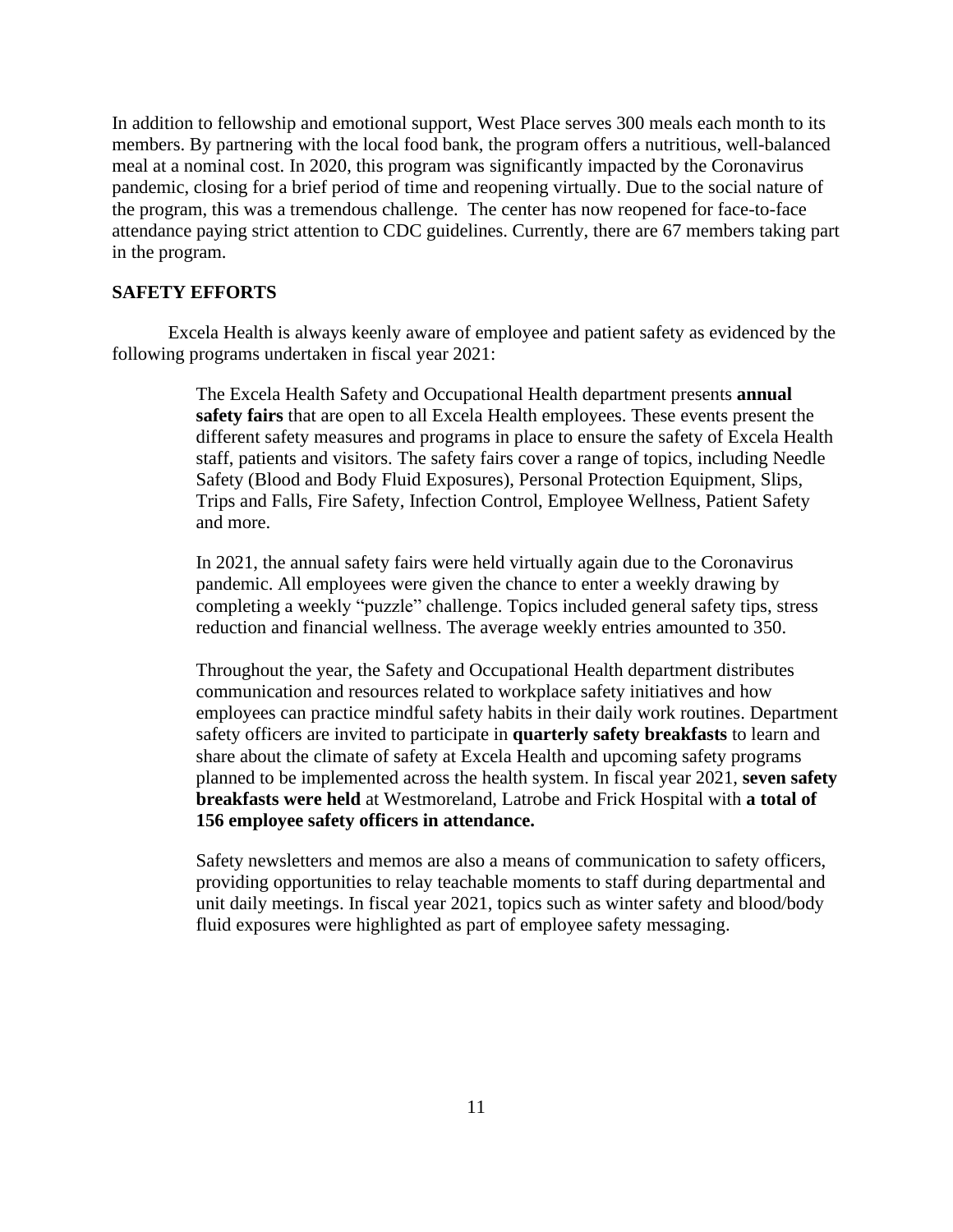# **FOR OUR EFFORTS …**

# *… in Quality, Safety and Care Provision, Excela Health Was Recognized Through the Following Awards and Accolades:*

- 1. Excela Health is recognized as a **System Magnet®-designated health care system** by the American Nurses Credentialing Center (ANCC) Magnet Recognition Program®. This achievement is an expression of the outstanding, quality patient care and teamwork Excela Health exemplifies day in and day out.
- 2. The National Association for Business Resources has named **Excela Health among the "Nation's Best and Brightest in Wellness®" in 2021 for the fifth straight year.** The program honoring companies and organizations recognizing and celebrating quality and excellence in employee and worksite health, is administered by SynBella, the nation's leading wellness systems firm. Winning companies were evaluated by an assessment and examined statistically for quantitative data and based on criteria to benchmark and improve wellness program effectiveness. Those criteria include outcomes, analysis and tracking, participation and incentives, benefits and programs, leadership, employee input, culture and environment.
- 3. **Excela Westmoreland Hospital received first place in the hospital division and Excela Health Home Care & Hospice received first place in the home health division** for Tribune Review's Best of the Best Awards in 2020. Similarly, providers in family medicine and home health physical therapy were ranked with top honors in their respective categories.
- 4. **The Heart, Lung & Vascular Institute at Excela Westmoreland Hospital received recognition** by *U.S. News and World Report* for 2021-2022, demonstrating excellence in the areas of heart attack, heart failure and COPD treatment. The Institute also achieved Bronze recognition for **Mission: Lifeline STEMI Receiving Center** certification through the American Heart Association and the American College of Cardiology Accreditation Services. Receiving Center accreditation identifies hospitals with the capabilities to provide comprehensive ST elevation myocardial infarction (STEMI) care, including 24/7 percutaneous coronary intervention (PIC). Hospitals and health care organizations receiving these accreditations follow stringent guidelines, including coordination with EMS and referral centers, participation in a multidisciplinary team, continuing education and data collection, among others.
- 5. Excela Westmoreland Hospital was once again **recognized for exceptional patient care and received an "A"** through The Leapfrog Group's hospital safety grades awards program in spring 2021 for meeting the highest safety standards in the United States. Excela Latrobe Hospital maintained its "B" grade status for the award period.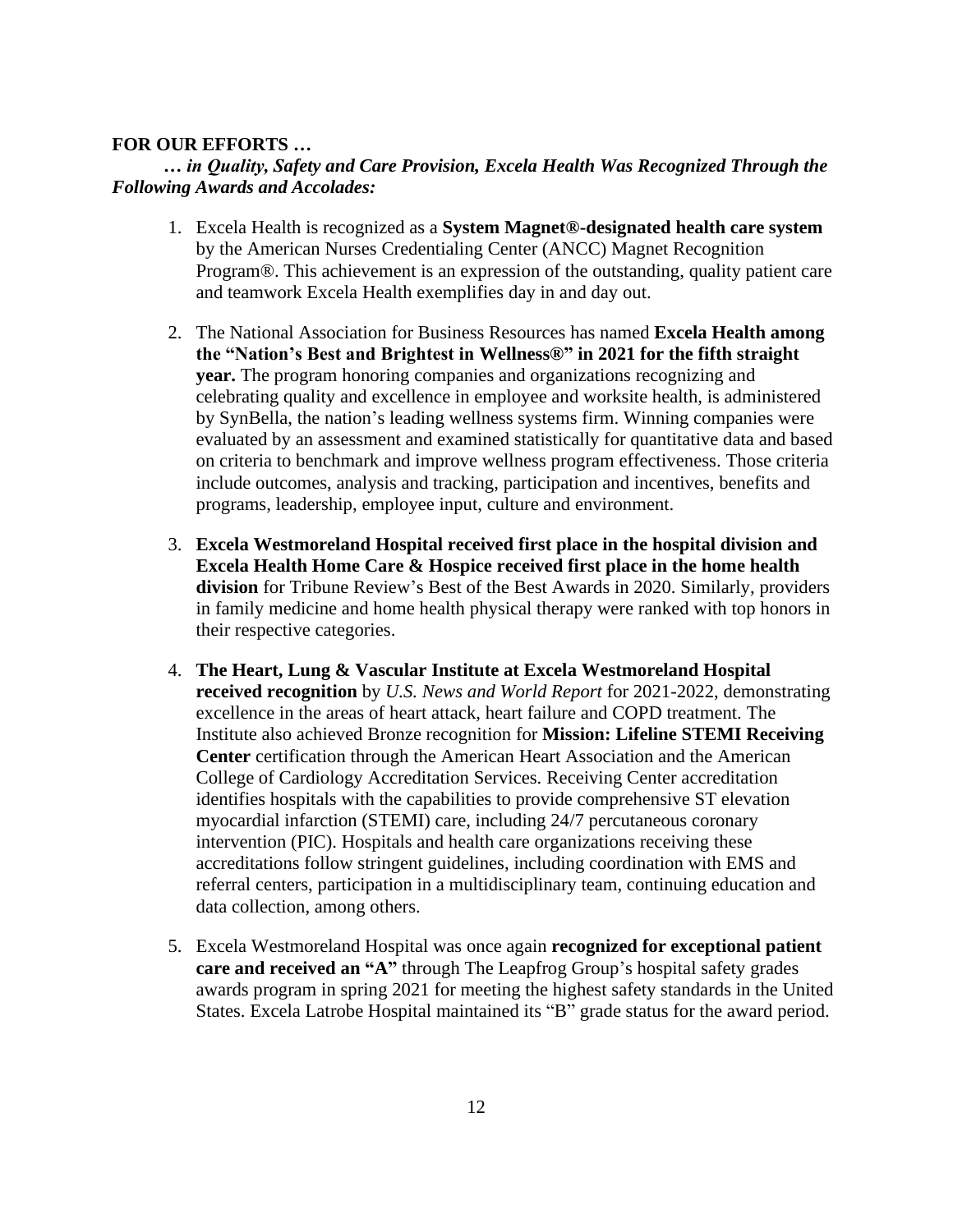- 6. The Society of Thoracic Surgeons (STS) **has granted Excela Health a three-star rating, an elite distinction** in patient care and outcomes for aortic valve replacement combined with coronary artery bypass grafting (AVR+CABG), isolated aortic valve replacement (AVR) and isolated coronary artery bypass grafting (CABG). This threestar rating denotes the highest category of clinical quality within the STS rating system and is considered one of the most sophisticated and highly regarded overall measures of quality in health care, rating the benchmarked outcomes of cardiothoracic surgery programs in the United States and Canada.
- 7. The Lung Cancer Alliance has named **Excela Health as a Screening Center of Excellence** for its lung cancer screening program. Designated screening centers of excellence are committed to providing clear information based on current evidence about who is a candidate for lung cancer screening and complies with comprehensive standards based on best practices developed by professional bodies such as the American College of Radiology, the National Comprehensive Cancer Network and the International Early Lung Cancer Action Program.
- 8. The American College of Radiology **designated Excela Westmoreland and Latrobe Hospitals as Breast Imaging Centers of Excellence** for achievement in high practice standards.
- 9. The **Excela Advanced Vein Center** is **one of only seven IAC accredited vein center sites** in the state of Pennsylvania. The Intersocietal Accreditation Commission (IAC) accredits imaging facilities and hospitals specific to superficial venous treatment and management. IAC accreditation is a means by which facilities can evaluate and demonstrate the level of patient care they provide.
- 10. Highmark Blue Cross Blue Shield continues to recognize Excela Health as a **Blue Distinction Center Plussm** for knee and hip replacement, cardiac care, maternity care and bariatric surgery care as part of the Blue Distinction Center for Specialty Care® program. The designation is given to hospitals who are shown to deliver quality specialty care based on objective, transparent measures for patient safety and health outcomes that were developed with input from the medical community.
- 11. **Excela Health Family Additions Maternity at Westmoreland Hospital was a recipient of the 2020 Newsweek Best Maternity Hospitals award**, the only featured maternity hospital in southwestern Pennsylvania. To be considered for the list, hospitals had to demonstrate adherence to a variety of standards for excellence in maternity care including low rates of cesarean section procedures, episiotomy and early elective deliveries and follow important protocols to protect mothers and babies. Additionally, Family Additions Maternity was also **recognized by Cribs for Kids®'s National Safe Sleep Hospital Certification Program as a certified safe sleep leader** for following the safe sleep guidelines recommended by the American Academy of Pediatrics (AAP) and providing training programs for health care team members and family caregivers.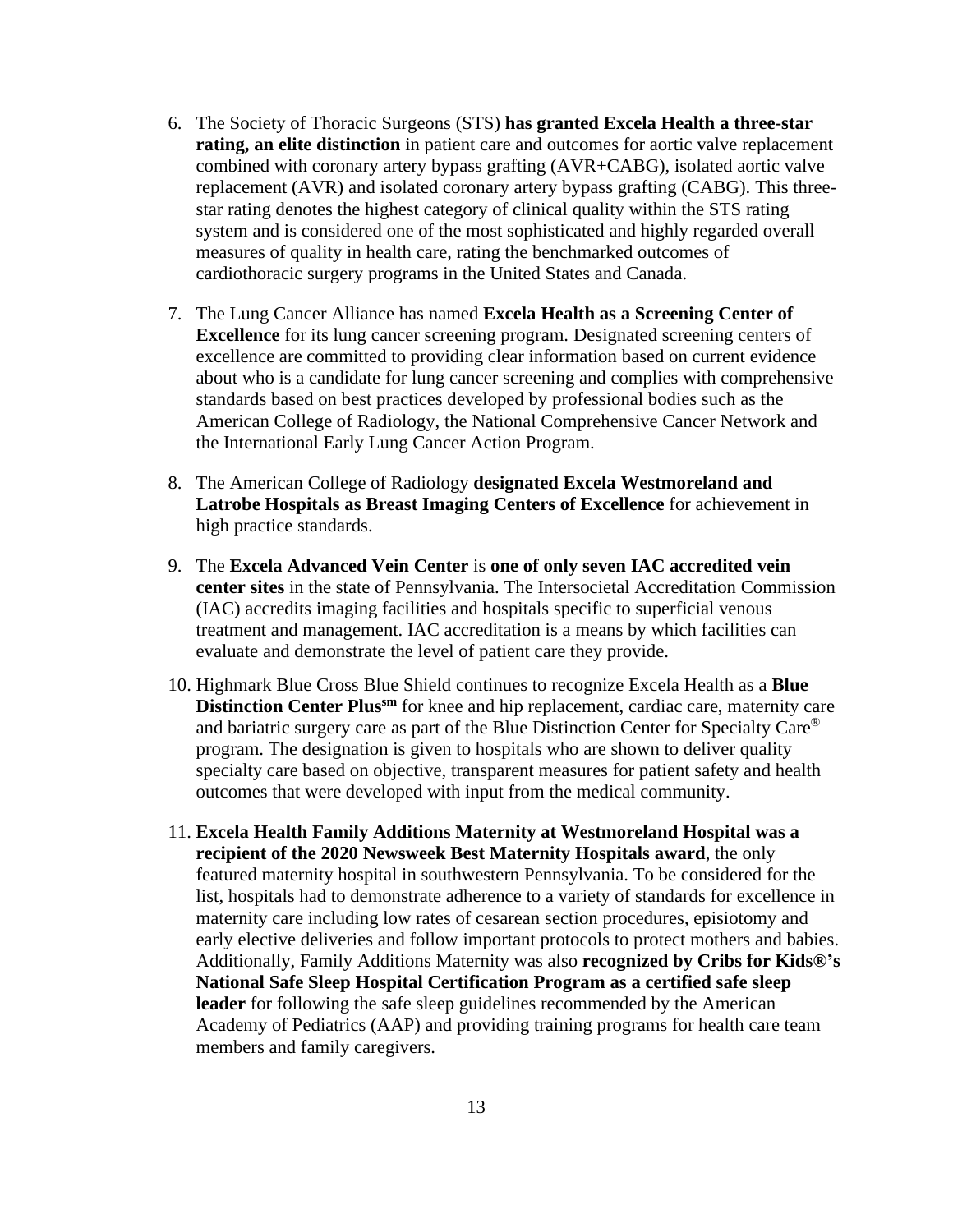- 12. Excela Health hospitals Frick, Latrobe and Westmoreland have been designated as **Primary Stroke Centers** by the Joint Commission and recognized by the Department of Health for exceeding national standards for quality patient care. To earn accreditation, the Excela Health hospitals have demonstrated proficiency in the prevention and early management of stroke and transient ischemic attack (TIA) symptoms based on guidelines established by the American Heart Association/American Stroke Association for health care professionals.
- 13. Excela Westmoreland, Latrobe and Frick Hospitals were recognized in 2021 for their status as **Get With The Guidelines® awardees** by the American Heart Association and the American Stroke Association. Westmoreland, Latrobe and Frick Hospitals all received the **Get With The Guidelines® Stroke Gold Plus** award. This achievement is based on Excela Health's use of the most up-to-date, evidence-based treatment guidelines to improve patient care and outcomes.
- 14. **Excela Health WORKS**, the system's occupational medicine program, received certification from the National Association of Occupational Health Professionals (NAOHP). Starting in 2020, three-year certification is considered the industry's gold standard of outstanding occupational health practices for the delivery of quality health care services to the workforce in the community. The NAOHP is the premier professional organization for occupational providers and clinics. It provides benchmarks, standards and best practice consultation nationwide with services evaluated on administration, operational framework, staffing processes, quality assurance, product line development and sales and marketing. The NAOHP surveyor noted that the program has "a highly committed staff that work wonderfully as a team for patient and client company excellence … There are many aspects of practice that truly set it apart."

Just as Excela Health cares for its patients, so too does it place a premium on the health and well-being of its workforce.

1. For the fifth consecutive year, Excela Health has been recognized as a **Healthiest 100 Workplace in America**, an awards program presented by Healthiest Employer, LLC. In 2020, Excela Health was ranked 56 out of 100. About 10,000 employers nationally applied for the award. Excela Health continued its recognition as one of the **"Healthiest Employers of Western Pennsylvania",** which in 2020, marked the ninth consecutive year in achieving the designation.

## **COMMUNITY HEALTH NEEDS ASSESSMENT**

As part of the Patient Protection and Affordable Care Act of 2010, nonprofit hospitals are required to complete a community health needs assessment (CHNA) survey every three years. An implementation plan must be adopted to address the identified needs and compliance with this requirement. The purpose of the CHNA process is to improve community health through utilization of a model that integrates health system planning with public health and community planning.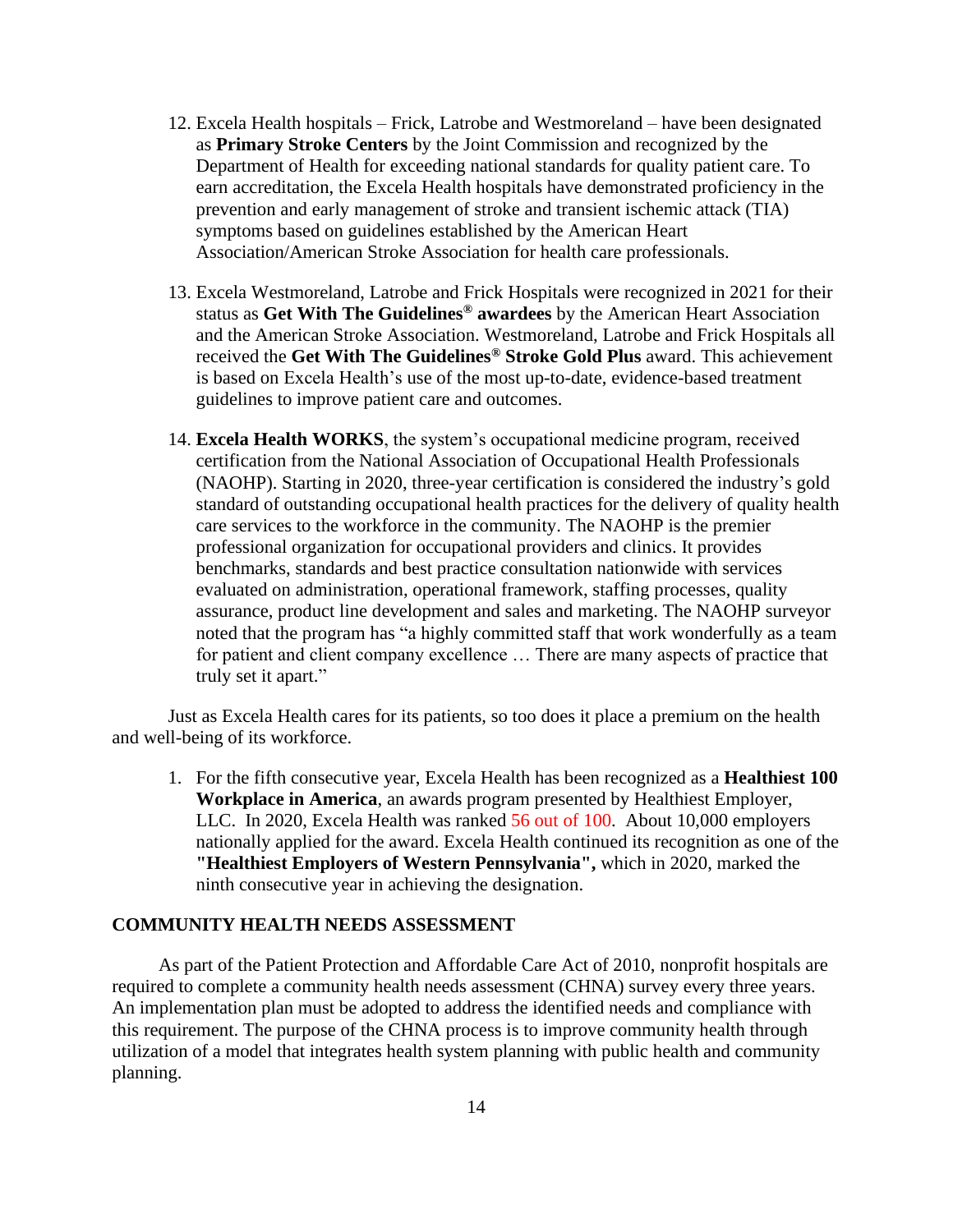A community health needs assessment must include a description of the community, a description of the process and methods to conduct the assessment and other collaborating agencies involved in the process, a description of how the hospital considered input from persons who represent the broad interests of the community and a description of the health care facilities and other resources within the community available to meet the community health needs identified in the community health needs assessment. If a hospital has more than one facility, a separate report and implementation strategy must be completed for each facility.

Once the CHNA is completed, it must be made available widely to the public by posting it on the facility's website and must be easily downloadable from the website. For an updated copy of Excela Health's 2019 Community Health Needs Assessment, visit [www.excelahealth.org,](http://www.excelahealth.org/) search **Community Health Needs Assessment**. Excela Health is currently in the process of evaluating survey results and identifying top community health priorities for the 2022-2024 Community Health Needs Assessment initiative.

# **EQUIPMENT, SERVICE AND TECHNOLOGY UPDATES**

Excela Health invested in a variety of capital projects in fiscal year 2021 from parking lots and sidewalk repairs and landscape upgrades for campus properties to new bed, recliner and overbed table deliveries throughout the system. By way of system-wide equipment and service enhancements, Excela Health also committed monies toward several vital service additions for each of its hospitals:

| Westmoreland                                                  | <b>FY2021</b> |
|---------------------------------------------------------------|---------------|
| Structural Heart Investment (TAVR)                            | \$6,574,994   |
| Bed Replacements (System) – allocated to all three hospitals  | \$3,095,838   |
| GI Scopes – allocated to all three hospitals                  | \$1,863,121   |
| AED/Defibrillators – allocated to all three hospitals         | \$565,622     |
| <b>Westmoreland Hospital ED Renovations</b>                   | \$294,505     |
| System Inpatient Recliners - allocated to all three hospitals | \$253,922     |
| Westmoreland Hospital 1D/1E Unit Renovations                  | \$237,041     |
| Telemedicine                                                  | \$281,878     |
| <b>Westmoreland Hospital C-Arm</b>                            | \$176,841     |
| <b>ECHO</b> Machine                                           | \$172,052     |
| Westmoreland Hospital Heart Tower                             | \$152,090     |
| Westmoreland Hospital Steris Washer                           | \$121,510     |
| Phillips Operating Room Heart Room Monitors                   | \$111,565     |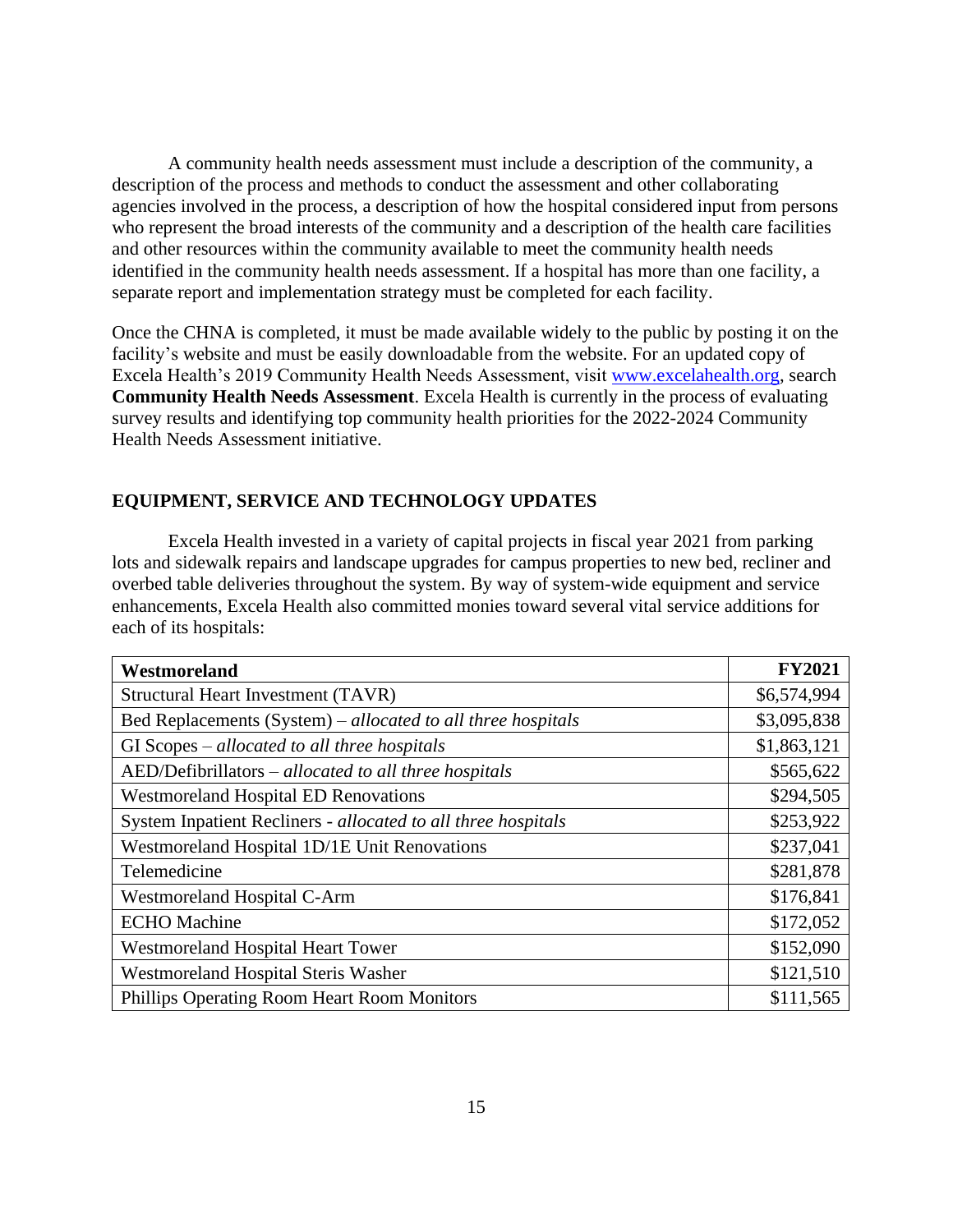| Latrobe                          | <b>FY2021</b> |
|----------------------------------|---------------|
| Latrobe Hospital Pharmacy        | \$2,635,881   |
| Latrobe Hospital Urology Table   | \$389,530     |
| <b>Hematology Cellavision</b>    | \$94,500      |
| Digital Portable X-Ray Machine   | \$84,900      |
| Latrobe Hospital Ventilators (2) | \$70,000      |

| Frick                                    | <b>FY2021</b> |
|------------------------------------------|---------------|
| EV300 Ventilator Units (7)               | \$99,933      |
| Phillips Vital Signs Early Vue VS30 (11) | \$45,772      |

The largest hospital in the system, **Excela Westmoreland Hospital** invested in multiple equipment, tools and technology enhancements in fiscal year 2021 for emergency, gastroenterological, imaging, cardiac, inpatient and telemedicine services housed at the campus. Projects for fiscal year 2021 included the transcatheter aortic valve replacement (TAVR) buildout in the Heart and Vascular Center, bed replacements and inpatient recliners (systemwide), GI scopes, AED/defibrillators, unit and emergency department renovations, telemedicine capabilities, heart monitor equipment upgrades for the campus' operating room and elevator shaft repairs for one of the medical arts buildings located on the property. These improvements allow the site to remain a viable source of premier health care services available to residents of Westmoreland County.

The commitment continues to the Latrobe community as Excela Health moves forward with an ongoing effort to **modernize Excela Latrobe Hospital and eastern market practices**. Projects for fiscal year 2021 included the completion of the campus Pharmacy build-out renovations, imaging and ventilator equipment upgrades, the acquisition of hematology Cellavision® technology and a urology table, operating room/surgical optimization, refresh and maintenance upgrades to primary care practices and surgery center in the eastern market, hospital unit/floor renovations and energy-saving initiatives. These updates to Excela's facilities in the eastern market provide additional access and convenience for individuals seeking care options close to home.

**Excela Frick Hospital** also obtained new equipment and resources in fiscal year 2021. Projects for fiscal year 2021 included ventilator units and vital signs monitors as well as PCU room upgrades and facilities planning for the build-out of Excela Square at Connellsville which would model the Latrobe and Norwin complexes.

To relieve the anxiety that may accompany a hospital stay, particularly one that is unplanned, Excela Health utilizes **Pet Therapy** at its three hospitals and at Excela Square at Norwin. From July 1, 2020 to June 30, 2021, 19 dogs and their handlers participated in the program with assignments ranging from visiting in the outpatient waiting areas to bedside visits. They contributed 19 volunteer hours towards the total volunteer hours for the health system.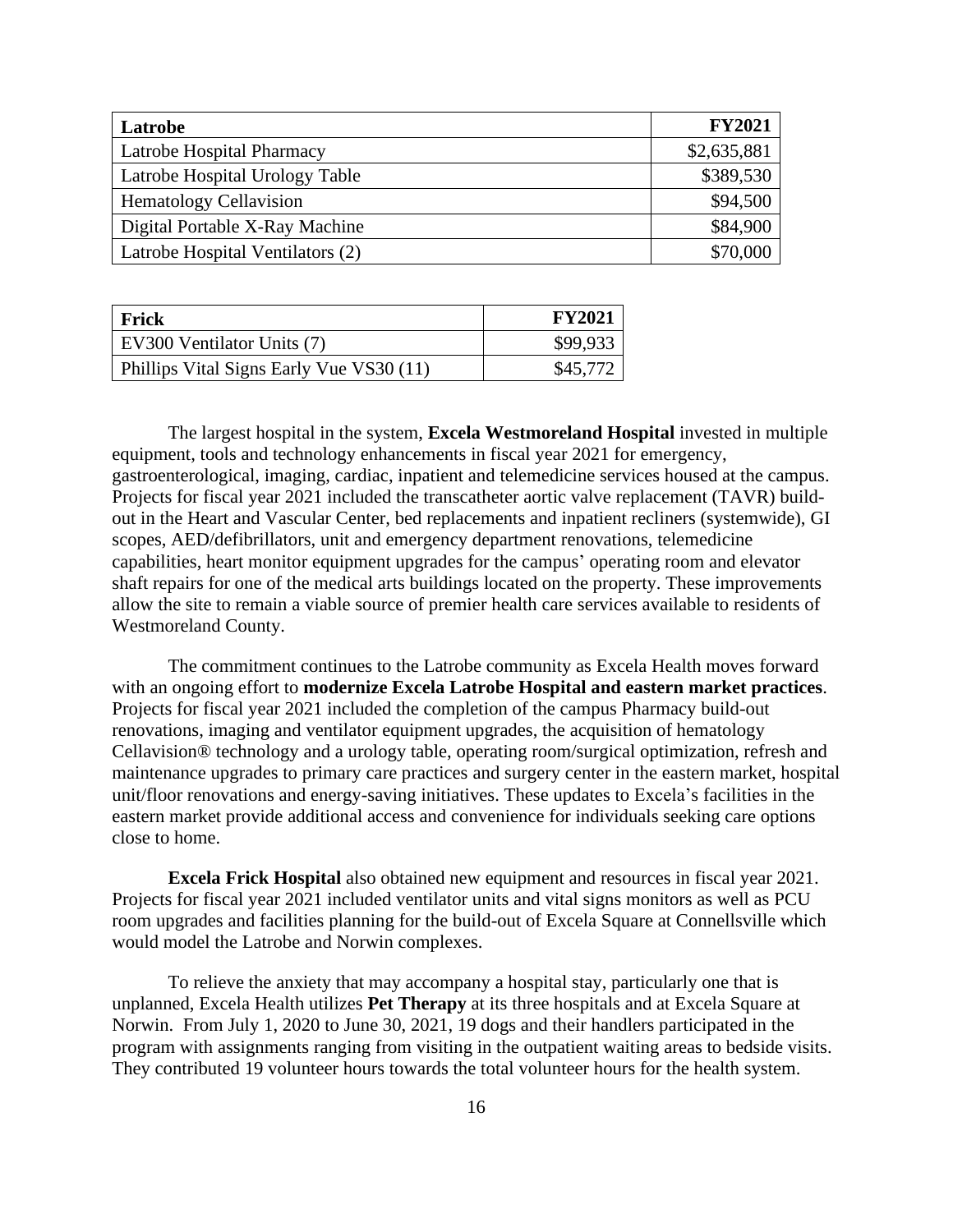The program continues to expand in an effort to enhance the patient experience further. Research has shown that pet therapy provides various health benefits to patients and others. All dogs in the program are registered as therapy dogs through one of a number of national or regional organizations and must be up-to-date on their own health requirements.

Excela Health also offers care across a continuum from prevention and wellness to emergency care, acute care, outpatient care, rehabilitation, home care and hospice and durable medical equipment (medical supplies).

# **REACHING INTO THE COMMUNITY**

The health system has garnered much recognition for its efforts on behalf of the "health and well-being" of the public it serves, always striving for excellence as our very name implies. Excela Health takes the role of corporate citizen seriously, too, partnering with community organizations to spread the word about various health issues, giving of its time and talents to neighborhood causes and supporting the efforts of area health-related groups and others whose mission meshes with its own.

The following initiatives function as examples of Excela's presence in Westmoreland County and opportunities to address and meet the needs of the priorities listed in the 2019 Community Health Needs Assessment (CHNA).

Excela Health engages the community at **multiple festivals, fairs and parades** throughout the year. These family-friendly gatherings, ranging from **100 up to in excess of 25,000 attendees** each year, allow the Excela Health team to share their Excela pride and remind residents of the primary and specialty care services they can receive right in their backyard as well as the fact that Excela accepts all major insurances. *Due to the ongoing Coronavirus pandemic, most community events were cancelled or suspended in fiscal year 2021.*

Westmoreland County includes a high population of senior citizen residents, and health care plays a major role in their everyday lives. These residents have the opportunity to attend a variety of **senior expos and health fairs** sponsored by local political figures and agencies to learn more about health care options in their community. Excela Health proudly attends and participates in these events and recruits physicians, direct care team members and staff to share information about Excela's quality services and, in some cases, perform blood pressure screenings and other specific screenings related to their specialty at no cost to the individual. These events have generated popularity within the county over the years and can range from **50 up to in excess of 1,000 attendees** annually. *Due to the ongoing Coronavirus pandemic, most community health fairs and senior expos were cancelled or suspended in fiscal year 2021.*

While the ongoing Coronavirus pandemic resulted in cancelled or suspended community efforts across the county, Excela Health continued its participation in select **community walks** that were held in person. Representatives from Excela Health service lines attend and participate in these walks every year to promote the quality, convenient care Excela offers close to home.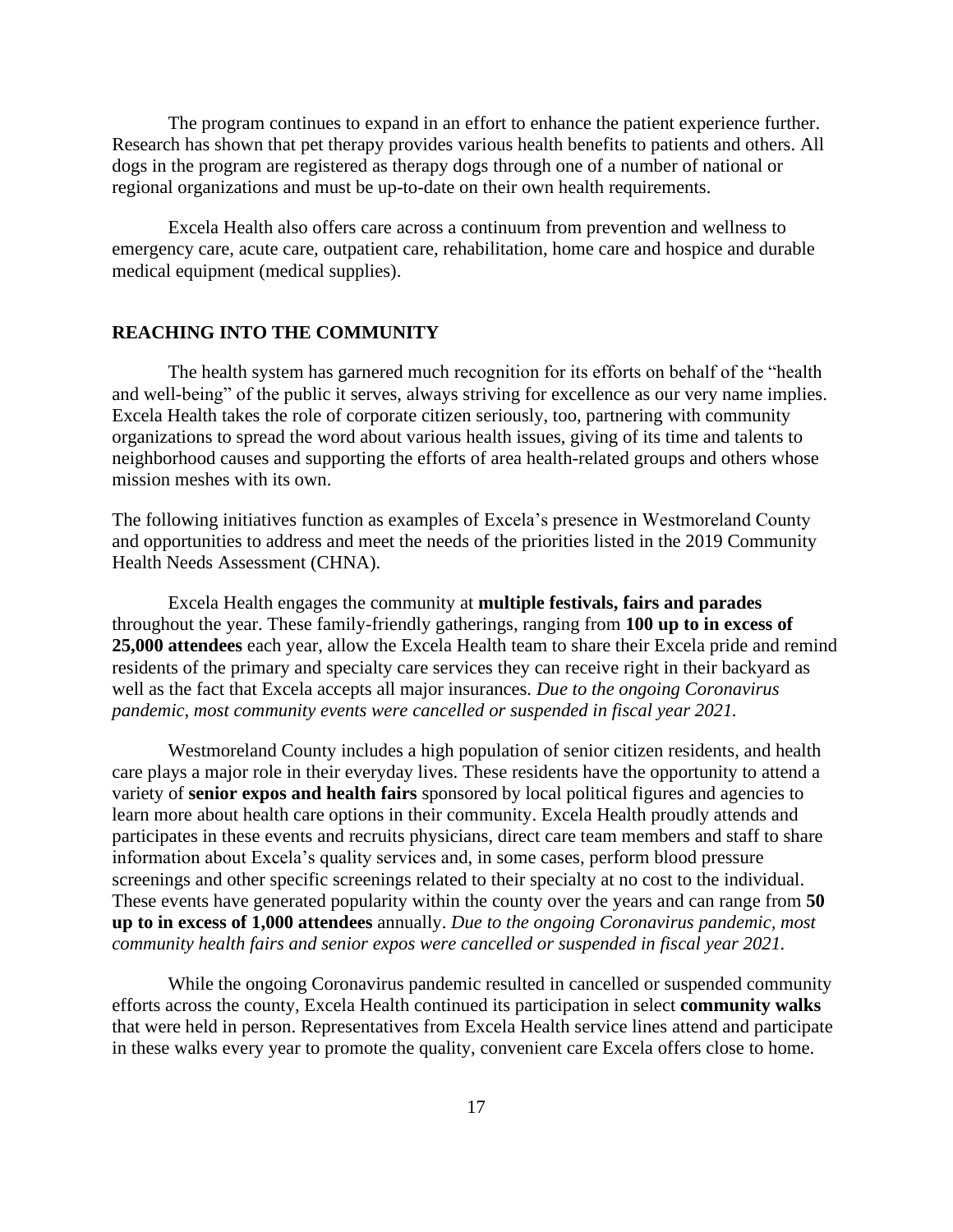Hundreds of people across Westmoreland County and surrounding communities register and participate in these walks in support of their promoted causes. Listed below are examples of walks Excela Health participated in for fiscal year 2021:

| <b>Name of Event</b>                                               | <b>Description</b>                                                                                                                   | <b>Attendance/Lives Touched</b> |
|--------------------------------------------------------------------|--------------------------------------------------------------------------------------------------------------------------------------|---------------------------------|
| Freedom 5K Walk                                                    | Community Walk supporting<br><b>Heart Health</b>                                                                                     | 250                             |
| Ray of Hope Walk                                                   | Community Walk promoting<br>Suicide Awareness/Prevention<br>and Mental Health Support                                                | $320+$                          |
| <b>American Heart Association</b><br>Greater Pittsburgh Heart Walk | Community Walk promoting<br>Heart and Stroke Health;<br>Excela Health team captain<br>featured as survivor story                     | $1,000+$                        |
| <b>March for Parks Walk</b>                                        | Community Walk to support<br>preservation of local parks and<br>recreation areas in<br><b>Westmoreland County</b>                    | 200                             |
| March of Dimes "March for<br><b>Babies</b> " Virtual Walk          | Community Walk in<br>Western/Central Pennsylvania<br>promoting health and access to<br>resources for mothers, babies<br>and families | 1,300                           |

While the pandemic also produced challenges for face-to-face **health and wellness education and physician seminars**, Excela Health utilized their partnerships with local radio broadcasting networks to produce interviews with Excela Health physicians and clinicians. These segments aired on local stations throughout Westmoreland County and featured topics such as the importance of diagnostic and lung screenings, mental health, heart health, breast health, sports medicine injuries, stroke awareness/prevention and diabetes education. Several of these interviews aired multiple times on the radio throughout the year.

Listed below are examples of radio interviews that aired in fiscal year 2021: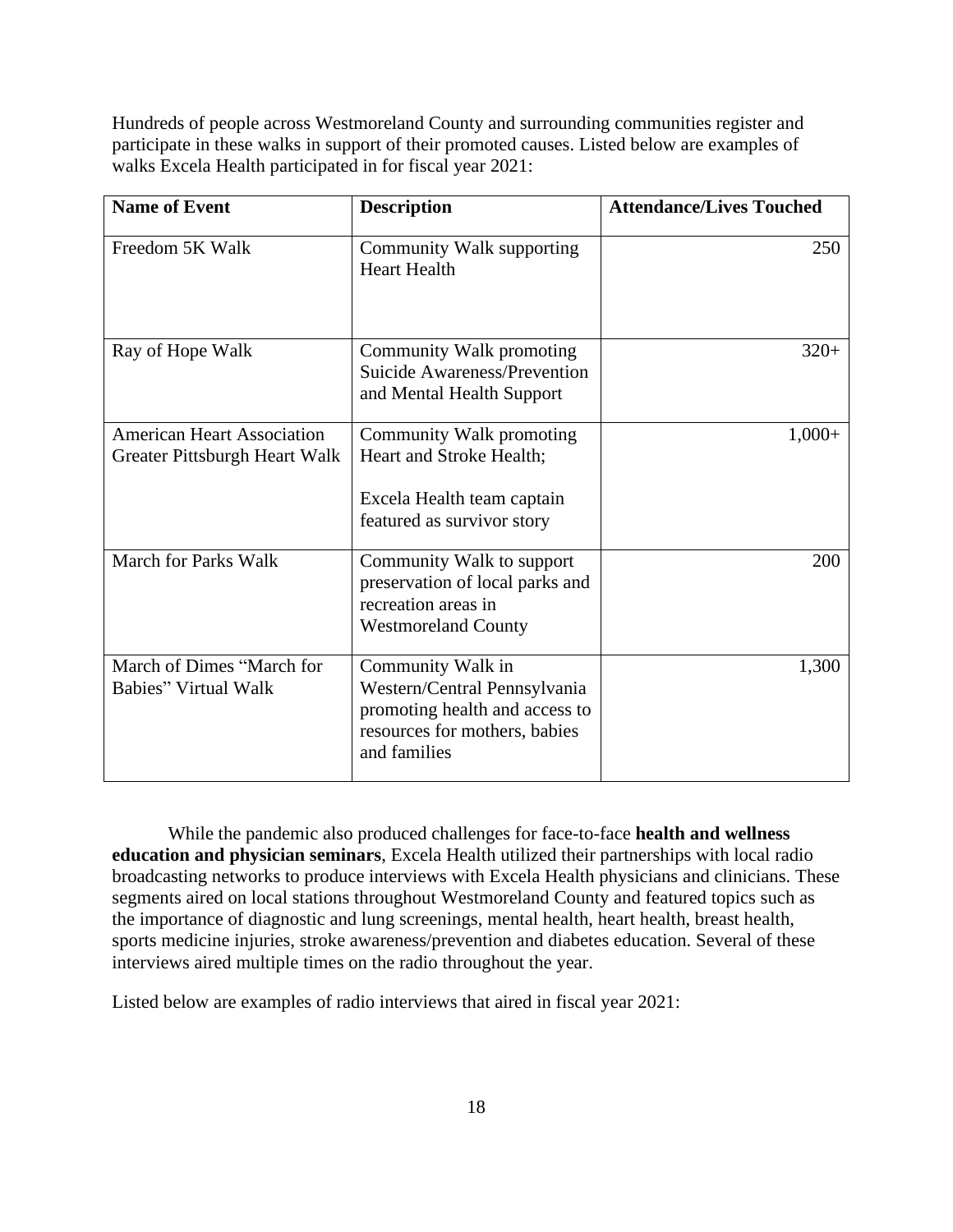| <b>Name of Event</b>                                             | <b>Description</b>                                                                                                                                                | <b>Attendance/Lives Touched</b> |
|------------------------------------------------------------------|-------------------------------------------------------------------------------------------------------------------------------------------------------------------|---------------------------------|
| <b>Broadcast Communications</b><br>In Touch Radio Interview      | <b>SmartCurve Mammography</b><br>Technology at Excela Health -<br>Dr. Margaret Clark,<br>Radiologic Consultants, Ltd.                                             | 10,000+ listener reach          |
| iHeart Radio Steelers Nation<br>Interview - Adam Crowley<br>Show | <b>Concussion Care/Management</b><br>Part $1-Dr$ . James Masterson,<br><b>Excela Health Orthopedics</b><br><b>Institute, Center for Sports</b><br><b>Medicine</b> | 10,000+ listener reach          |
| iHeart Radio Steelers Nation<br>Interview - Adam Crowley<br>Show | Anterior cruciate ligament<br>(ACL) and Medial collateral<br>ligament (MCL) Tears and<br>Treatment -<br>Dr. Daniel Leigey, Excela                                 | 10,000+ listener reach          |
|                                                                  | <b>Health Orthopedics Institute,</b><br><b>Center for Sports Medicine</b>                                                                                         |                                 |
| iHeart Radio Steelers Nation<br>Interview - Adam Crowley<br>Show | Shoulder and Labral Tears and<br>Treatment-<br>Dr. Jennifer Erdos, Excela<br><b>Health Orthopedics Institute,</b><br><b>Center for Sports Medicine</b>            | 10,000+ listener reach          |
| iHeart Radio Steelers Nation<br>Interview - Adam Crowley<br>Show | <b>Concussion Care/Management</b><br>Part 2– Dr. James Masterson,<br><b>Excela Health Orthopedics</b><br><b>Institute, Center for Sports</b><br><b>Medicine</b>   | 10,000+ listener reach          |
| iHeart Radio Steelers Nation<br>Interview - Adam Crowley<br>Show | Clavicle Fixes -<br>Dr. Ralph Passarelli, Excela<br><b>Health Orthopedics Institute,</b><br><b>Center for Sports Medicine</b>                                     | $10,000+$ listener reach        |
| <b>WCNS</b> Laurel Faith in Action<br>Radio Interview            | Heart Failure-<br>Kelly Neubauer, RN,<br>Nichole Sisson, PharmD,<br><b>Excela Health Heart Failure</b><br><b>Clinic</b>                                           | 10,000+ listener reach          |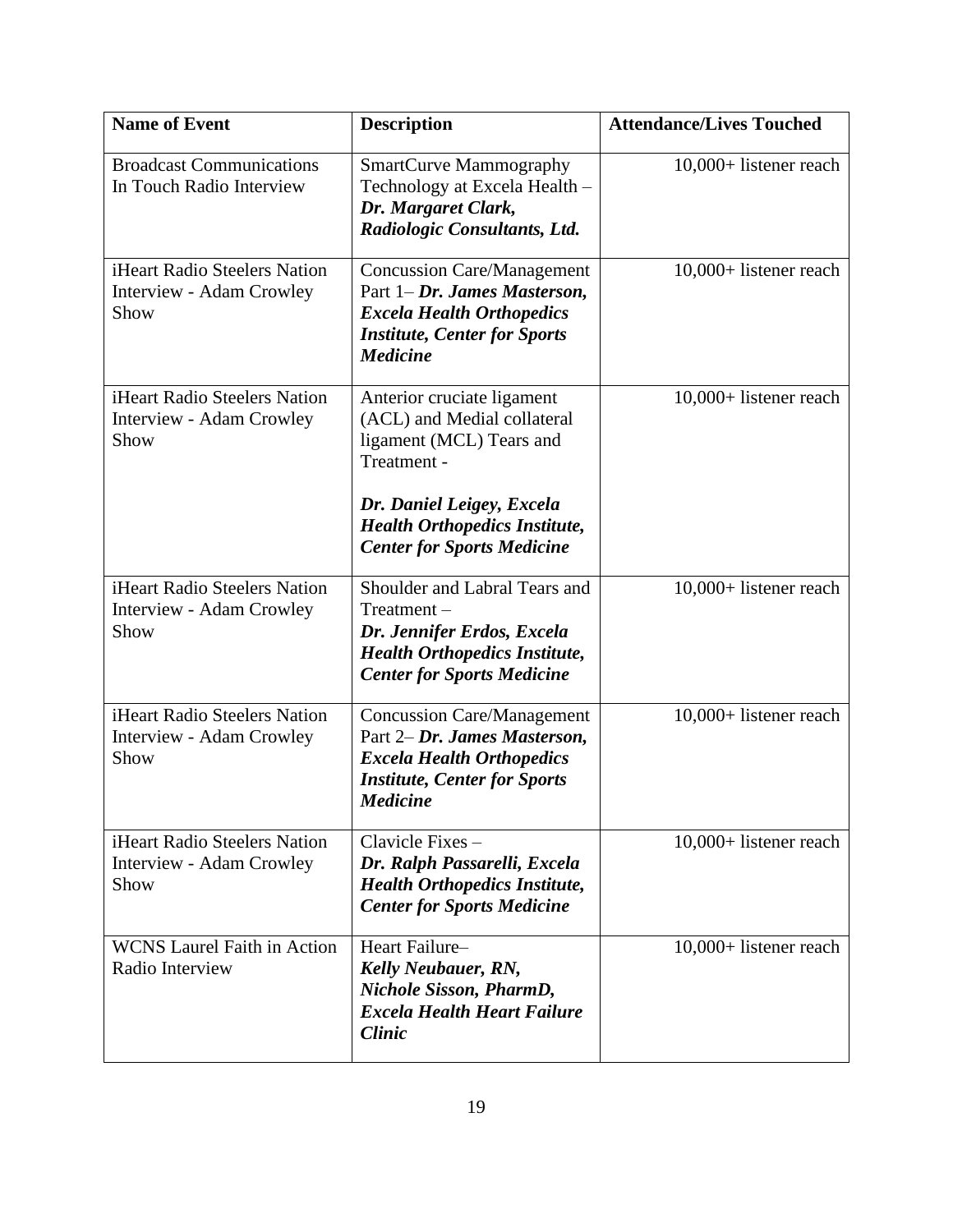| iHeart Radio Steelers Nation<br>Interview - Adam Crowley<br>Show | Ankle Sprain/Fractures and<br>$Treatments -$<br>Dr. Ryan Flanigan, Excela<br><b>Health Orthopedics Institute,</b><br><b>Center for Sports Medicine</b>                                     | 10,000+ listener reach   |
|------------------------------------------------------------------|--------------------------------------------------------------------------------------------------------------------------------------------------------------------------------------------|--------------------------|
| iHeart Radio Steelers Nation<br>Interview - Adam Crowley<br>Show | <b>Sports Hernias and Treatments</b><br>- Dr. Bryan Lee, Excela<br><b>Health Orthopedics Institute,</b><br><b>Center for Sports Medicine</b>                                               | 10,000+ listener reach   |
| iHeart Radio Steelers Nation<br>Interview - Adam Crowley<br>Show | Hand, Elbow and Finger<br>Injuries and Treatments -<br>Dr. Andrew Schleihauf,<br><b>Excela Health Orthopedics</b><br><b>Institute, Center for Sports</b><br><b>Medicine</b>                | 10,000+ listener reach   |
| <b>Broadcast Communications</b><br>In Touch Radio Interview      | Electrophysiology and<br>WATCHMAN™ Procedure -<br>Dr. Bassel Sayegh, Excela<br><b>Health Heart, Lung &amp;</b><br>Vascular Institute                                                       | 10,000+ listener reach   |
| <b>Broadcast Communications</b><br>In Touch Radio Interview      | Importance of Low Dose CT<br>Lung Screenings and Other<br>Preventative Diagnostic<br>$Screenings -$<br>Dr. Michael Szwerc, Excela<br><b>Health Heart, Lung &amp;</b><br>Vascular Institute | 10,000+ listener reach   |
| <b>WHJB Community</b><br><b>Connections Radio Interview</b>      | Transcatheter aortic valve<br>repair (TAVR) Procedure -<br>Dr. Nevin Baker and Amanda<br>Urosek, RN, Excela Health<br><b>Heart, Lung &amp; Vascular</b><br><b>Institute</b>                | $25,000+$ listener reach |
| <b>Broadcast Communications</b><br>In Touch Radio Interview      | Transcatheter aortic valve<br>repair (TAVR) Procedure -<br>Dr. Nevin Baker and Dr.<br>Vinod Kudagi, Excela Health<br><b>Heart, Lung &amp; Vascular</b><br><b>Institute</b>                 | 10,000+ listener reach   |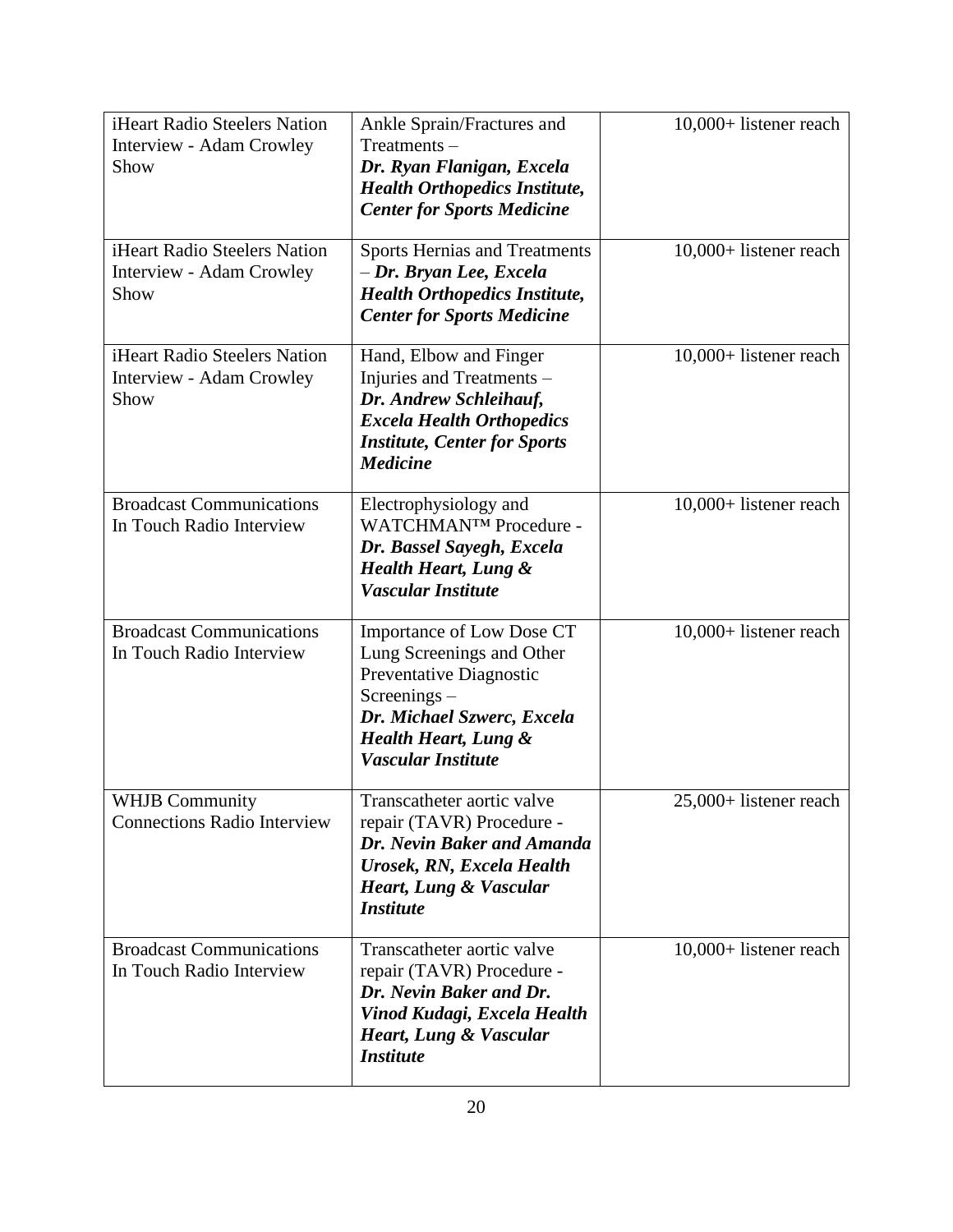| Laurel Faith in Action Talk<br>Block 97.3Lite FM Radio<br>Interview        | Electrophysiology and<br>WATCHMAN™ Procedure -<br>Dr. Bassel Sayegh, Excela<br><b>Health Heart, Lung &amp;</b><br>Vascular Institute                                                                                      | 10,000+ listener reach |
|----------------------------------------------------------------------------|---------------------------------------------------------------------------------------------------------------------------------------------------------------------------------------------------------------------------|------------------------|
| <b>WHJB Community</b><br><b>Connections Radio Interview</b>                | <b>Westmoreland Sports</b><br>Medicine Support Group -<br>Dr. James Masterson,<br><b>Excela Health Orthopedics</b><br><b>Institute, Center for Sports</b><br><b>Medicine</b>                                              | 25,000+ listener reach |
| Laurel Faith in Action Talk<br><b>Block 97.3Lite FM Radio</b><br>Interview | <b>Diabetes</b><br>Awareness/Education -<br>Michele Axelson, RN, MSN,<br>and David Hinzman, RD, RN,<br><b>Excela Health Diabetes</b><br><b>Center</b>                                                                     | 10,000+ listener reach |
| Laurel Faith in Action Talk<br>Block 97.3Lite FM Radio<br>Interview        | <b>Stroke Awareness and</b><br>Education - Signs, Symptoms,<br><b>Risk Factors and Treatment</b><br>Dr. Cathleen Adams, Excela<br><b>Health Neurology, and</b><br>Joshua Adams, RN, Excela<br><b>Health Stroke Center</b> | 10,000+ listener reach |
| <b>Broadcast Communications</b><br>In Touch Radio Interview                | <b>Behavioral Health -</b><br>Rachel Jackson, Excela<br><b>Health Behavioral Health,</b><br>and Kristy Walter and<br>Maureen Ceidro, Excela<br><b>Health Hospice</b>                                                      | 10,000+ listener reach |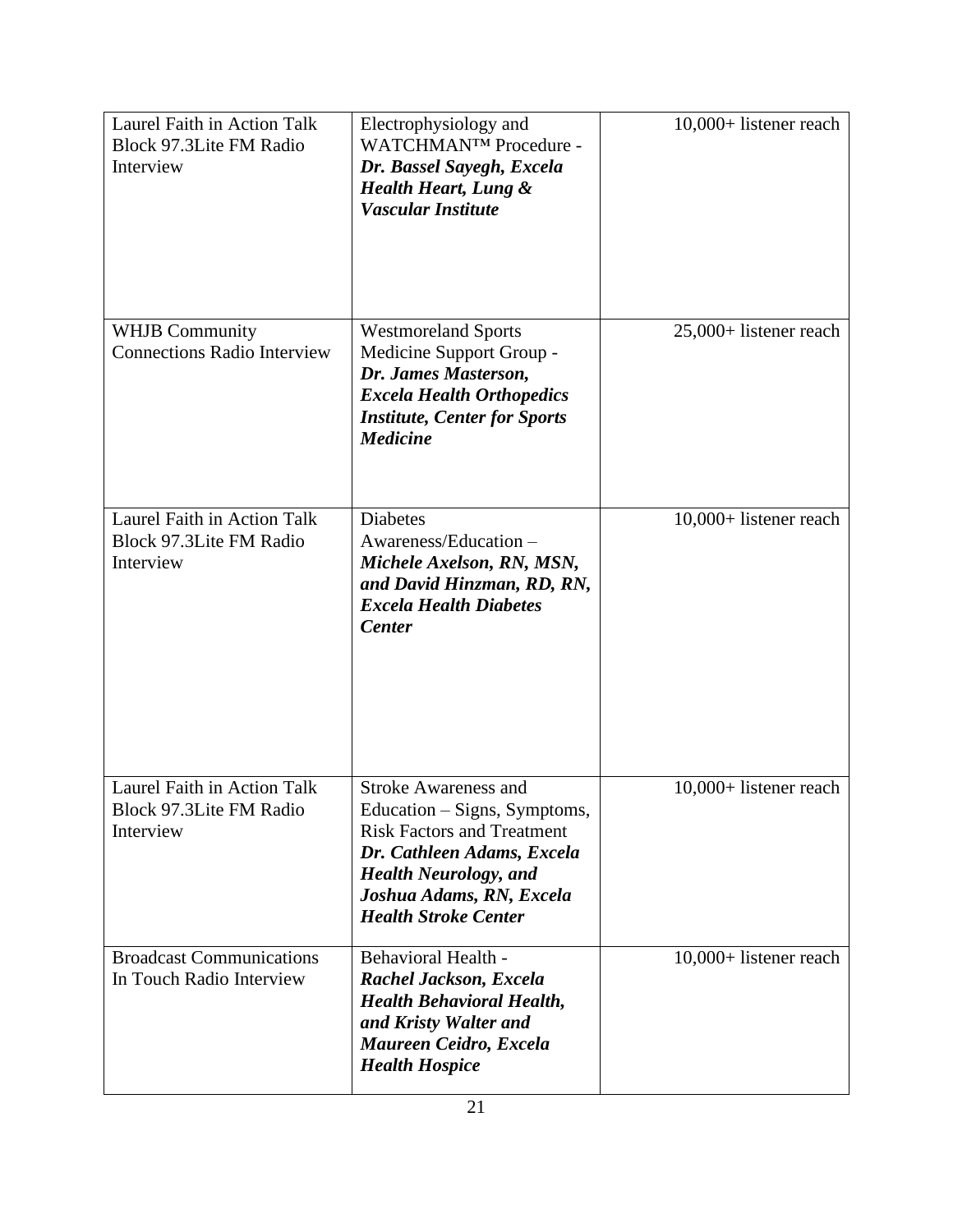### **Community Wellness and Support Programs/Special Events**

Relationships with strategic community health and civic partners are essential to public health awareness, education and accessibility. Without partnerships and support of local and regional groups and organizations, Excela Health's mission and vision only extends to the walls inside of its facilities. Utilizing grassroots outreach efforts, Excela Health is able to disseminate valuable health and wellness information and resources to residents in Westmoreland County, connecting all service areas within the county to health and wellness care opportunities available to them.

The following initiatives are examples of ongoing community wellness and support programs and special events Excela Health facilitated through community partnerships for fiscal year 2021:

1. The Excela Health **virtual Mall Walkers program** progressed in fiscal year 2021 with new videos and health topics distributed each month. Members from the Excela Health Well-Being Center recorded several exercise challenge video segments to be paired with the fall 2020 email blasts, encouraging Mall Walkers to keep moving and keep active during the pandemic. Another new feature in 2020 was the creation of an online Mall Walkers Facebook community group, serving as an additional source for reinforcing key information and resources related to physical, emotional, mental and spiritual health. Biometric screenings were offered to Mall Walkers in October/November 2020 to Mall Walkers who participated in the January 2020 screenings held at Westmoreland Mall and the Excela Health Well-Being Center. In January and February 2021, screenings were promoted once again to kick off a brand new Mall Walkers year. Total screenings for October/November 2020 and January/February 2021 amounted to 135 screenings.

Excela's Mall Walkers program celebrated its 10-year anniversary during fiscal year 2021. Kicking off 10 years in January 2021, the online Mall Walkers program initiated a virtual walking journey activity highlighted in the monthly programming. From January to June, each month featured famous United States cities with three popular tourist destinations in each city along with the total number of miles/steps to "walk" those destinations. The primary goal was to use this virtual walking journey activity challenge as a fun and creative way for Mall Walkers to achieve the recommended daily step count goal endorsed by the American Heart Association, whether they walk around their neighborhoods or take steps inside their homes. Total virtual Mall Walkers viewership participation from July 2020 to June 2021 resulted in 2,369 unique video viewers, and there are currently 259 Mall Walkers members in the online Facebook community group. After careful consideration and decision-making from Excela Health leaders, Excela Health Mall Walkers was granted approval to resume face-to-face Mall Walkers events beginning August 2021.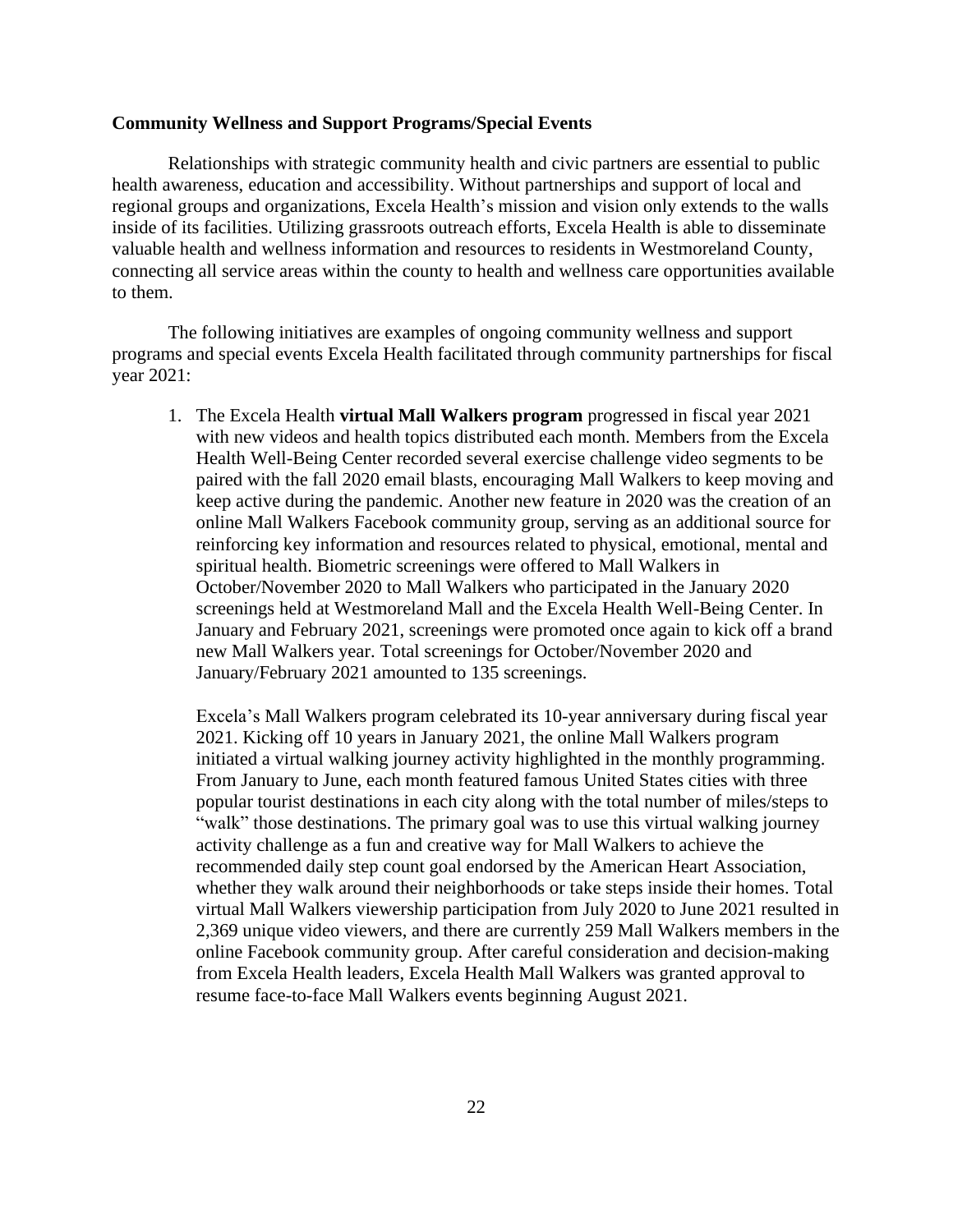- 2. For the 2020-2021 school year, many Westmoreland County school districts continued to operate on a remote teaching/learning basis, and public group meetings and gatherings were postponed, suspending the **Healthy Habits program** in school and community settings. Only two school districts participated in the school-based Healthy Habits program during this time frame with **three classrooms and 72 students engaged in the program**. Total Healthy Habits school, summer, community group programming and community events attended for fiscal year 2021 **resulted in 21 total events/sessions and 543 total lives touched.** While most events and gatherings were cancelled or postponed during this time period, the Healthy Habits program was a primary component of the Excela Health Mall Walkers program and was highlighted during virtual video segments in the form of tips and resources for general health and well-being. Excela Health will continue to sponsor the "Healthy Habits" program in Westmoreland County schools and in the community by seeking creative outlets to reach students via videoconferencing in remote classes and reach community residents via blog and social media posts accessible through Excela Health web and social media channels. Once outside programs/speakers are given permission to resume within onsite school facilities, the school-based Healthy Habits program will be reintroduced into the classroom environment.
- 3. To help people gauge their health status, Excela Health once again continued to cosponsor "*Wellness Checks***", a multiphasic blood analysis** that allows for the detection of many potential health problems at a low cost. Additional screenings were also offered with the program utilizing between five and 10 regional locations across Westmoreland County in both the fall (2020) and the spring (2021). Excela Health partners with area Rotary and Kiwanis Clubs, Volunteer Fire Departments and others to present the programs. Monies earned in part go to the scholarship funds of the various public organizations. Wellness Checks for fiscal year 2021 **added up to 11 screening events with a total of 695 participants/multiphasic screenings and 11 vaccinations administered.**
- 4. Excela Health Home Care & Hospice continued their bereavement care initiative **Neighborhood Kids: Family-Based Grief Support Program**. This program focuses on offering creative outlets for children to express their feelings of grief and loss through art, music and pet therapy. **About 12 individuals (adults and children) expressed interest in participating in the program during fiscal year 2021**. This collaborative effort between Excela Health Home Care & Hospice, The Fred Rogers Center for Early Learning and Children's Media and Seton Hill University continued during fiscal year 2021 with virtual sessions offered for youths based on ageappropriate activities.
- 5. The **Mother's Milk Bank depository at Excela Square at Norwin** remains a valuable resource for mothers and babies in the community. Due to the Coronavirus pandemic in March 2020, the milk bank was closed for seven months, March to September 2020. For fiscal year 2021, **a total of 1,468 ounces of milk were donated to the mother's milk bank.**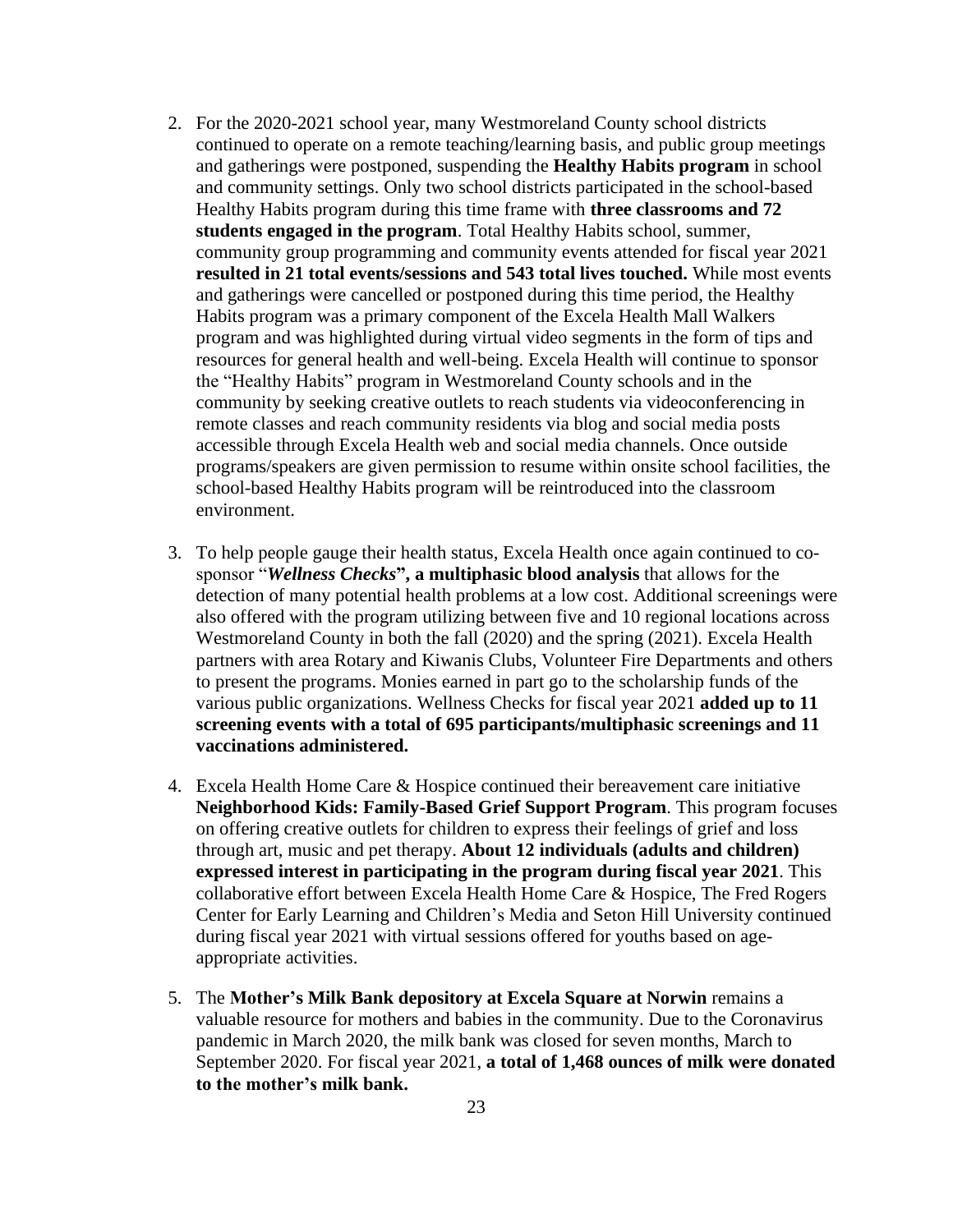- 6. The Excela Health Diabetes team continues to partner with the Westmoreland County Lions Club for an **emergency relief fund for diabetes patients** in the community. Modeling the process from East McKeesport Hospital Foundation, this program aids diabetics with purchasing medications to monitor their A1C levels by providing them with a one-month supply and one refill, allowing the patient to have ample time to apply for additional assistance. Once the patient is identified by their health care provider, the provider will send the diabetes prescription(s) to Westmoreland Outpatient Pharmacy and will give an application to the patient. Once the patient completes the application, they will take it to the pharmacy. **About five individuals participated** during fiscal year 2021, and the program is expected to grow moving forward.
- 7. The holiday season can be full of excitement, wonder and delight, but, for many, it is a painful reminder of grief and loss of a loved one. Excela Health Home Care & Hospice is dedicated to serving patients and their families with quality hospice care, going above and beyond standard medical care and treatment. Every year, the Home Care & Hospice team hosts a **Hospice Italian Christmas**, a fundraising event celebrating the accomplishments of the team and highlighting a heart-felt testimonial of a patient who was a recipient of hospice care. Due to the Coronavirus pandemic, the event was suspended for 2020. In place of the event, the committee decided to implement a solicitation letter to previous sponsors and donors asking for their financial support for current and future home care and hospice patients. Included in the letter was a testimonial from a family who received hospice services for their loved one. The committee's efforts resulted in a very generous response: **about \$21,000 was raised through this campaign.**
- 8. Cardiovascular disease is one of the top, leading causes of death in the United States, which is why Excela Health heavily focuses on heart disease awareness, risk management and prevention, especially in the month of February. While the ongoing pandemic prevented heart health special events from occurring, Excela Health was able to promote its premier Heart, Lung & Vascular Institute, cardiovascular and cardiothoracic physicians and service lines to the community at large through the following:
	- a. **American Heart Association's Greater Pittsburgh Heart Walk** In 2020, Excela Health was named a top sponsor of the American Heart Association's Greater Pittsburgh Heart Walk. Employees were encouraged to form walk teams and to walk "virtually" wherever they were located, whether at home or on the go. One of Excela's clinical pharmacists in the Heart Failure Clinic was nominated as the featured team captain; she was a 10-year cardiac survivor and had been involved with the American Heart Association for almost half of her life. Through her story and combined physician champions and staff participation, the system was able to raise **more than \$16,000 for heart health.**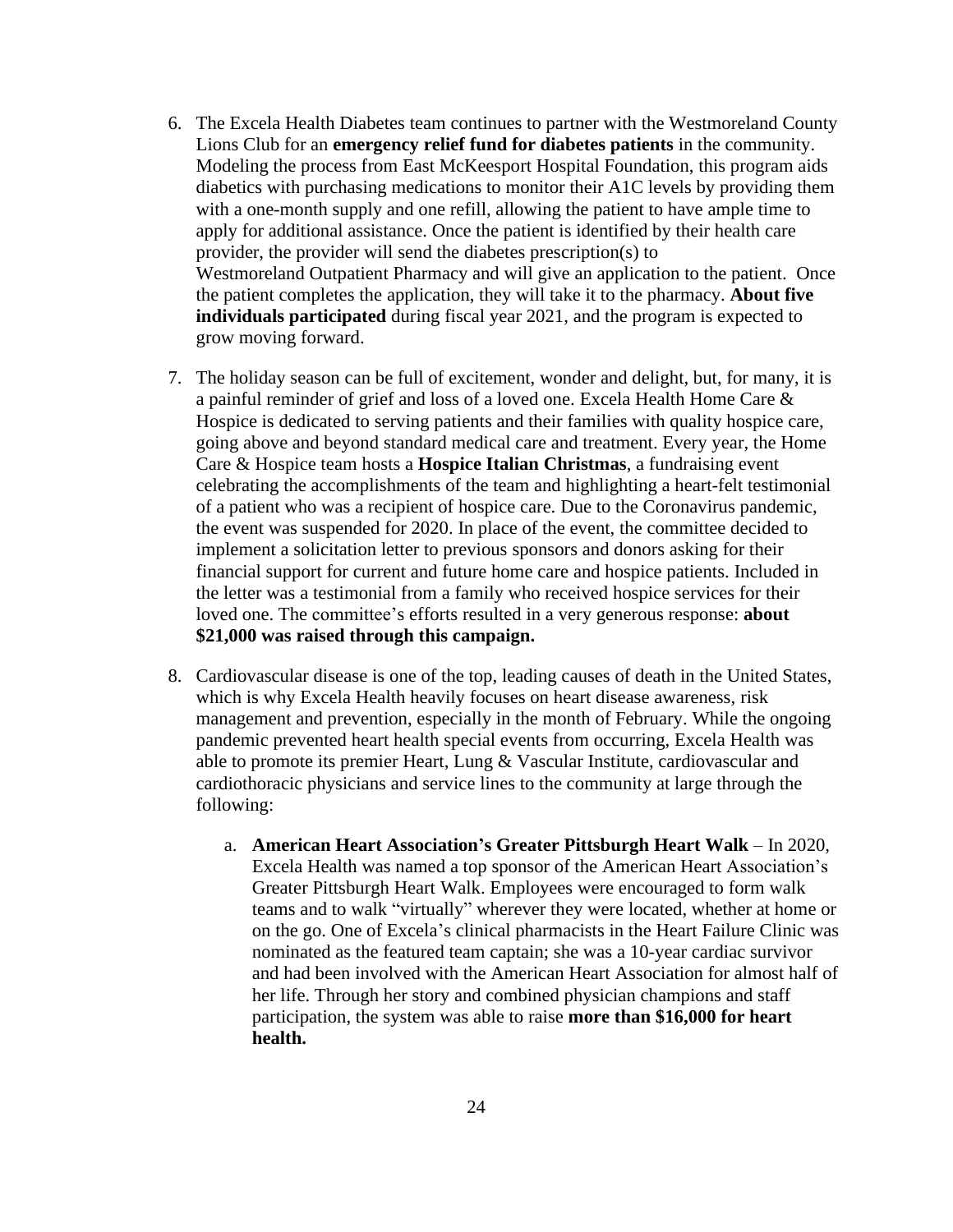- b. **Heart Failure Clinic Rotary Road Tours** Excela Health recently revamped and rebranded the Heart Failure Clinic located near Westmoreland Hospital. The clinic serves as a touchpoint for many cardiology patients who are diagnosed with heart failure, providing them with one-on-one consultations and education and resources to treat and manage their diagnosis. Beginning in February 2021, the Heart Failure Clinic Nurse Navigator attended and participated in several local rotary meetings in Westmoreland County. During these rotary road tour sessions, she presented the signs, symptoms and treatment options for patients with heart failure and how the clinic extends support to patients regarding diet, nutrition, exercise and medication management. Information about the Excela Health Heart, Lung & Vascular Institute was also mentioned to rotary members, including cardiology, thoracic and vascular procedures available to residents of Westmoreland County. **A total of 56 rotary members across five rotaries participated** in these face-to-face and virtual tours.
- c. **Radio Interview Partnerships** As previously mentioned above, Excela Health partnered with several local radio networks to promote services and procedures offered through the Heart, Lung & Vascular Institute. Topics included heart failure, electrophysiology and the Watchman™ procedure for patients with atrial fibrillation and transcatheter aortic valve repair (TAVR) for patients with aortic stenosis. **Five interviews were conducted with Excela Health cardiologists and clinicians** (*several interviews aired multiple times)* **with a reach of more than 65,000 listeners** across Westmoreland County.
- 9. **CORE –** Excela Health is a proud proponent of the Center for Organ Recovery and Education (CORE) and annually hosts employee and community awareness events, activities and education throughout the health system, including Pennsylvania donor days, CORE National Blue/Green Day and CORE flag raising ceremonies at select campuses. In fiscal year 2021, **13 Excela employees participated** in these ceremonial events.
- 10. **EMS Outreach/Mutual Aid First Responder Day –** Throughout the year, Excela Health shows gratitude and appreciation to EMS personnel and first responders for their strong partnership with the organization in the form of holiday meal vouchers, snacks and treats in the EMS lounges and other small gifts. Additionally, Excela provides educational opportunities to EMS and first responders as well as participation in outreach activities. The EMSI conference, held annually, went virtual in 2021. Excela Health's Director of Emergency Services at Frick Hospital served as a guest presenter during the conference and **about 1,000 EMS personnel and first responders were estimated to have participated** in the conference. In April 2021, Mutual Aid held a First Responder community day, inviting local first responders and their families to attend. Excela Latrobe Emergency Department team members hosted a small workshop for children and families, teaching them about first aid techniques and how to build a basic first aid kit.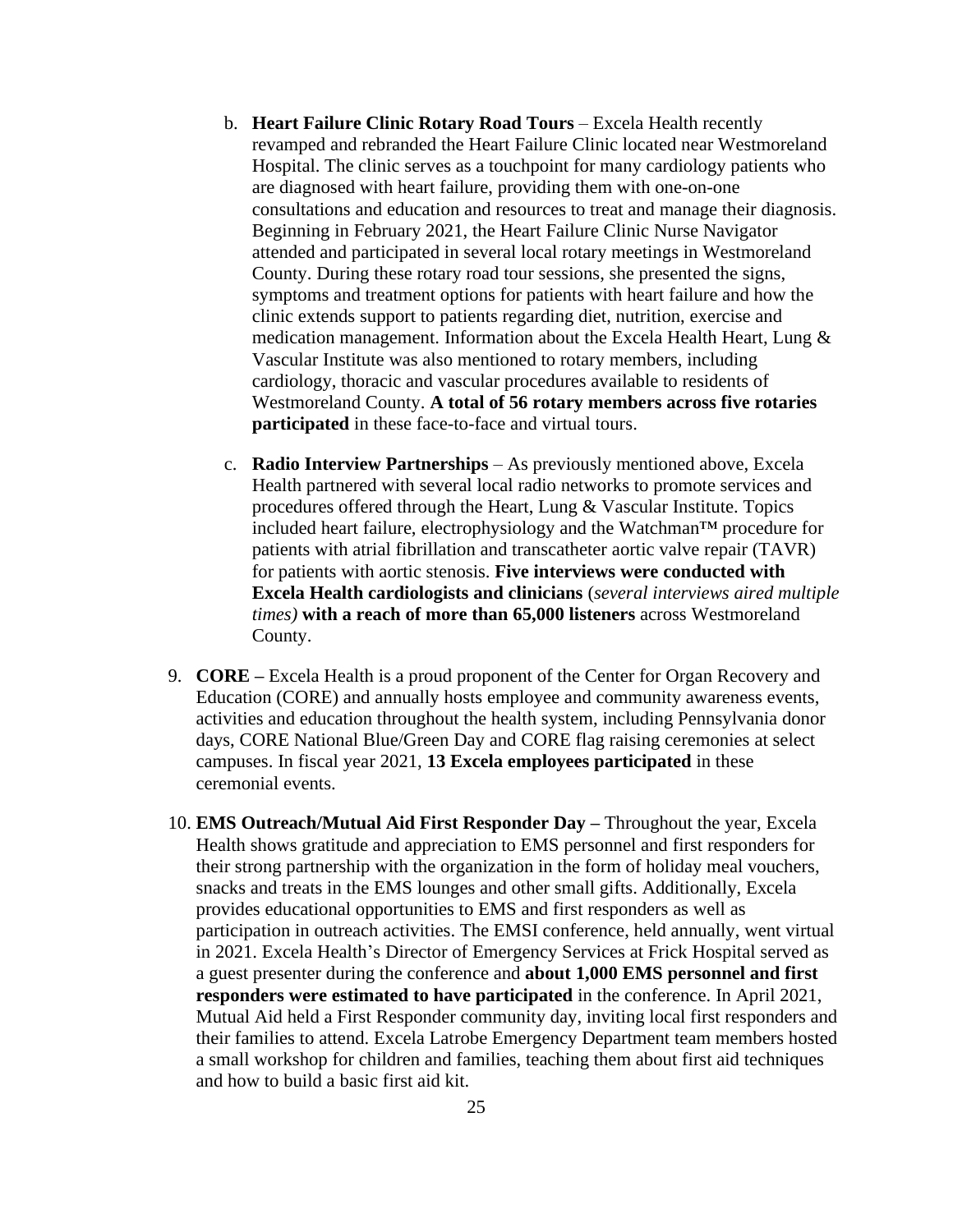Excela provided the first aid kit materials as well as coloring books and crayons and stroke awareness education flyers and coloring pages to help children know the signs and symptoms of a stroke attack. About **30 children participated** in this activity.

#### **Workforce Development**

Understanding the importance of preparing high school students for careers after graduation, Excela Health is an active participant in the Westmoreland County Workforce Development initiative. Presentations from Excela Health clinical leadership and staff as well as on-campus tours of departments and facilities present a snapshot of the health system's commitment to the next generation of future health care leaders.

1. In fiscal year 2021, Excela Health participated in "**Teacher in the Workforce" virtual workshops** for education personnel in Westmoreland County school districts, as part of the county's overall Workforce Development initiative. This program invites teachers from surrounding school districts to hear from Excela Health Recruitment staff about careers in health care fields and the education and training needed to prepare for entry into those specific careers. **Three sessions were held** in fiscal year 2021 and **about 95 teaching personnel attended these workshops.**

At churches, malls and scores of other venues, for youth, seniors and everyone in between, health-related events are offered. In this manner people have the opportunity to pursue a course of wellness, find needed support, learn about our capabilities and how they can help, or discover suspected or unknown health conditions early on, so treatment can begin, offering the best possible chance for care and cure.

Additional community contacts include programs offered through The Well-Being Center, Excela's OBGYN professionals and others. By reaching beyond the traditional walls of its hospitals, as well as understanding the many, varied medical needs of the populations they serve, Excela Health can direct care where it is most accessible and most needed.

Excela Health also offers numerous health and wellness avenues for its employees with on-site gyms, employee health fairs and more. Across Excela Health, to keep individuals healthy and disease-free, considerable attention is paid to wellness through the Well-Being Center, Employee Health and their community programs. *Due to the ongoing Coronavirus pandemic, many programs/initiatives were restricted and suspended, resulting in decreased amounts of expended monies and populations served:*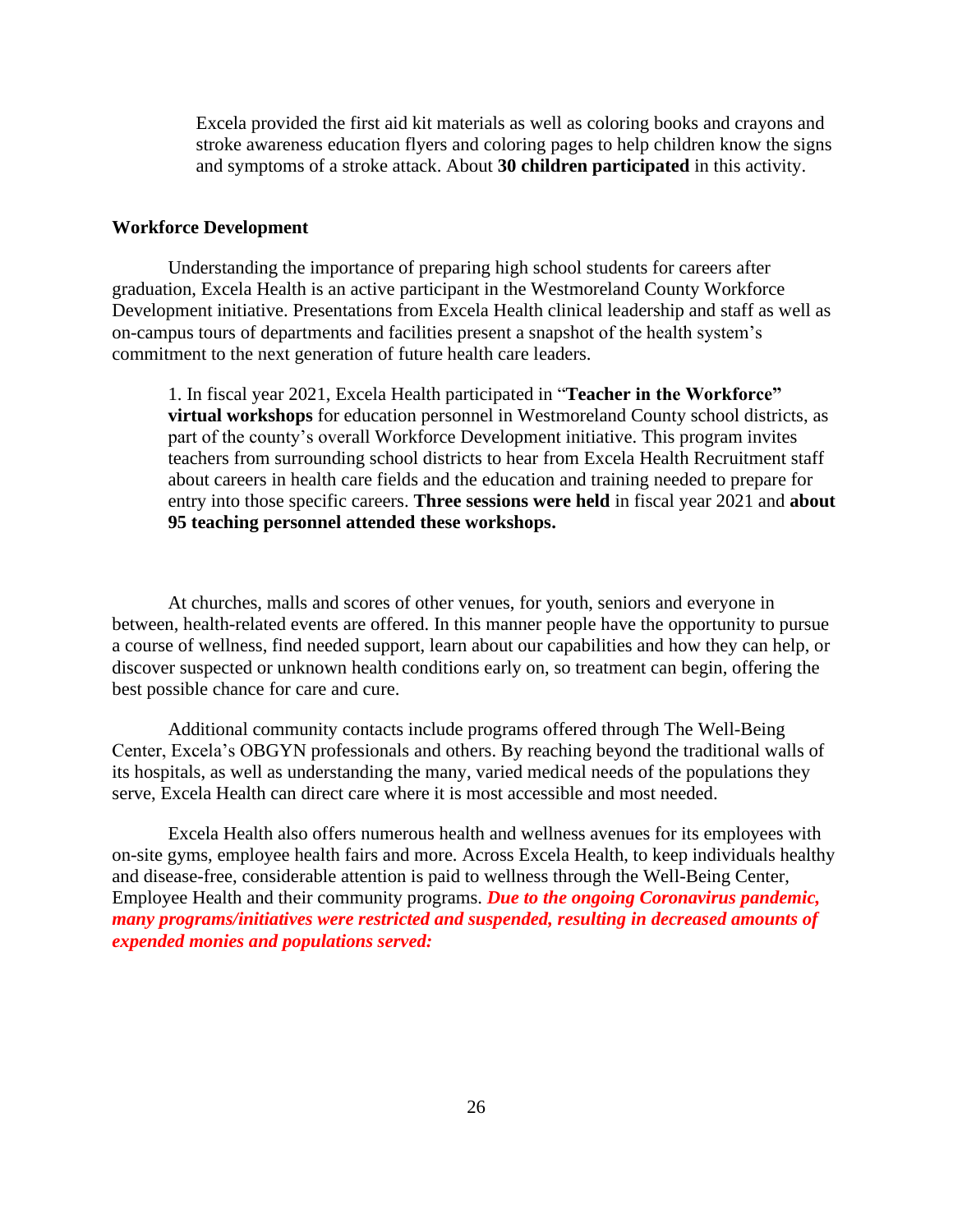| <b>Well-Being Center/Other Community Programs</b>                                                                                                                                            | <b>Monies Expended –</b><br><b>Populations Served</b> |
|----------------------------------------------------------------------------------------------------------------------------------------------------------------------------------------------|-------------------------------------------------------|
| To spread the message of wellness and available wellness<br>opportunities free to the public via Excela's Well-Being Center,<br>Speaker's Bureau and more                                    | \$242,059                                             |
| To control the spread of flu by providing flu vaccines for employees<br>and other staff for a healthier population while containing the spread<br>of flu among the health system populations |                                                       |
| Employees, volunteers and contract employees receiving the flu<br>vaccine:                                                                                                                   | 2,790                                                 |
| Cost absorbed for providing vaccine:                                                                                                                                                         | \$80,815                                              |
| Lives touched through the Well-Being Center professionals and others<br>via diabetes education, pre-natal classes and more                                                                   | 5,339                                                 |
| Cost absorbed for providing biometric screenings to employees                                                                                                                                | \$117,670                                             |

Further, Excela Health continues to move beyond its walls to strengthen bonds with its communities and touch lives well beyond those who enter its doors through an active *COMMUNITY OUTREACH PROGRAM*. In these outreach venues, Excela Health can bridge the gulf for those who otherwise may not seek care, pursue wellness measures or know where to turn for health information. Additional resources were expended to accomplish the Excela Health mission of *improving the health and well-being of every life we touch* in the following fashion:

| <b>Community Outreach Activity/Charitable Giving</b>                                                    | <b>Monies Expended -</b><br><b>Populations Served</b> |
|---------------------------------------------------------------------------------------------------------|-------------------------------------------------------|
| Community health fairs, screenings, education programs                                                  | \$366,177                                             |
| Lives touched through community health/wellness efforts                                                 | 399,773                                               |
| Free screenings performed (includes biometric screenings from Mall<br>Walkers community program events) | 782                                                   |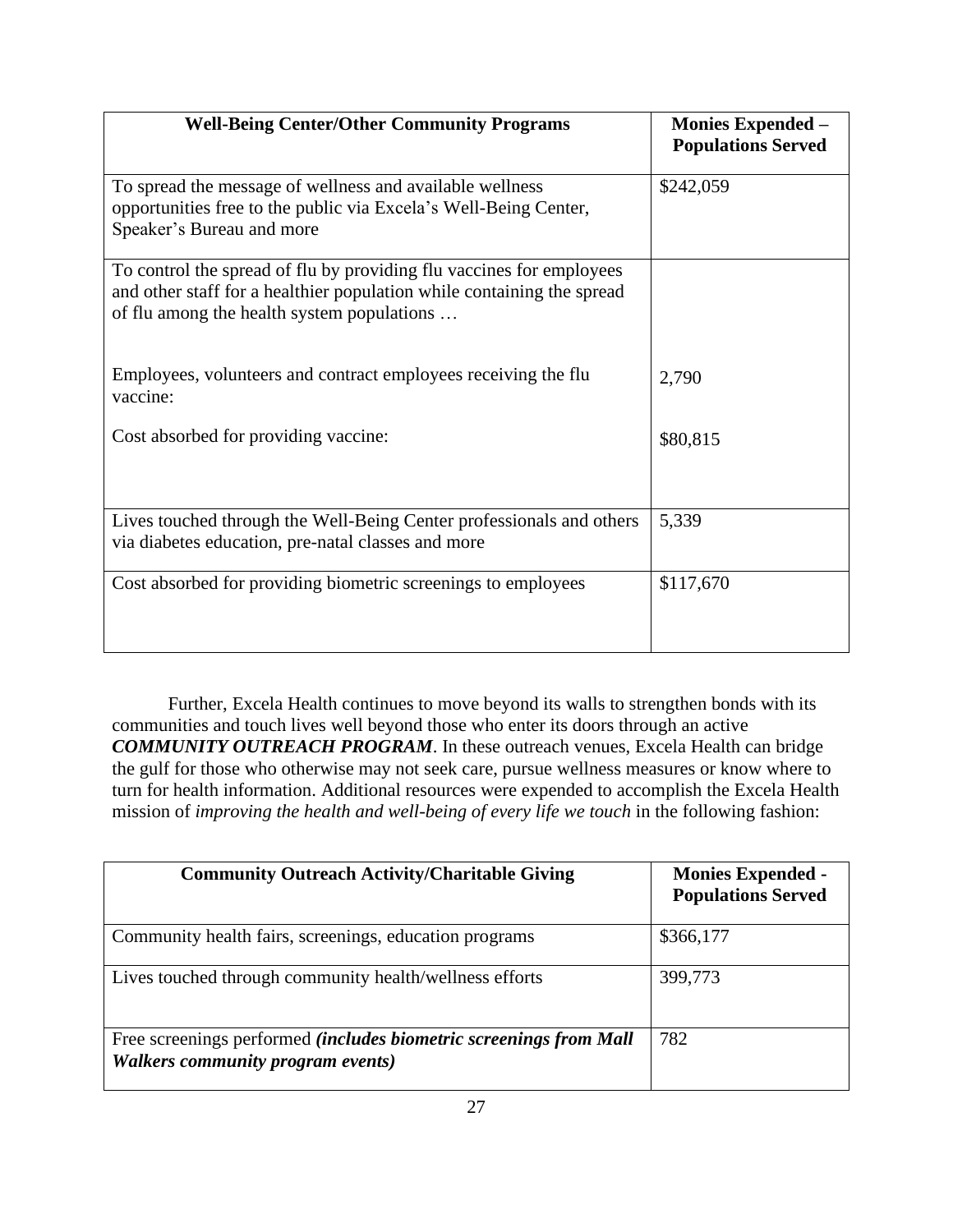| Community health publications                                                                                                           | \$61,105  |
|-----------------------------------------------------------------------------------------------------------------------------------------|-----------|
| Community contributions                                                                                                                 | \$163,000 |
| Tuition reimbursement for employees raising their level of                                                                              |           |
| education ultimately benefiting the quality of care delivered                                                                           | \$672,652 |
| Volunteer hours donated system-wide - number includes volunteers                                                                        | 14,194    |
| who are inactive/retired                                                                                                                |           |
| Hospice volunteer hours donated                                                                                                         | 1,922     |
| Hospice volunteer mileage tracked as an in-kind donation                                                                                | 4,993     |
| Monies for Camp Focus, providing a summer day camp for school-age                                                                       |           |
| children, so mental health treatment, growth and learning can continue<br>during the summer months $-$ camp not held in $FY2021$        | <b>NA</b> |
|                                                                                                                                         |           |
| The Employees Charitable Trust Fund: Excela Health system                                                                               |           |
| employees who, during fiscal year 2021, donated a percentage of their<br>pay to aid fellow employees, community causes and the system's |           |
| foundations, dispersed:                                                                                                                 |           |
|                                                                                                                                         |           |
| -To the Westmoreland Hospital Foundation, designated for the<br>Neonatal Unit and Heart, Lung & Vascular Institute                      | \$2,500   |
|                                                                                                                                         |           |
|                                                                                                                                         |           |
| - Other external aid                                                                                                                    | \$23,000  |
| -Internal aid                                                                                                                           | \$8,050   |
|                                                                                                                                         | \$2,000   |
| -Other (accounting, misc.)                                                                                                              |           |
|                                                                                                                                         |           |
| Total                                                                                                                                   | \$35,550  |
|                                                                                                                                         |           |

It's all about a call to action. And those actions translate to assuming a purposed leadership role as Excela Health seeks to increase access and enhance quality in new and enlightened ways. From its Board of Trustees to professional staff, Excela continues to focus its sights on what people need most  $-$  the best care possible, as close to home as possible, with the advanced technology and expertise to deliver that care.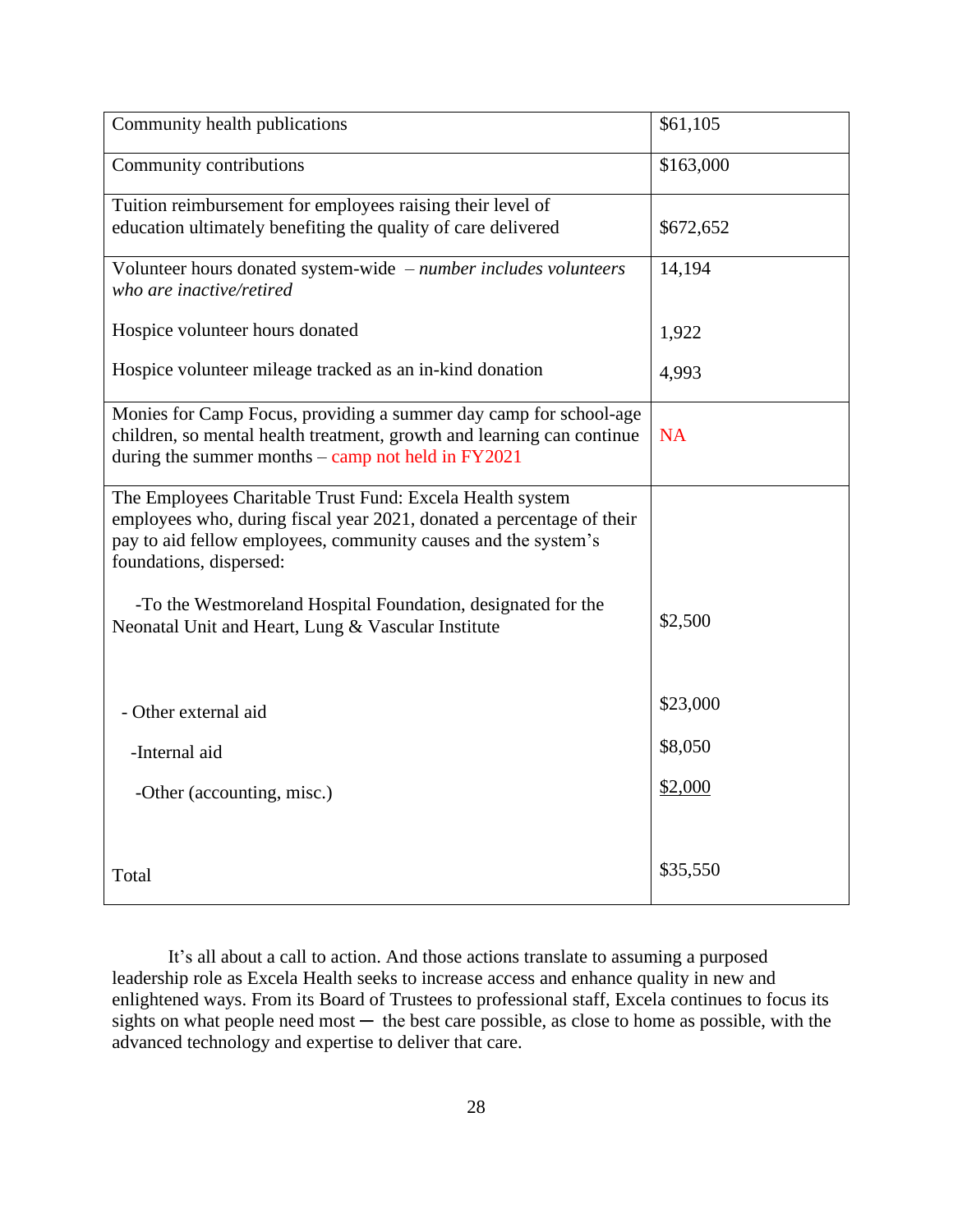# **A Statistical Look at Excela Health**

As a fiscally responsible organization, Excela Health continues to look at ways to consolidate, integrate and initiate practices and processes that can sustain and enhance the health system now and into the future. As stewards of the public trust, it is Excela's duty to do so, and the impact it creates at this moment will become part of its history spanning more than 120 years.

| <b>SYSTEM</b>                           | <b>FY2021</b> |
|-----------------------------------------|---------------|
| <b>Licensed Beds</b>                    | 578           |
| <b>Staffed Beds</b>                     | 469           |
| <b>Employees</b>                        | 4,383         |
| <b>Inservice and Hospice Volunteers</b> | 300           |
| Hospital Auxiliary/Aid Society          |               |
| <b>Members</b>                          | 101           |
| Inpatient Admissions & Observations     | 26,928        |
| <b>Newborns</b>                         | 1,138         |
| <b>Acute Care Patient Days</b>          | 95,962        |
| <b>Emergency Room Visits</b>            | 79,551        |
| <b>OP</b> Registrations                 | 690,788       |

# **Excela Health Service Area**

Excela Health's service area is comprised of 91 specific zip codes across three counties.

| <b>COUNTY</b>             | <b>Population</b><br><b>Served</b> |
|---------------------------|------------------------------------|
| Westmoreland              | 260,692                            |
| Fayette                   | 39,222                             |
| Indiana                   | 18,284                             |
| <b>Total Service Area</b> | 318,198                            |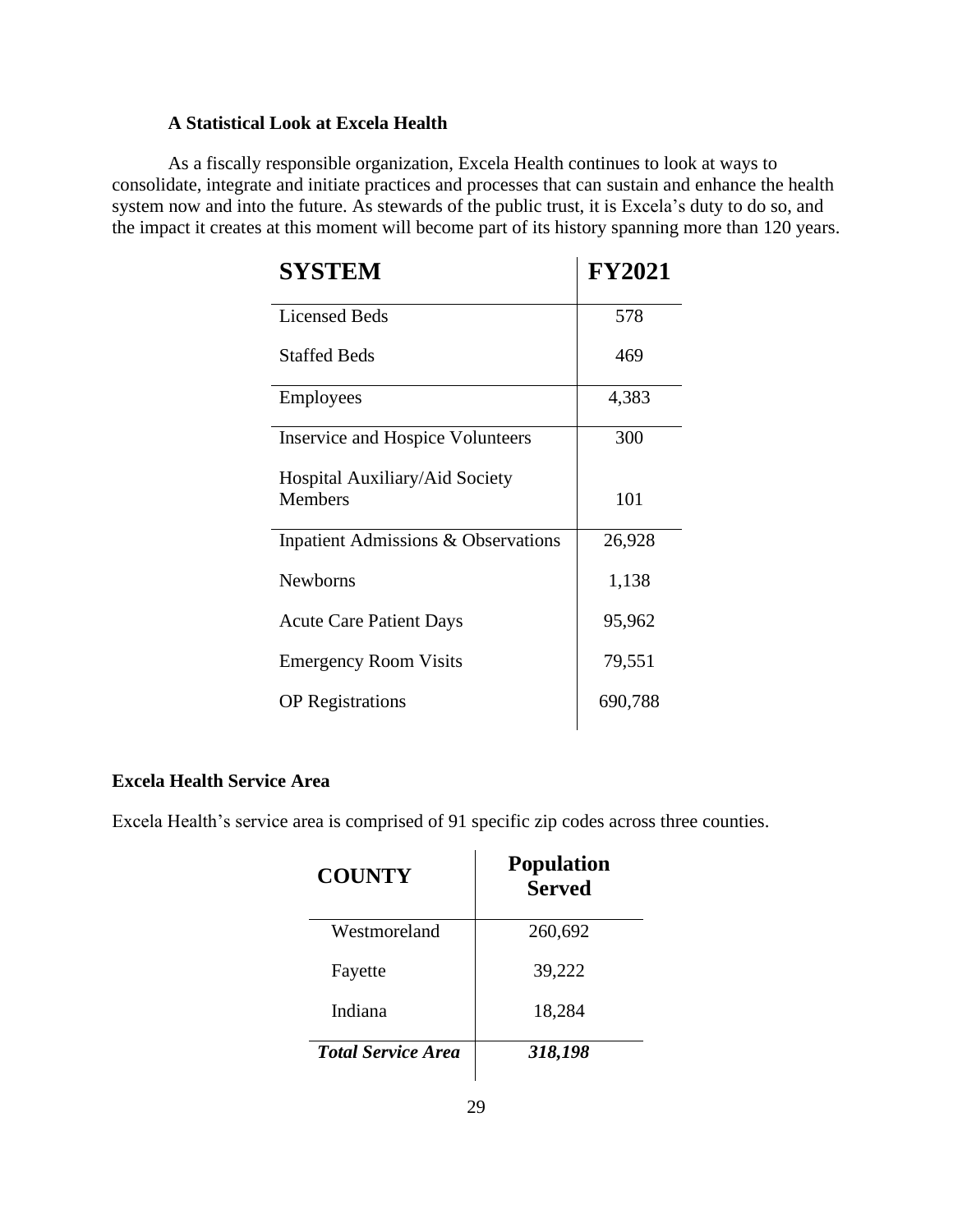In addition to its hospitals, Excela Health is a sole corporate member of the following organizations located in Westmoreland and parts of Fayette Counties and includes the following nonprofit subsidiaries:

- **Excela Health Home Care & Hospice**
- **CareGivers of Southwestern PA**
- **Westmoreland Hospital Frick Hospital Foundation**, a charitable foundation
- **Latrobe Area Hospital Charitable Foundation**

And its health care-related subsidiaries under the Excela Health Holding Company umbrella:

• **Excela Health Medical Group (formerly called the Excela Health Physician Practices)** Encompassing bariatric surgery, behavioral health, cardiology, cardiothoracic surgery, ENT, family medicine, gastroenterology, general surgery, hospitalist program, internal medicine, intensivist program, neurology, OBGYN, occupational medicine, orthopedics and sports medicine, pain medicine, palliative care, physiatry, thoracic surgery and vascular surgery.

- **MedCare Equipment Company**
- **Excela Health Diversified Services**
- **Excela Health Ventures, LLC**
- **• Excela Health Anesthesia Associates, LLC**
- **▪ Excela Health Reciprocal Risk Retention Group**

# **WESTMORELAND HOSPITAL**

 Over a century ago, Westmoreland Hospital opened its doors to a community in need of medical care and thus began a "healthy" partnership that has not only endured but flourished. More importantly, the community leaders who served as the driving force behind this fledgling hospital set a standard by which all future leaders would be measured, one that embodied the tenets of high quality, cost effectiveness and commitment to excellence in patient care, all close to home.

As a 501 (c)(3) organization located in the heart of Westmoreland County, Pennsylvania, Westmoreland Hospital has sought to abide by those tenets while navigating the waters of industry change, economic downturn and demographic shifts, always with a clear focus on its mission of "*Improving the health and well-being of every life we touch*."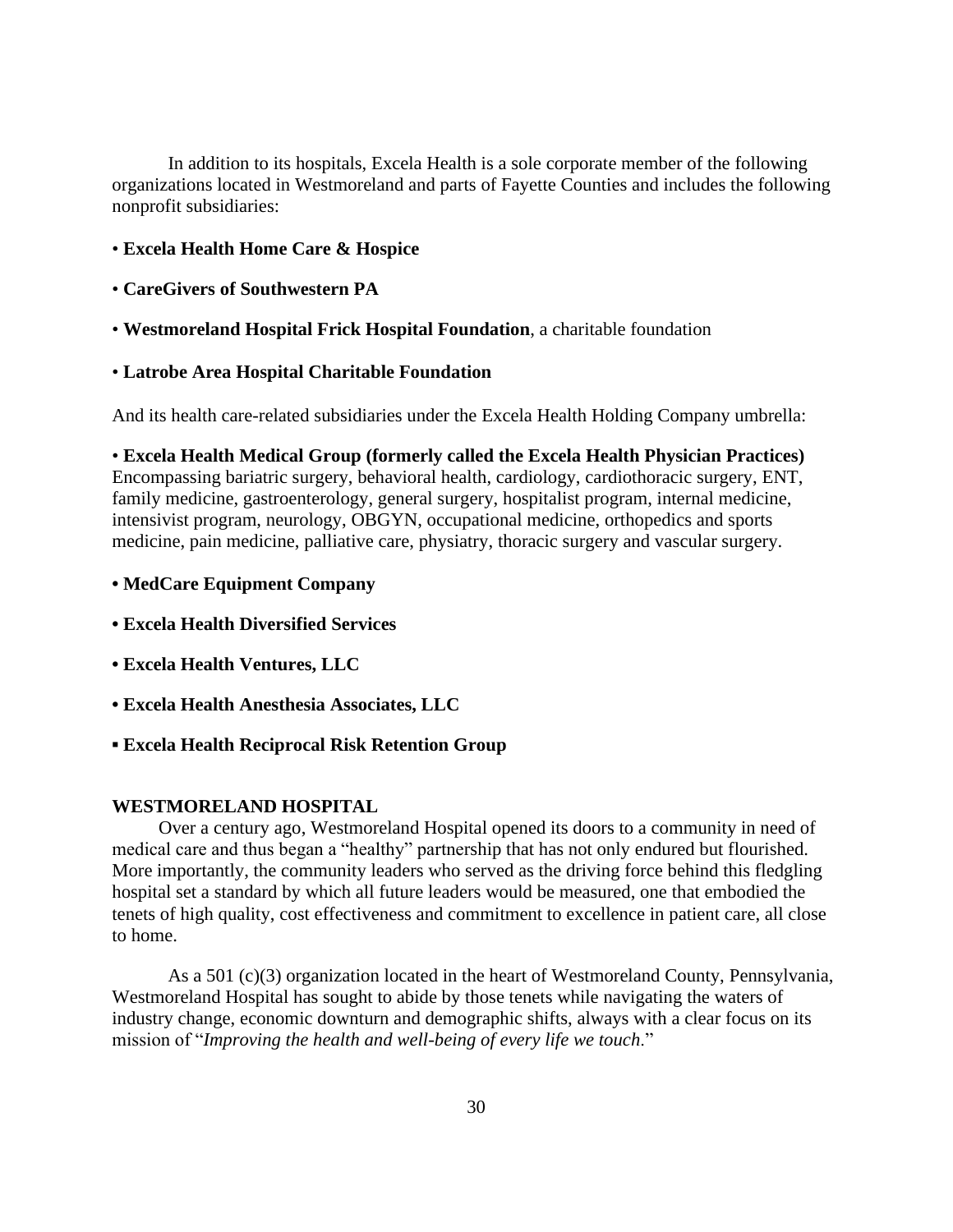Today, Westmoreland, with 375 licensed beds, provides a full range of acute care services while serving as a regional referral center, caring for friends, neighbors, family members and others.

| WESTMORELAND                             | <b>FY2021</b> |
|------------------------------------------|---------------|
| <b>Patient Admissions</b>                | 13,561        |
| <b>Observation Cases</b>                 | 2,704         |
| <b>Inpatient Admissions/Observations</b> | 16,265        |
|                                          |               |
| Newborns                                 | 1,138         |
|                                          |               |
| <b>Acute Care Patient Days</b>           | 63,330        |
|                                          |               |
| <b>Emergency Room Visits</b>             | 35,852        |
|                                          |               |
| <b>IP OR Procedures</b>                  | 3,522         |
| <b>OP OR Procedures</b>                  | 7,295         |
| <b>Total OR Procedures</b>               | 10,817        |
|                                          |               |
| <b>IP GI Procedures</b>                  | 778           |
| <b>OP GI Procedures</b>                  | 3,634         |
| <b>Total GI Procedures</b>               | 4,412         |
|                                          |               |
| <b>Total Lab Procedures &amp; Tests</b>  | 1,605,456     |
|                                          |               |
| <b>OP</b> Registrations                  | 342,836       |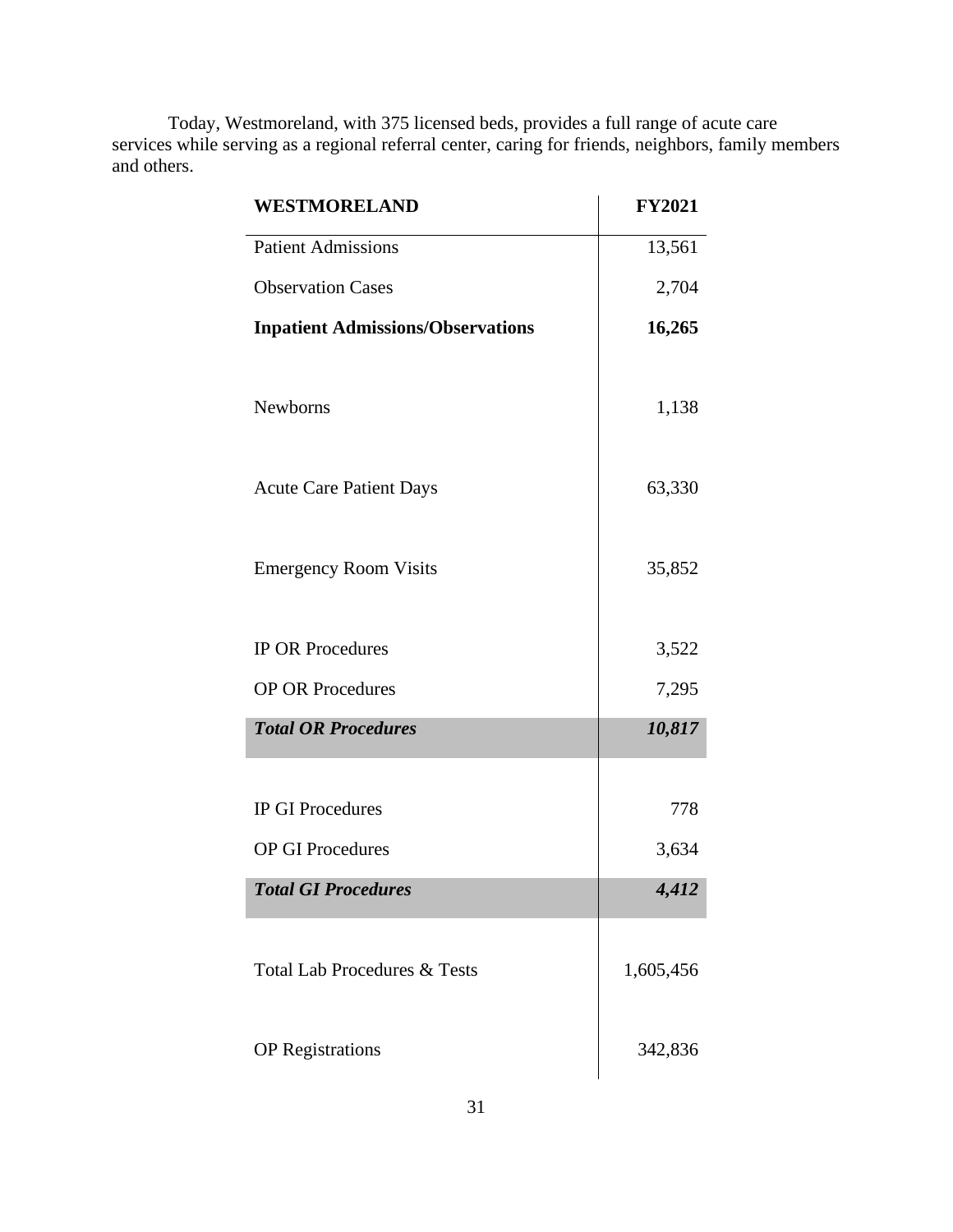| <b>OP</b> Imaging Procedures       | 114,624 |
|------------------------------------|---------|
| <b>Physical Therapy Treatments</b> | 228,015 |

Because Excela Westmoreland firmly believes that its mission is inclusive and speaks to its truest sense of community commitment, the hospital and its employees reinvest in the community in the following fashion:

| • Absorb bad debt and provide charity and uncompensated care: | \$4,572,769   |
|---------------------------------------------------------------|---------------|
| • 95 volunteers donate of their time and talents:             | $4.523$ hours |
| • Patient education materials:                                | \$27,122      |

**Family Additions Maternity** offers maternity care in a home-like atmosphere featuring 10 labor-delivery-recovery suites (LDRs) with operating suites for Cesarean or high risk births, a Special Care (Level II) Nursery staffed with a neonatologist and neonatology practitioners and pediatric care. Services for women planning or considering pregnancy are offered along with gynecological services for women of all ages.

**Behavioral Health Services** features a 32-bed adult inpatient program and outpatient services for adults and children, reaching into the community through a variety of communitybased programs. The Crisis Center continues to operate, accommodating individuals with multiple physical and emotional needs through a "Living Room Model" of crisis intervention. The Crisis Center has become a central evaluation and referral service for the community, serving 1,030 individuals in psychiatric crises through the Crisis Center and 1,527 individuals through emergency services in fiscal year 2021.

Additionally, the hospital houses extensive outpatient services including a Short Stay Surgery unit, diabetes services, a full complement of imaging services including fixed-site and open MRI units, a bariatric surgery center, a large, newly renovated critical care unit with stateof-the-art features and an intensivist program (offering 24-hour-a-day, in-house physician specialist coverage in the critical care areas) and emergency care.

The **Westmoreland Hospital Emergency department** continues to see patients from all walks of life and all stages of illness and injury. Within its refurbished space, the department saw 35,852 individuals in fiscal year 2021.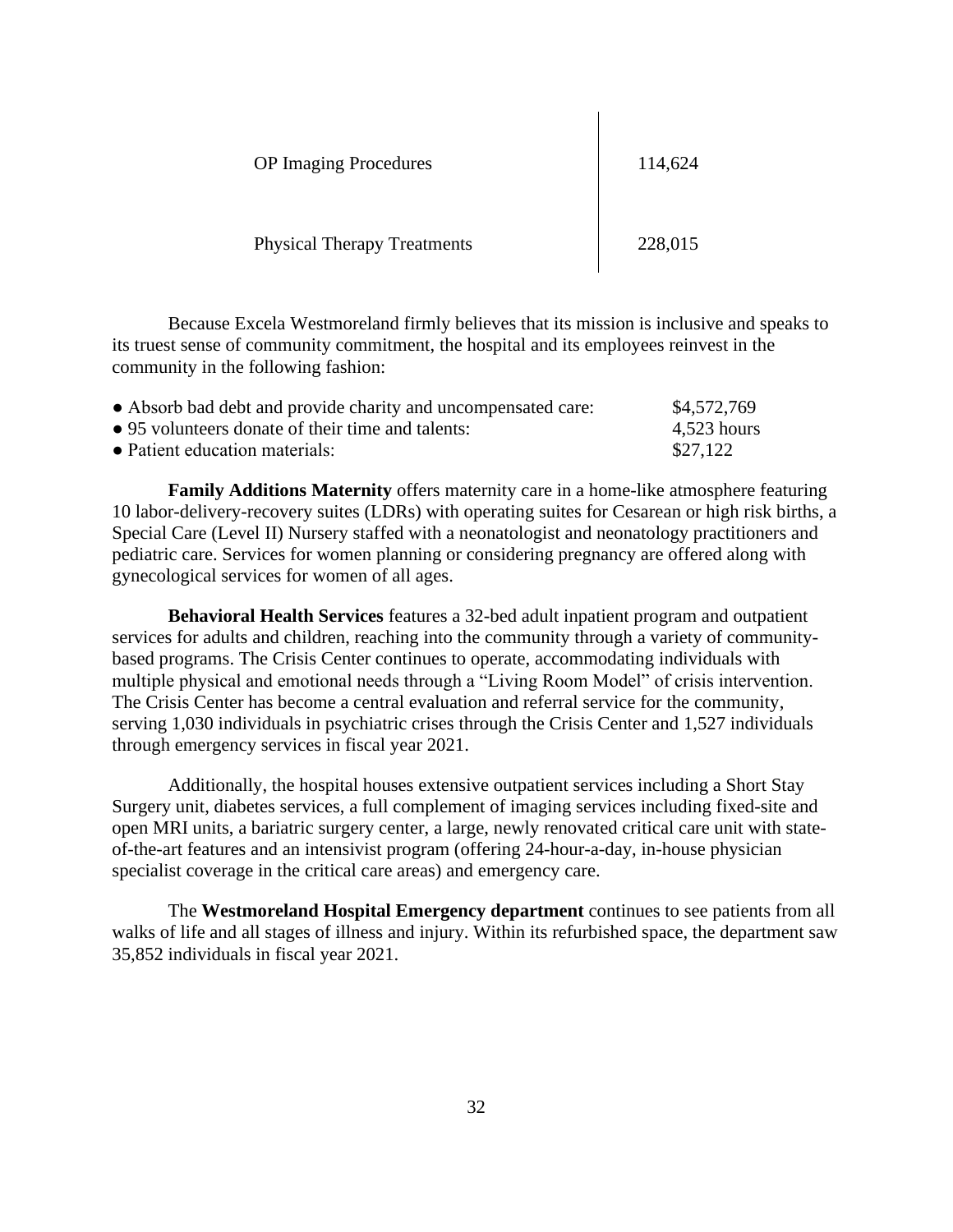# **Getting to the Heart of the Matter** *The Heart, Lung & Vascular Institute at Westmoreland Hospital*

**The Heart and Vascular Institute at Excela Health** offers the latest technologies, compassionate care, highly advanced medical expertise reflected in exceptional outcomes and experience commensurate with high volumes.

The Heart and Vascular Institute spans emergency care for quick assessment and treatment of heart attack and related conditions to diagnostic care, interventional cardiology, electrophysiology, cardiothoracic and vascular surgery, a revamped, robust Heart Failure Clinic, an A-Fib Clinic and cardiac/pulmonary rehabilitation.

Of equal importance is the fact that area residents no longer need to travel great distances for top quality, comprehensive heart care, particularly with Westmoreland County holding the dubious distinction of having a higher incidence of heart disease than anywhere else in the state. Here, patients can find care in their own community knowing that Excela Health seeks and meets stringent standards of care and quality.

As the centerpiece of Excela Health's system-wide cardiac expertise, this interventional institute houses the cardiac catheterization and electrophysiology labs and a 64-slice CT scanner; allows for high-volume open heart surgery (three cardiovascular operating rooms with two dedicated to open heart procedures as well as a 16-bed cardiac care unit, 52 telemetry beds and a dedicated nursing staff); has an imaging department with echocardiography, cardiac CT, cardiac MRI and a vascular lab, and all related technologies along with the experienced medical staff for diagnosis and treatment to ensure high quality and excellent survival rates. A new hybrid operating room became available in fiscal year 2021, expanding the availability and capability of Excela's cardiac care services. This modern surgical suite limits the patient's need for traveling to different areas of the hospital for imaging services, allowing the patient to receive quality care all in one place. Additionally, the hybrid operating room provides physicians the flexibility to transition minimally invasive procedures to open heart procedures should the need arise and allows the surgical team to utilize advanced intraoperative imaging techniques. The advanced technologies of the hybrid operating room benefit the patient and medical team, leading to increased patient safety and often decreases the amount of time a patient is under anesthesia.

With the recruitment of additional interventional cardiologists and cardiothoracic surgeons, Excela Health offers atrial ablation to correct atrial fibrillation (A-fib) and supraventricular tachycardia (SVT). Additionally, patients with A-fib are also eligible to receive a procedure called WATCHMAN™, an implant designed to decrease blood clots caused by stroke and eliminate the need for blood thinners.

In fiscal year 2021, two new procedures were introduced to the cardiovascular compilation of services. Transcatheter aortic valve replacement (TAVR) is now available for patients with severe aortic stenosis (narrowing or restriction of blood flow to heart valve). This surgical procedure takes less than an hour to complete, and the patient's recovery time in the hospital is significantly reduced compared to traditional open heart surgery.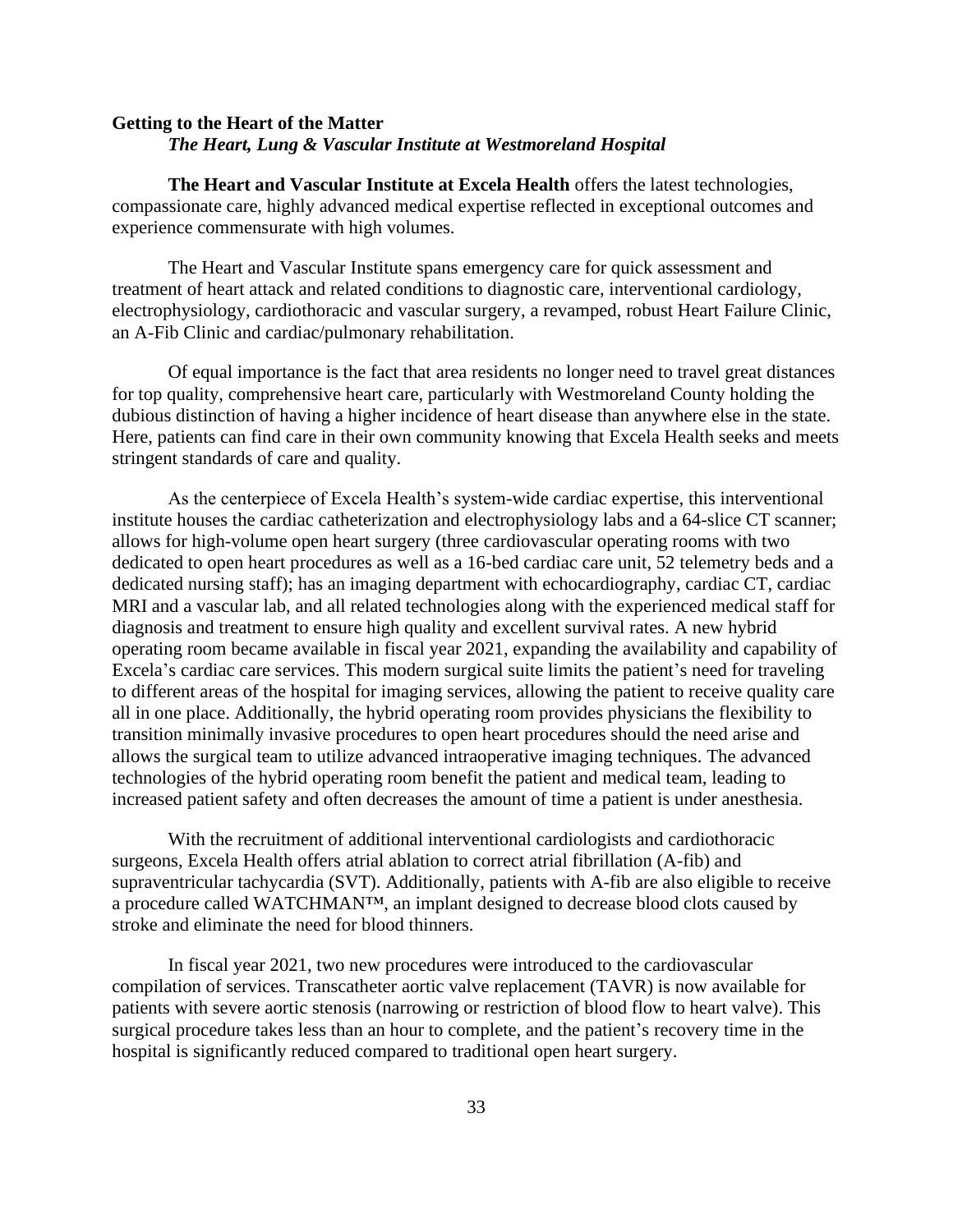Excela Health is the first health care system in western Pennsylvania to offer a minimally invasive procedure called transcarotid artery revascularization (TCAR). Patients with carotid artery disease (CAD) are at increased risk for a stroke attack due to the buildup of plaque in the two main arteries in the neck. TCAR provides a safe and alternative method for treating CAD patients, and it is designed to repair carotid damage and decrease future stroke risk.

Procedures performed:

| WESTMORELAND                                                   | <b>FY2021</b> |
|----------------------------------------------------------------|---------------|
| <b>Open Heart Surgeries</b>                                    | 401           |
| Cardiac Catheterizations                                       | 3,250         |
| Electrophysiology Studies                                      | 24            |
| Device Implantations                                           | 414           |
| <b>Ablations</b>                                               | 163           |
| <b>Outpatient Cardiac Rehabilitation Visits</b><br>(all sites) | 12,036        |

Additionally, innovative programs and services have further increased survival rates of individuals experiencing a cardiac event.

# ● **Twelve-Lead EKG Transmission**

A pre-hospital program, 12-lead EKG transmission brings together multiple technologies to aid in patient diagnosis, expedite care and minimize heart damage. This program reduces the time to cardiac intervention significantly, in fact, below state averages, which has improved outcomes for heart attack victims. The goal has been for each patient transported by emergency medical services to skip the Emergency department visit and go directly to the cardiac catheterization laboratory. For the health system's efforts, they have been recognized by the American Heart Association as a model among the members of its Mission Lifeline Coalition in Pennsylvania.

### ● **Hypothermic Treatment of Cardiac Arrests**

Patients suffering a cardiac arrest have a high rate of mortality and morbidity. Studies have shown that more than 90 percent of people with cardiac arrest die before they reach a hospital. Studies also have indicated that cooling a patient's core body temperature improves those odds. Hypothermia therapy, most often begun in the Emergency department, can also be started in a cardiac catheterization laboratory, a critical care or intensive care unit or in the field by emergency medical first responders. Many EMS providers are trained and equipped to initiate hypothermia therapy in the field, including Excela Health's EMS crews at Frick Hospital.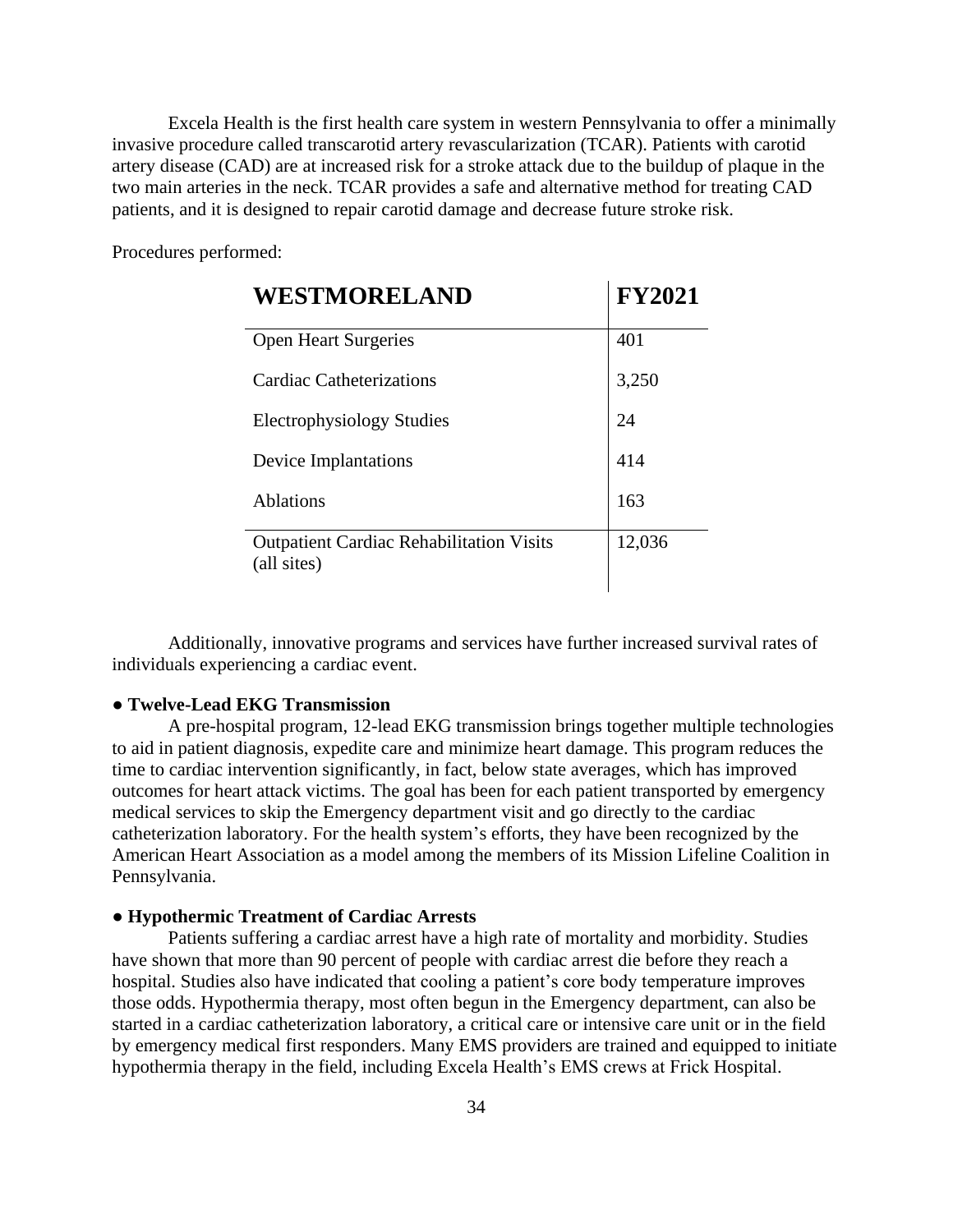Excela Westmoreland also supports transparent public reporting of health care quality data and participates in national initiatives such as:

- American College of Cardiology Cath/PCI R
- Society of Thoracic Surgery Registry
- American College of Cardiology ICD Registry
- Center for Medicare and Medicaid
- Hospital Compare [\(www.hospitalcompare.hhs.gov\)](http://www.hospitalcompare.hhs.gov/)

**The Heart, Lung & Vascular Institute at Excela Westmoreland Hospital received recognition** by *U.S. News and World Report* for 2021-2022, demonstrating excellence in the areas of heart attack, heart failure and COPD treatment, and Highmark Blue Cross Blue Shield has designated Excela's program as a Blue Distinction Center Plus for Cardiac Care. Excela Westmoreland also received the American Heart Association "*Get With The Guidelines*" Heart Failure Quality Achievement Award and continues to receive Mission: Lifeline STEMI Receiving Center Certification through the ACC/AHA. Patients are also introduced to a comprehensive cardiac rehabilitation program consisting of exercise and education as well as support services and home health care, if needed.

#### **We're Expecting You … Family Additions Maternity at Westmoreland**

Expert care, support and education are the hallmarks of Family Additions Maternity where Excela Westmoreland continues the tradition of providing parents-to-be with a warm, caring environment coupled with state-of-the-art technology. Excela Westmoreland understands that becoming a mom is not just about the birth but the beginning of an incredible journey, one in which they help women and their growing families enjoy the experience while providing care and support that can last a lifetime.

It starts with a range of educational classes where individuals learn about pregnancy, parenting, care for the new infant and so much more. Prenatal testing is available as is nutritional advice for keeping mother and baby healthy and happy. Birthing classes are offered for mom, the baby's father and even siblings. Grandparenting classes are available when the extended family is more intimately involved.

Recognized as a 2020 Best Maternity Hospital by Newsweek and Cribs for Kids® Safe Sleep Leader, this award-winning unit features 10 well-appointed labor-delivery-recovery (LDRs) suites with all the comforts of home but equipped with the latest technology. There is also a Special Care (Level II) nursery for infants born prematurely with very low birth weight or other difficulties, providing 'round-the-clock care by certified neonatal nurse practitioners and neonatologists. Pediatricians are also close by to address special newborn needs. Also available are private, postpartum rooms with pull-out beds for dads and operating rooms on the same floor for Cesarean sections, comfortable waiting rooms and a newborn photo service.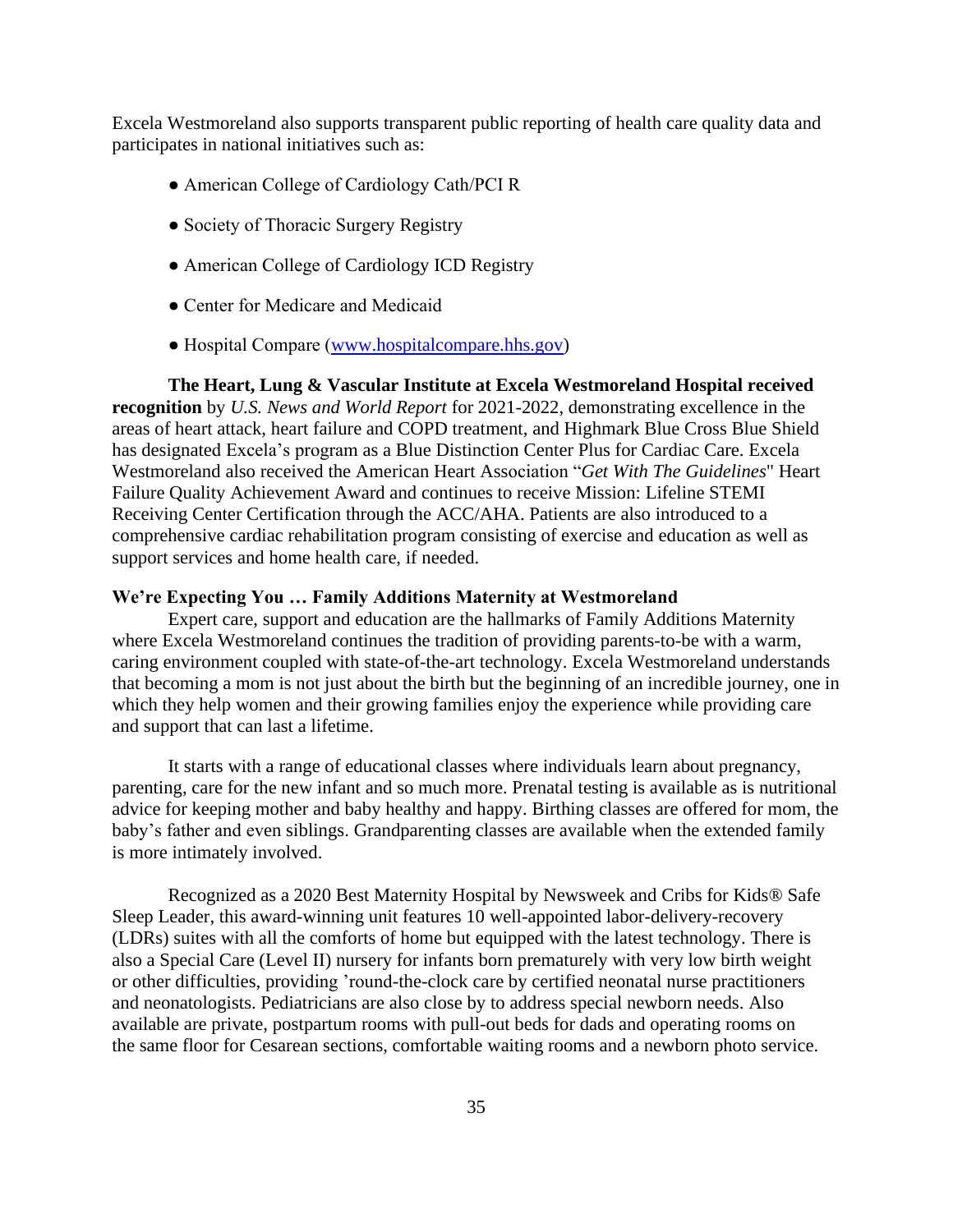Bonding with baby begins immediately following delivery through the 24/7 couplet care, which means baby "rooms in", so the nursing team can help prepare the new family for life at home. A celebratory dinner is also offered after baby's birth. Births for fiscal year 2021 reached 1,138.

Recognized as a "*Breastfeeding Friendly Workplace*" by the Breastfeeding Friendly Workplace Collaborative and the Pennsylvania Breastfeeding Coalition, Excela Health offers the support women need to breastfeed the baby successfully. Lactation consultants are here before delivery with prenatal education and see every mom during the hospital stay. Once mom and baby are home, the lactation consultants are available for consultation.

Excela Health Volunteer Services, along with the maternity unit, instituted a program called the Volunteer Cuddler Program. Volunteer "cuddlers" provide hours of one-on-one attention to infants with Neonatal Abstinence Syndrome within the hospital's Special Care (Level II) nursery. Babies born with addictions are helped through this proven method of human touching and interaction.

### **Making Care More Accessible … Outpatient Care and Community Outreach**

To make health care more accessible to its communities, Excela Westmoreland continues to offer services, all with the purpose of keeping its communities healthy.

The Diabetes Center tends to the needs of the county's diabetic population, which is 12 percent of the total Westmoreland County population. Diabetes education was provided to 456 patients at Westmoreland Hospital, 35 of which received telehealth education during the Coronavirus pandemic. About eight patients received outpatient education at Excela Square at Norwin. The Diabetes Center also provides education to personal care and group homes, seeing 287 patients in fiscal year 2021.

Other clinics include the Excela Health Outpatient Services, outpatient labs and imaging stations (QuikDRAW and QuikDRAW PLUS) and the Short Stay Surgery suite.

Varied procedures totaled:

| <b>IP OR Procedures</b>    | 3,522  |
|----------------------------|--------|
| <b>OP OR Procedures</b>    | 7,295  |
| <b>Total OR Procedures</b> | 10,817 |
|                            |        |
| <b>IP GI Procedures</b>    | 778    |
| <b>OP GI Procedures</b>    | 3,634  |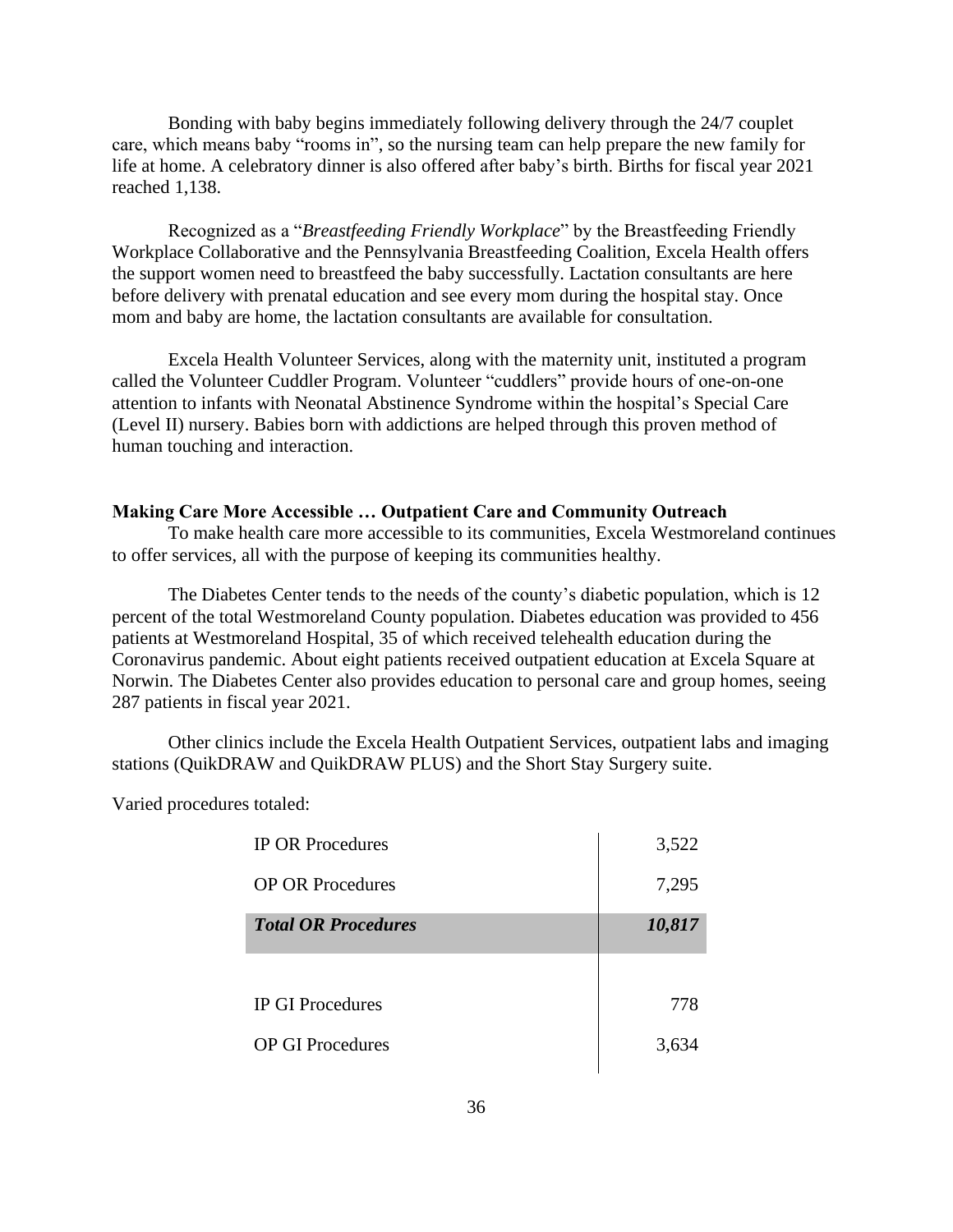| <b>Total GI Procedures</b>   | 4,412     |
|------------------------------|-----------|
| Total Lab Procedures & Tests | 1,605,456 |
| <b>OP</b> Registrations      | 342,836   |
| <b>OP</b> Imaging Procedures | 114,624   |

## **FRICK HOSPITAL**

At the start of the  $20<sup>th</sup>$  century, the wheels of progress were turning for the community of Mount Pleasant. With the help of a donation bequeathed by a former resident, a charter for a dispensary was granted and later that same year, in September 1902, a hospital charter was approved. Today, Frick Hospital, a 33-licensed-bed hospital, offers general acute care services, surgical services, rehabilitation services, outpatient services and more. Beyond that, the hospital is staffed with highly trained, home-grown professionals; friends taking care of friends and neighbors with all the understanding and compassion shared experience fosters. The physicians are dedicated to quality and caring in equal measure with a commitment to their community not often seen in more urban areas.

As a founding member of Excela Health, Frick expanded health care services to include women's care services, providing a range of breast health services and bone density scanning as well as an Outpatient Services Center featuring a centralized outpatient registration area with quick, convenient patient registration surrounded by a variety of outpatient testing areas and services, drawing together nuclear medicine, pulmonary function lab, stress lab, EKG, EEG, echocardiography, x-ray, ultrasound and mammography for "one-stop shopping." Always an object of community pride and community life, Frick Hospital also boasts a nationally recognized Emergency department staffed with board certified emergency medicine physicians. Serving southern Westmoreland and northern Fayette counties, Frick Hospital also offers enhanced surgical services.

Excela Health invested more than \$15 million in the Frick community to design an innovative health care delivery system for the northern Fayette and southern Westmoreland county region. The completed project boasts a medical mall concept with lab, imaging and physical therapy services, physician offices, specialty services and extensive renovations. Phase I of this project began with a \$2 million remodel of the Emergency department.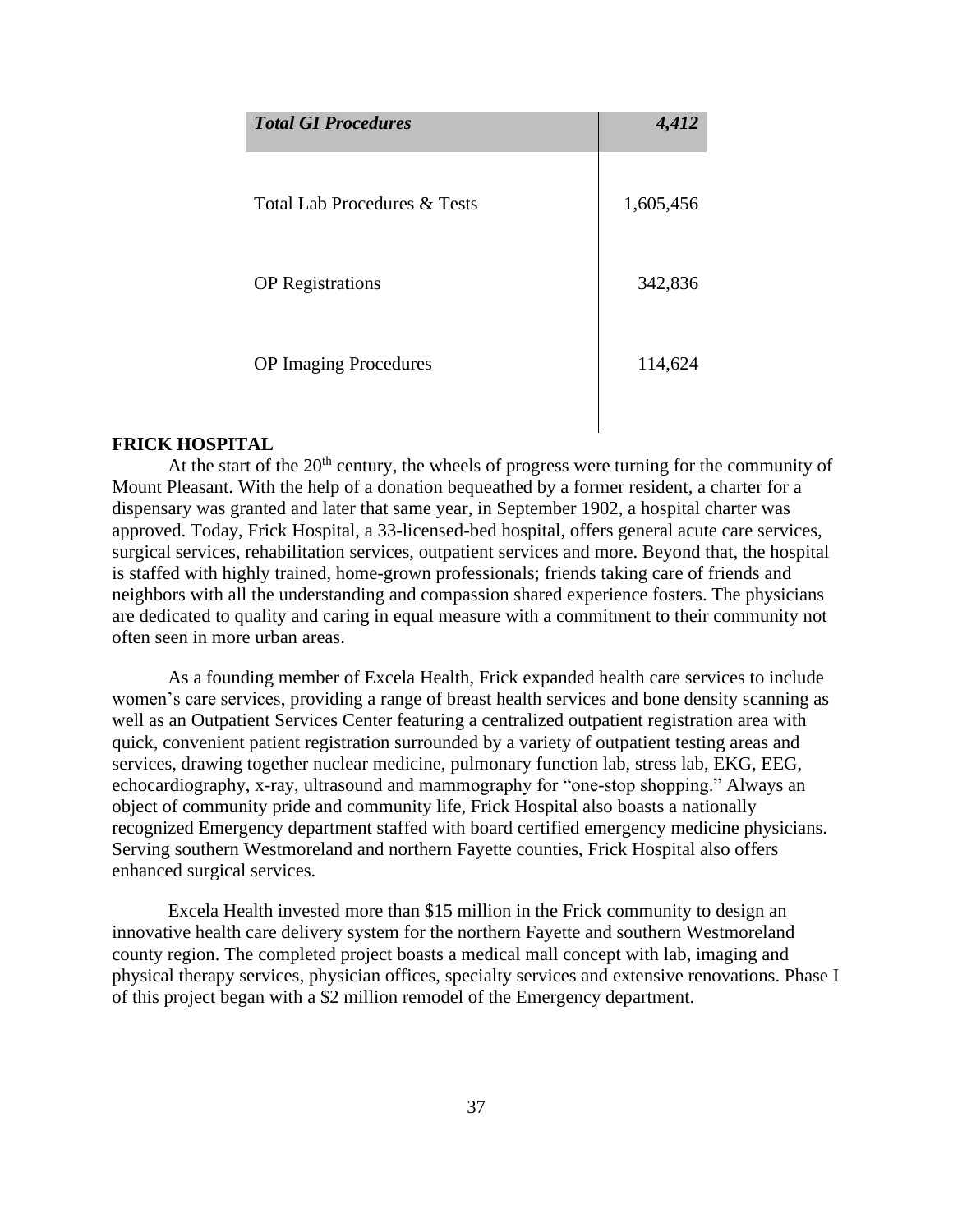Phases II and III boasted renovations to the lobby area and café, enhanced diagnostics with rapid results and renovations to the second and third floors for medical specialty offices. Phase IV added a combined family medicine practice with the residency program and a new space for an internal medicine practice as well as orthopedics and sports medicine. Phase V was completed in late 2019 and included the convergence of Gastroenterology/GI, UPMC Hillman Cancer Center at Arnold Palmer Pavilion (Excela Health joint venture with UPMC for cancer care) and the Excela Health Advanced Lung Center.

This 501(c)(3) hospital has also garnered the Hospital and Healthsystem Association of Pennsylvania Achievement Award for Quality, is a Press Ganey patient satisfaction leader and is among the Top 200 Coding Hospitals named by Ingenix. Like its sister hospitals, Frick readily embraces the mission of "*Improving the health and well-being of every life we touch*."

| <b>FRICK</b>                             | <b>FY2021</b>  |
|------------------------------------------|----------------|
| <b>Patient Admissions</b>                | 1,982          |
| <b>Observation Cases</b>                 | 518            |
| <b>Inpatient Admissions/Observations</b> | 2,500          |
| <b>Newborns</b>                          | $\overline{0}$ |
| <b>Acute Care Patient Days</b>           | 8,216          |
| <b>Emergency Room Visits</b>             | 20,020         |
| <b>IP OR Procedures</b>                  | 39             |
| <b>OP OR Procedures</b>                  | 2,496          |
| <b>Total OR Procedures</b>               | 2,535          |
| <b>IP GI Procedures</b>                  | 106            |
| <b>OP GI Procedures</b>                  | 2,001          |
| <b>Total GI Procedures</b>               | 2,107          |
|                                          |                |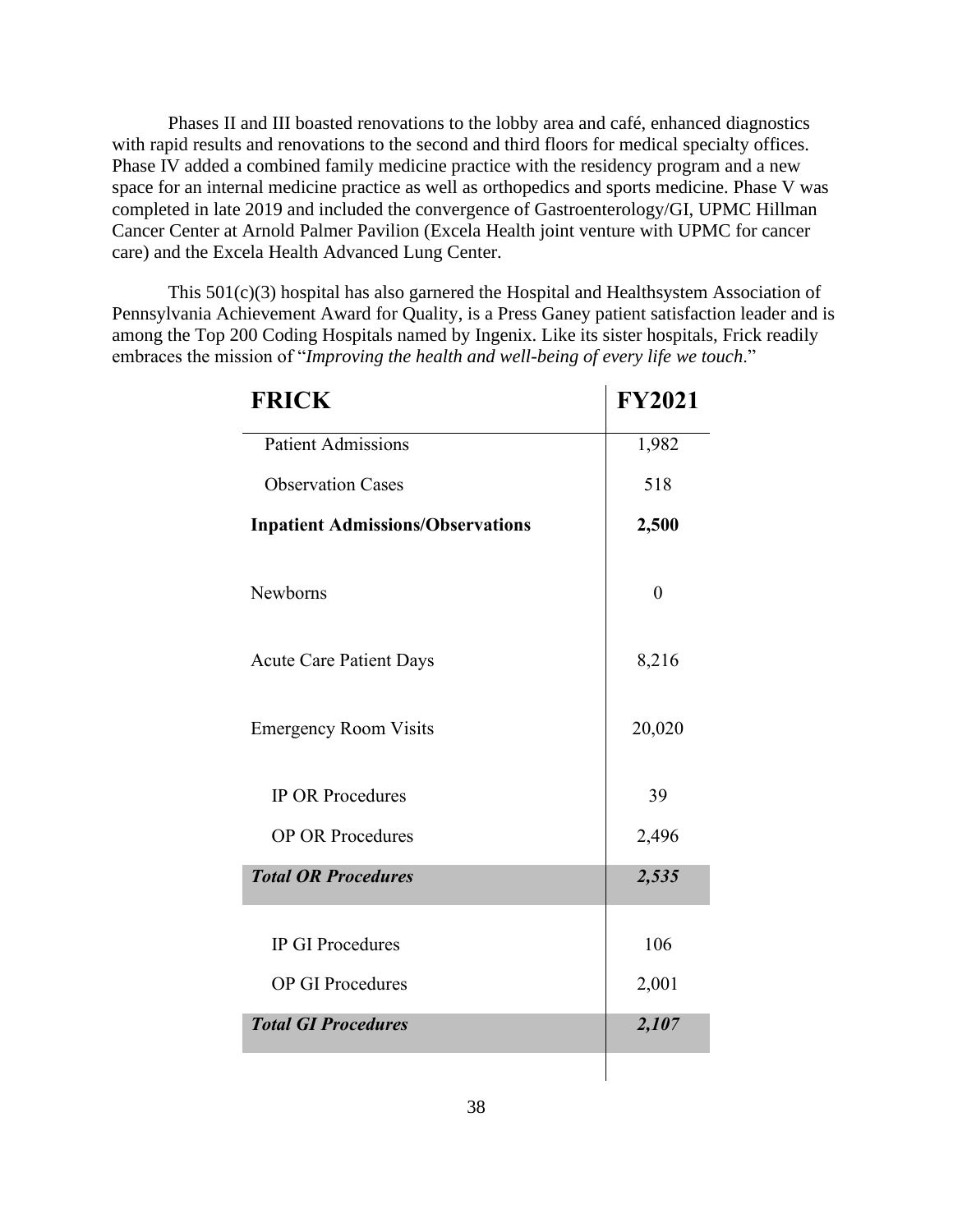| Total Lab Procedures & Tests       | 458,716 |
|------------------------------------|---------|
| <b>OP</b> Registrations            | 109,938 |
| <b>OP</b> Imaging Procedures       | 48,336  |
| <b>Physical Therapy Treatments</b> | 36,023  |

Because Excela Frick Hospital firmly believes that its mission is inclusive and speaks to its truest sense of community commitment, it reinvests in its communities in the following fashion:

| • Absorb bad debt and provide charity and uncompensated care: | \$1,243,429   |
|---------------------------------------------------------------|---------------|
| • 55 volunteers donate of their time and talents:             | $4,114$ hours |
| • Patient education materials:                                | \$3,964       |

Outpatient physical, occupational and specialty therapy services are also available here. Loyal to their community hospital, area residents volunteer to help with the day-to-day tasks that allow the hospital to run smoothly.

# **Quality Emergency Care … the Frick Hospital Emergency Department**

Excela Frick's **Emergency department** has received national recognition over the last several years for achieving excellence in patient satisfaction, ranking as a leader among similarsized hospitals across the country and serving as a model for the rest of Excela Health.

Patients praise the Rapid Entry program that shortens waiting times and the efficiency, warm welcome and excellent care that keeps them coming back to the hospital where everyone knows their names. In fact, the Emergency department saw 20,020 patients in fiscal year 2021.

#### **Making Care More Accessible … Outpatient Care**

To make health care more accessible to its communities, Excela Frick Hospital continues to offer **outpatient care** as well as health screenings and educational classes.

The Diabetes Center tends to the needs of the county's diabetic population, which is 12 percent of the total Westmoreland County population. Diabetes education was provided to 75 patients at Frick Hospital in fiscal year 2021, six of which received telehealth education.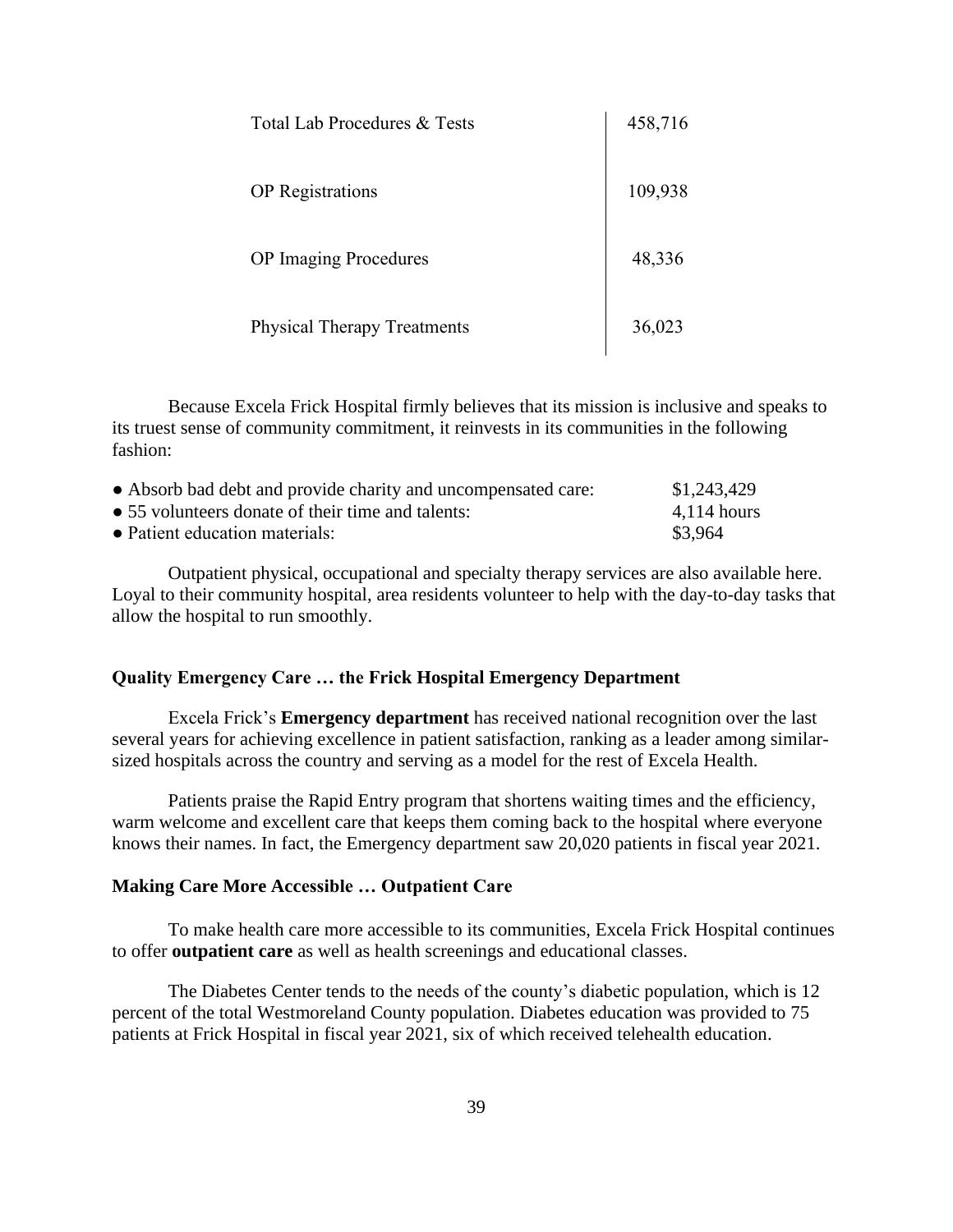Other outpatient procedures include:

| <b>IP OR Procedures</b>      | 39      |
|------------------------------|---------|
| <b>OP OR Procedures</b>      | 2,496   |
| <b>Total OR Procedures</b>   | 2,535   |
| <b>IP GI Procedures</b>      | 106     |
|                              |         |
| <b>OP GI Procedures</b>      | 2,001   |
| <b>Total GI Procedures</b>   | 2,107   |
| Total Lab Procedures & Tests | 458,716 |
| <b>OP</b> Registrations      | 109,938 |
| <b>OP</b> Imaging Procedures | 48,336  |

## **LATROBE HOSPITAL**

In Latrobe, practicing physicians traveled by horse-drawn buggy at all hours of the day and night through all types of weather conditions to reach the bedside of stricken patients. These dedicated souls not only journeyed far to administer medical care but also blazed the way for a local hospital to be built. That was 1907.

Today, this 170-licensed-bed hospital offers a special blend of concern and compassion, creating a unique experience for patients in Latrobe Hospital, serving the eastern portion of Westmoreland County and southern Indiana County.

Compassionate, expert and high quality care are the traits most profoundly embodied by its physicians, nurses and all health care professionals, inspiring trust and confidence in a lifelong relationship with the hospital. There's a pride in this place that transcends the changes in health care, ensuring the community's enduring support and the hospital's continuing service to patients and their families.

A 501(c)(3) organization, Latrobe provides acute, surgical and specialized care, with: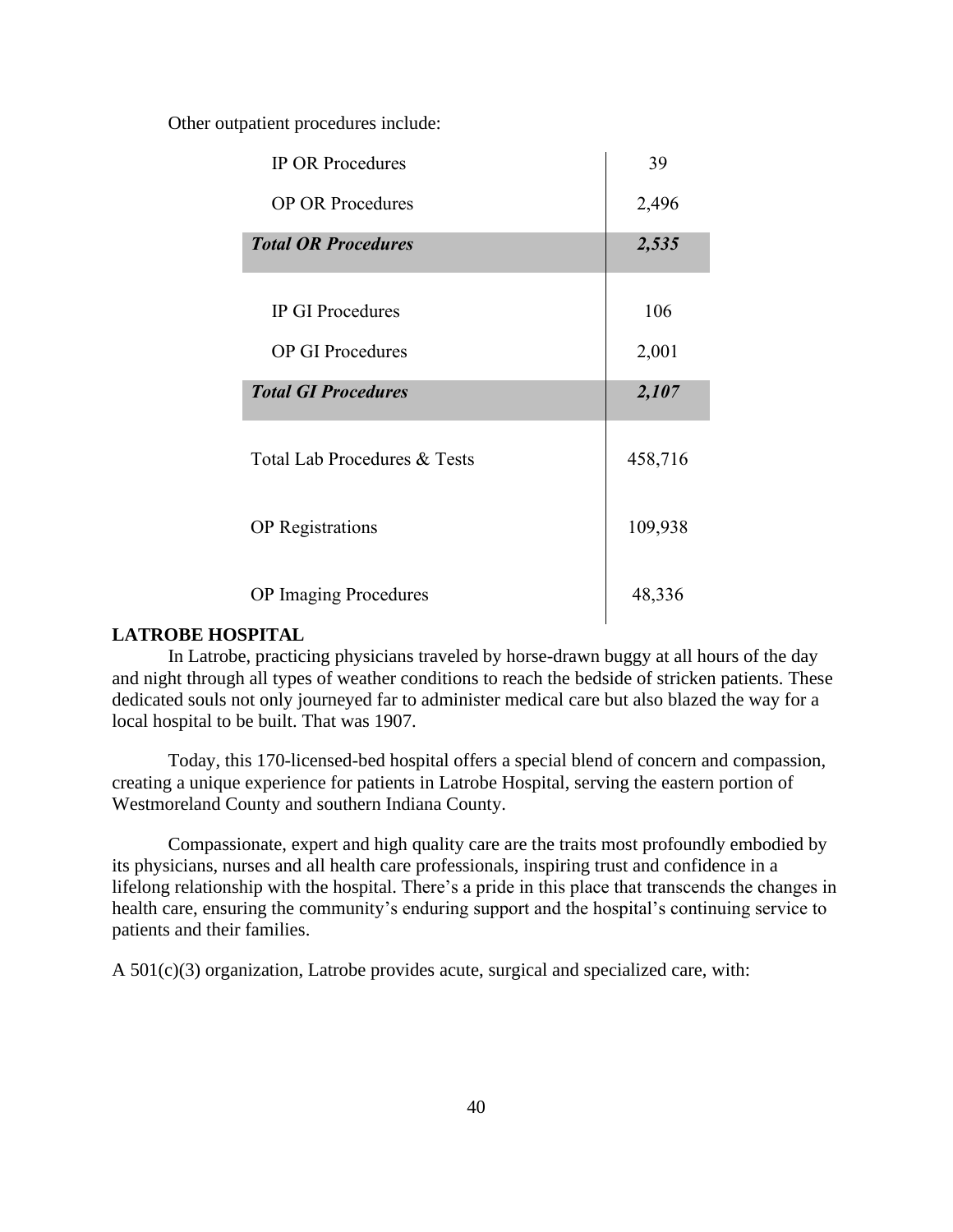| <b>LATROBE</b>                           | <b>FY2021</b> |
|------------------------------------------|---------------|
| <b>Patient Admissions</b>                | 5,931         |
| <b>Observation Cases</b>                 | 2,232         |
| <b>Inpatient Admissions/Observations</b> | 8,163         |
| <b>Acute Care Patient Days</b>           | 24,416        |
| <b>Emergency Room Visits</b>             | 23,679        |
| <b>IP OR Procedures</b>                  | 1,371         |
| <b>OP OR Procedures</b>                  | 6,018         |
| <b>Total OR Procedures</b>               | 7,389         |
| <b>IP GI Procedures</b>                  | 406           |
| <b>OP GI Procedures</b>                  | 8,354         |
| <b>Total GI Procedures</b>               | 8,760         |
| <b>Total Lab Procedures &amp; Tests</b>  | 1,062,444     |
| <b>OP</b> Registrations                  | 238,014       |
| <b>OP Imaging Procedures</b>             | 88,518        |
| <b>Physical Therapy Treatments</b>       | 109,438       |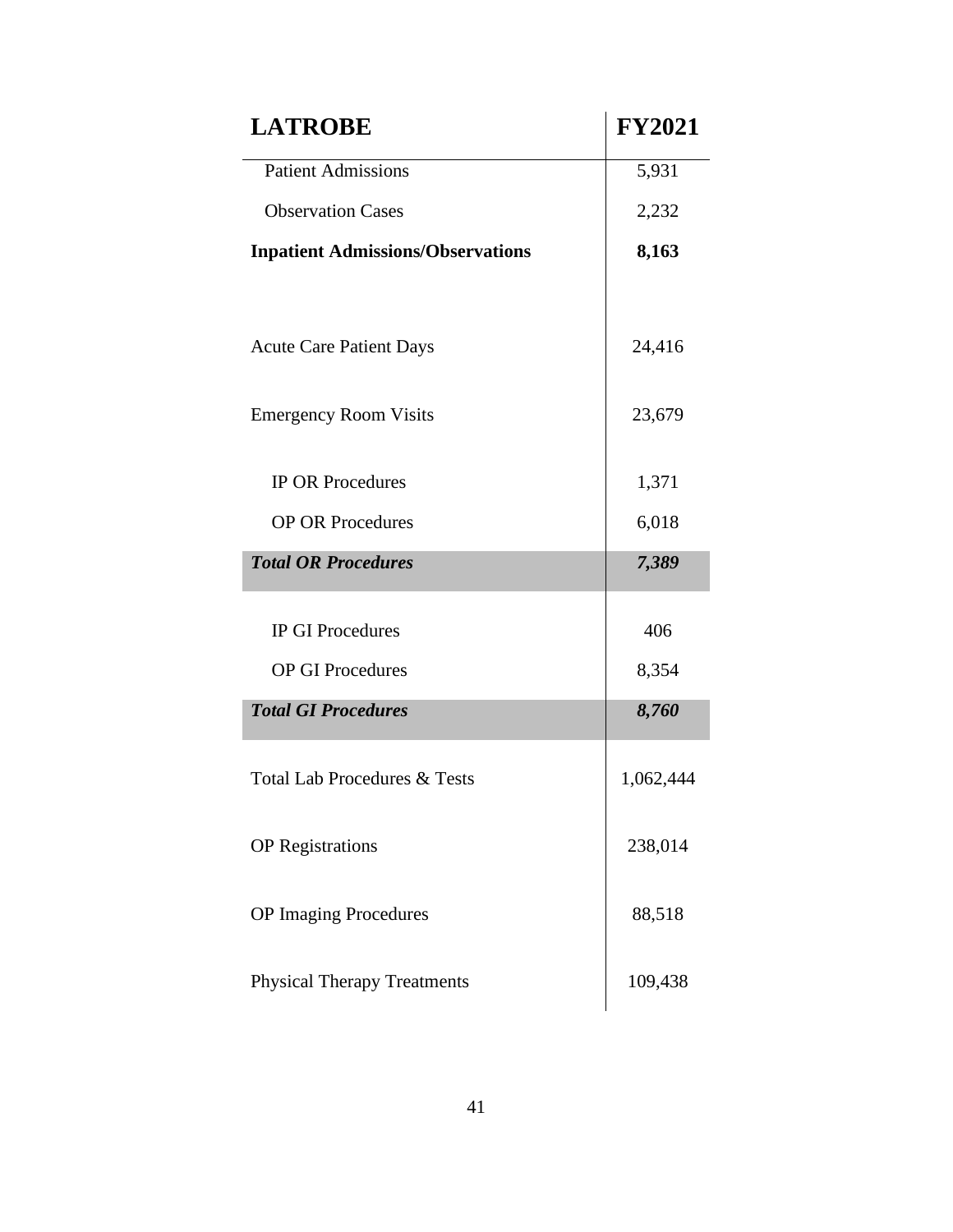Because Excela Latrobe Hospital firmly believes that its mission is inclusive and speaks to its truest sense of community commitment, its employees reinvest in the community in the following fashion:

| • Absorb bad debt and provide charity and uncompensated care: | \$1,881,155   |
|---------------------------------------------------------------|---------------|
| • 72 volunteers donate of their time and talents:             | $3,812$ hours |
| • Patient education materials:                                | \$11,862      |

Fundamental to a healthy community are strong capabilities in internal and family medicine. Latrobe Hospital is home to many primary care physicians who have practiced in the area their entire career, and several are graduates of the health system's Family Medicine Residency Program, affiliated with the Jefferson Medical College of Thomas Jefferson University. As part of the residency program, family medicine residents are strongly encouraged to participate in community health fairs and screenings to build rapport with residents in the community who may become potential patients within the health system and, possibly, patients of the residents themselves if they choose to stay and practice in Westmoreland County.

With community needs as a focus and with the help of Excela's extensive resources, Latrobe has expanded the scope of services beyond the traditional community hospital realm. But at the heart of all Excela Latrobe Hospital does is the simple message of its mission ... "*Improving the health and well-being of every life we touch*."

**Minimally invasive surgery**, offering quicker recovery and less discomfort, is fast becoming the norm in many surgical specialties throughout the health system with Latrobe offering a dedicated suite for minimally invasive surgery. The Emergency department has the ability to place a dedicated emergency physician in triage to expedite care for nonthreatening emergencies, given that they reach 23,679.

Children and adolescents with emotional and behavioral problems receive counseling, medication and other therapies through **Behavioral Health Services**. The child service includes an 11-bed, acute inpatient program with outpatient services for children, including individual, group and family counseling and medication management. Also provided are school-based mental health services in 31 school buildings in seven districts throughout Westmoreland County.

The Commission on Cancer of the American College of Surgeons once again has granted a three-year **accreditation to the cancer program at Excela Latrobe Hospital.** The accreditation recognizes the quality of comprehensive patient care and commitment to providing access to all of the various medical specialties involved in diagnosing and treating cancer. Currently, more than 1,500 Commission on Cancer accredited programs exist in the United States and Puerto Rico that diagnose and/or treat more than 70 percent of all newly diagnosed patients with cancer.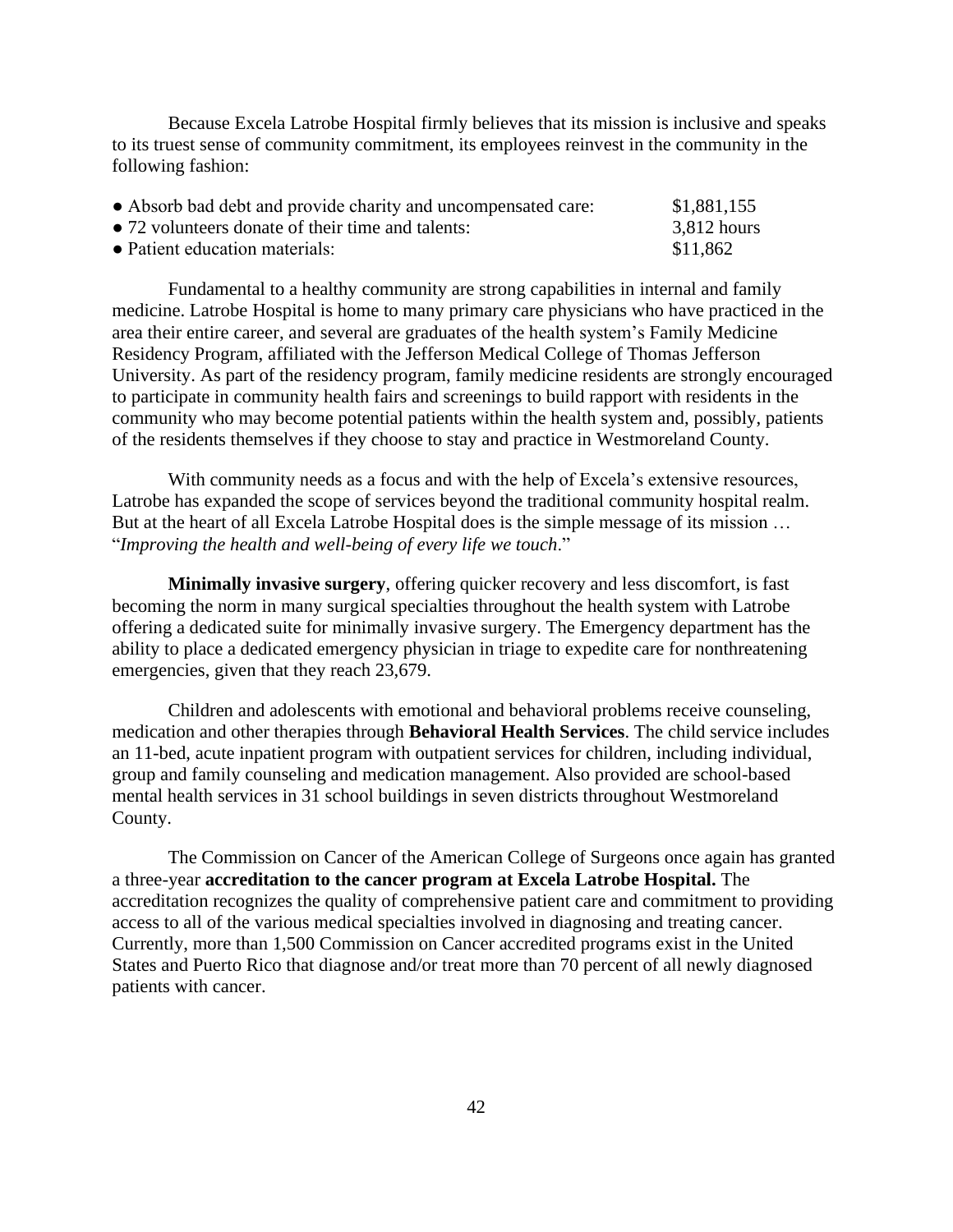### **The Future of Surgery Today ─ MIS and the da Vinci Robotic Surgical System**

Physicians at Latrobe are doing more with less … meaning smaller incisions. Using minimally invasive techniques, specially trained surgeons operate through multiple small incisions rather than the single larger one often associated with traditional surgeries. The da Vinci robotic surgery system, used for minimally invasive procedures, provides for faster patient recovery and the physician's ability to perform cases with greater precision and visibility. With a robot at Westmoreland Hospital in addition to the latest model of the da Vinci surgical system at Latrobe Hospital, this form of surgery continues to grow in popularity, with trained general, gynecologic, thoracic and urologic surgeons performing procedures such as hysterectomy; uterine fibroid removal; prostate/prostate cancer surgeries; bladder and kidney surgeries; colorectal and hiatal hernia/esophageal (acid reflux) surgeries; gallbladder and hernia surgeries, and others. The health system has a thoracic surgeon specializing in robotic surgery on its medical staff, thus widening the scope of services for the population.

These procedures typically result in less pain, scarring and blood loss as well as a shorter recovery time. With the \$1.5 million da Vinci Surgical System used for robotic-assisted surgeries, patients experience less blood loss and postoperative pain, realize a shorter hospital stay and recover faster. The first organization in the region outside of Pittsburgh to offer the da Vinci system, Excela's surgeons can achieve greater precision, better range of motion and increased visibility, often with improved outcomes. In fiscal year 2021 alone for both facilities, 1,120 patients (343 at Latrobe Hospital; 777 at Westmoreland Hospital) availed themselves of this advanced surgical technology.

The Women's Care Services located within **Excela Square at Latrobe** serves as a comfortable place where women can get answers to health questions regardless of age or income. Here, caring and understanding professionals treat a woman's needs with dignity and respect. Members of the Excela Health medical staff specializing in obstetrics and gynecology oversee the examination, testing and treatment. During fiscal year 2021, 119 patients visited the family planning clinic and 1,738 visited the prenatal clinic, all of which operate on a sliding scale according to income and family size. Healthy Women visits realized a slight decrease for fiscal year 2021; additionally, the family planning visits decreased, likely due to the closure of the Adagio program. The breakdown is as follows:

| 32    |
|-------|
| 87    |
| 1,738 |
| 279   |
| 158   |
|       |

Excela Health participates in a Pennsylvania state program called Select Plan for women ages 18 to 44 who qualify for free services. Excela Health also offers the Healthy Women plan for women over the age of 21 who are uninsured or underinsured and meet the program's financial guidelines, so they might receive free mammograms and PAP smears. Patients under age 18 also receive free services.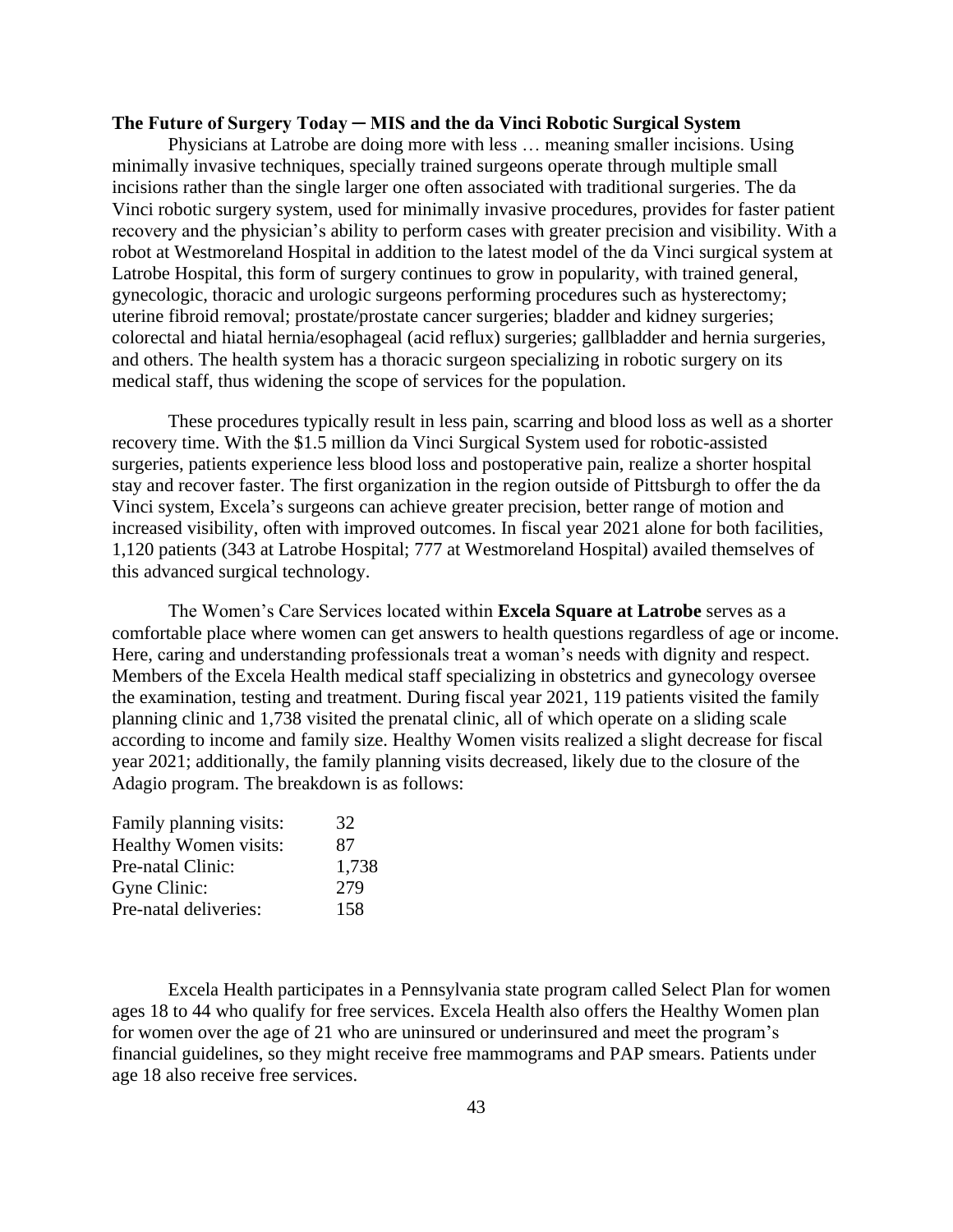These clinics also serve as a clinical teaching site for the Excela Health Latrobe Family Medicine Residency Program. First- and second-year residents spend one month each on inpatient services and outpatient clinics.

# **Wellness, Community Outreach and Outpatient Services**

To make health care more accessible to its communities, Excela Latrobe Hospital continues to offer services in outpatient settings including health screenings and educational classes. The Diabetes Center tends to the needs of the county's diabetic population, which is 12 percent of the total county population. About 298 patients received education at Latrobe Hospital in fiscal year 2021, 35 of which received telehealth education during the Coronavirus pandemic.

Additional clinics at both Latrobe Hospital and Excela Square at Latrobe include Excela Health Outpatient Rehabilitation, outpatient labs and imaging stations (QuikDRAW and QUIKDRAW PLUS), the short procedure suite and outpatient surgery where procedures totaled:

| <b>IP OR Procedures</b>                 | 1,371     |
|-----------------------------------------|-----------|
| <b>OP OR Procedures</b>                 | 6,018     |
| <b>Total OR Procedures</b>              | 7,389     |
|                                         |           |
| <b>IP GI Procedures</b>                 | 406       |
| <b>OP GI Procedures</b>                 | 8,354     |
| <b>Total GI Procedures</b>              | 8,760     |
| <b>Total Lab Procedures &amp; Tests</b> | 1,062,444 |
| <b>OP</b> Registrations                 | 238,014   |
| <b>OP</b> Imaging Procedures            | 88,518    |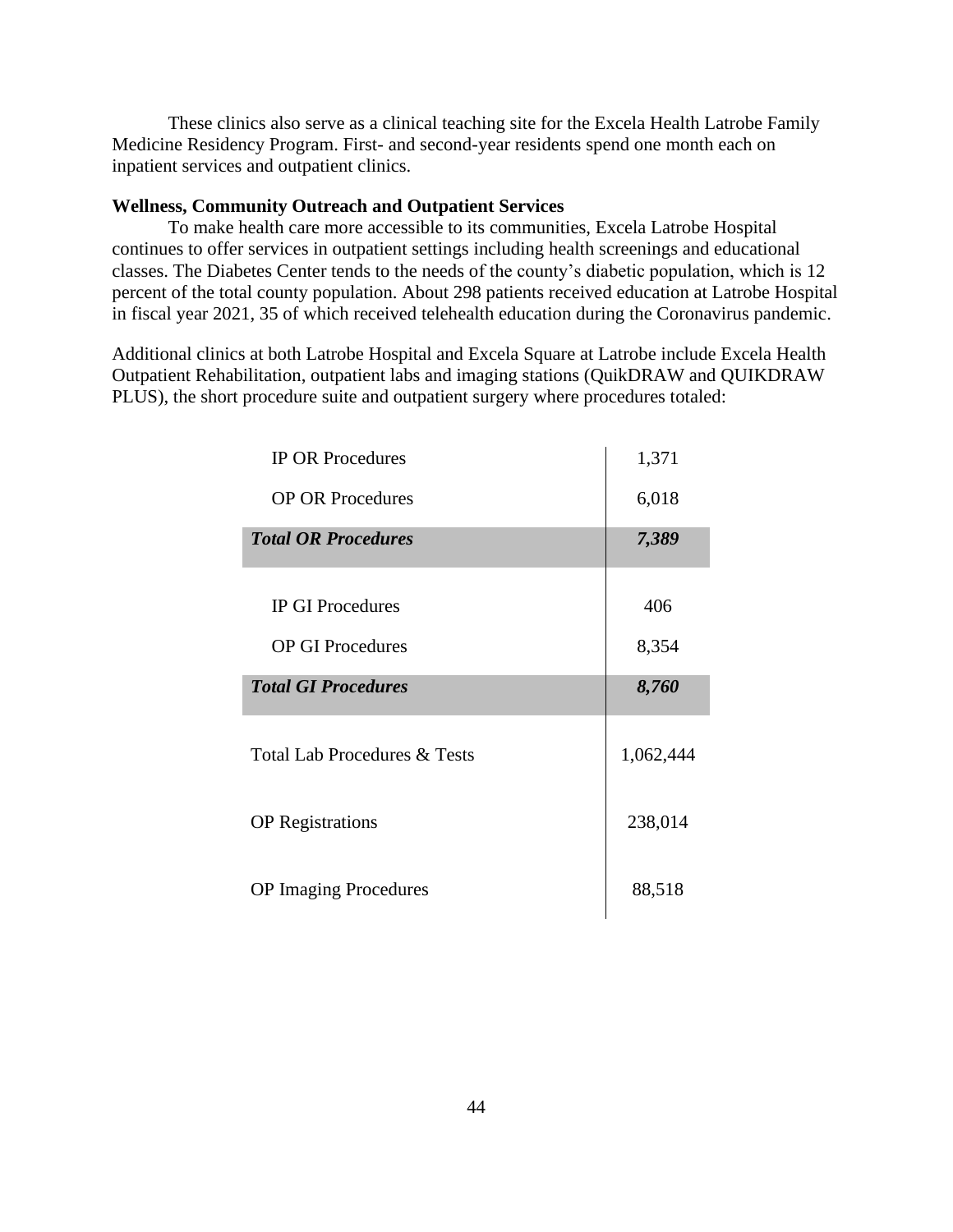# **EXCELA HEALTH HOME CARE & HOSPICE**

### **Home Health**

 A 501(c)(3) organization providing nursing care, rehabilitation, medical social services, palliative care and hospice care in the home, nursing home, hospital and other varied settings, Excela Health Home Care & Hospice tends to patients throughout Westmoreland and surrounding counties.

The home health team has more than 40 years of combined experience working with patients and their families, regardless of their ability to pay. The organization prides itself on getting to know the patient and listening to the individual's health care concerns. The home health team, consisting of nurses, physical, occupational and speech therapists, medical social workers, home health aides, dietitians, volunteers and others, encourages everyone involved to make each treatment plan a success.

The Excela Health Home Care & Hospice Transitional Care Liaison continues to develop relationships with skilled nursing facilities, personal care homes, physicians, regional health providers and the public, serving as a bridge for the hospitalized patient returning to another care setting and a problem solver for physicians and other care providers. Referrals are made via the physician, nurse, social worker, case manager, a social service agency or insurance company after which a thorough home health assessment is completed. While home health services are covered by many insurance plans, staff works with individuals to answer questions, maximize available coverage and counsel them.

### **Hospice Care**

 As one of the oldest, most experienced nonprofit hospice services in Westmoreland County, Excela Hospice is committed to providing the highest level of palliative care to patients and families faced with a terminal illness. Excela's hospice program is Medicare certified and provided under the approval and supervision of the individual's family physician. Care is coordinated by skilled nursing staff and may include symptom control, pain management and physical, emotional, psychosocial, spiritual and practical support for patients and their families. The team consists of nurses, social workers, home health aides, therapists, bereavement counselors, dietitians, hospice-trained volunteers (numbering 59 giving 1,922 hours of service) and clergy.

Medicare guidelines dictate that hospice-trained volunteers must do five percent or more of the hours done by paid staff. In March 2020, Medicare removed those guidelines due to the Coronavirus pandemic. This regulation is still in effect currently until the end of January 2021. Nationwide hospice volunteers have not been active in hospice again due to the pandemic. Programs do not know how the regulations will be reestablished.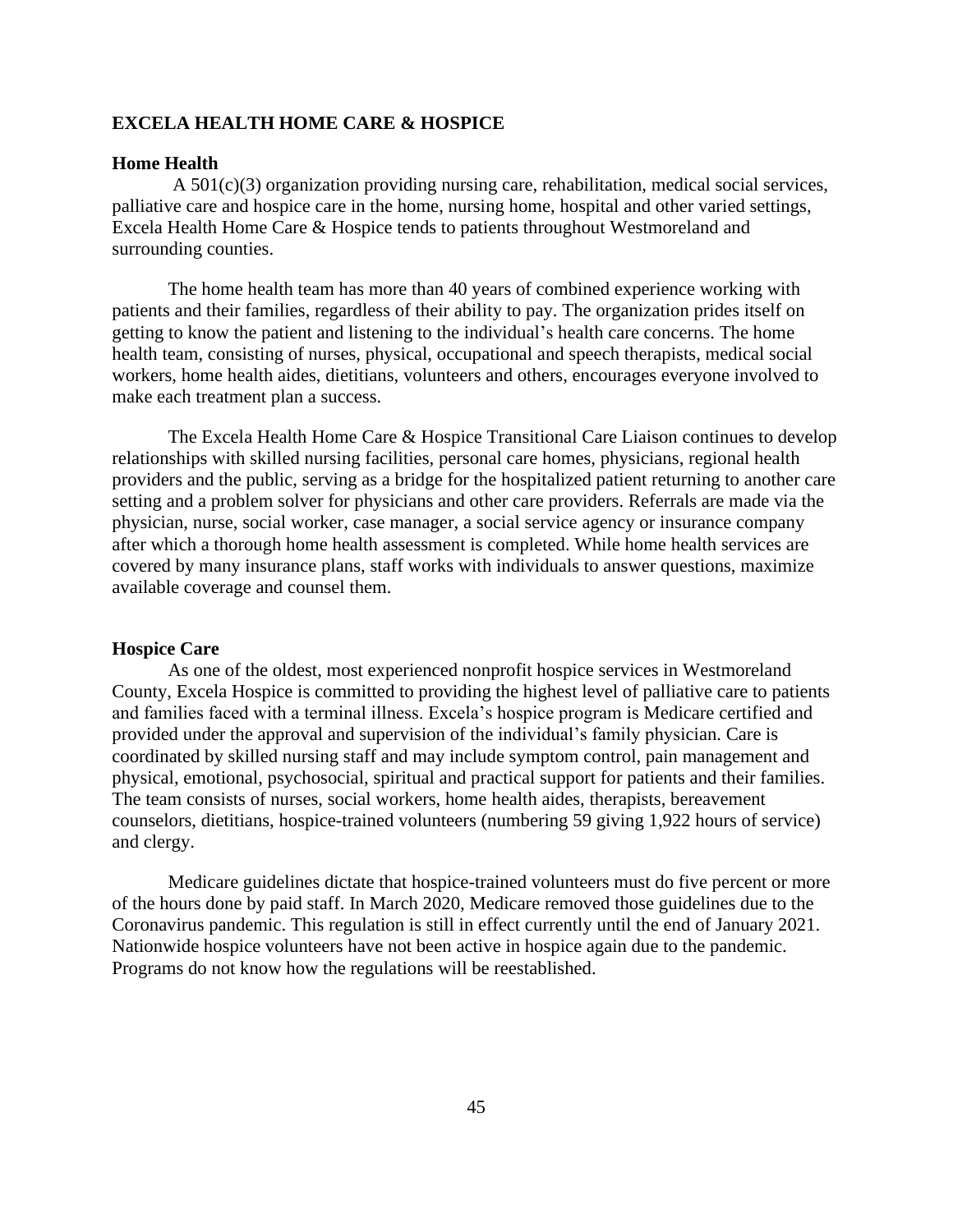The hospice volunteer program also has a dedicated group of volunteers known as "Caring Hands Volunteers" who donate many hours toward making items, such as blankets, teddy bears, activity aprons and patient gowns. Although these hours do not count toward the five percent requirement, they are a valuable donation. During fiscal year 2021, these volunteers donated over 6,479 hours, plus vehicle mileage amounting to 4,993 miles as an in-kind donation.

Each patient's plan of care is supervised by the hospice medical director and delivered by the hospice team who works closely with the patient and family to give meaningful, end-of-life care and support. Patients and family are encouraged to ask questions and participate actively in the patient's care and treatment, particularly when assistance or reassurance is needed. After the death of a patient, loved ones receive bereavement support for up to 13 months. To enter hospice, patients must choose this service and have a certified prognosis of six months or less from a physician. Most recently, a formalized palliative care component was added focusing on improving a person's quality of life by providing relief from pain and other symptoms while working with the patient to determine goals of care and ensuring those goals are being addressed through treatment.

During the year, Excela Health Home Care & Hospice offers programs, in-services and specialized support groups for the public dealing with issues of loss, grief and separation. They include the following:

- Annual Memorial Service
- Annual Grief and the Holidays Seminar
- Bereavement/Grief Support Groups

Additionally, programs focusing on care providers were offered at various times throughout the year. They included:

## *Specialized\* Support Groups*:

- Art-Based Support/Art Expression of Grief Yoga
- 
- Cancer Bereavement Scrapbooking
- 
- Reiki Men's Group
	-

\*All groups are meant to gather grieving individuals with others in similar situations for peer support. All groups are supervised by bereavement counselors with many years of experience.

#### **Excela Health Home Care and Hospice Specifics**:

| Home Health visits:                         | 136,336 |
|---------------------------------------------|---------|
| Home Health admissions:                     | 6,664   |
| Home Health patients served (unduplicated): | 5,726   |
| Hospice admissions:                         | 843     |
| Hospice visits:                             | 17,585  |
| Hospice patients served (unduplicated):     | 830     |